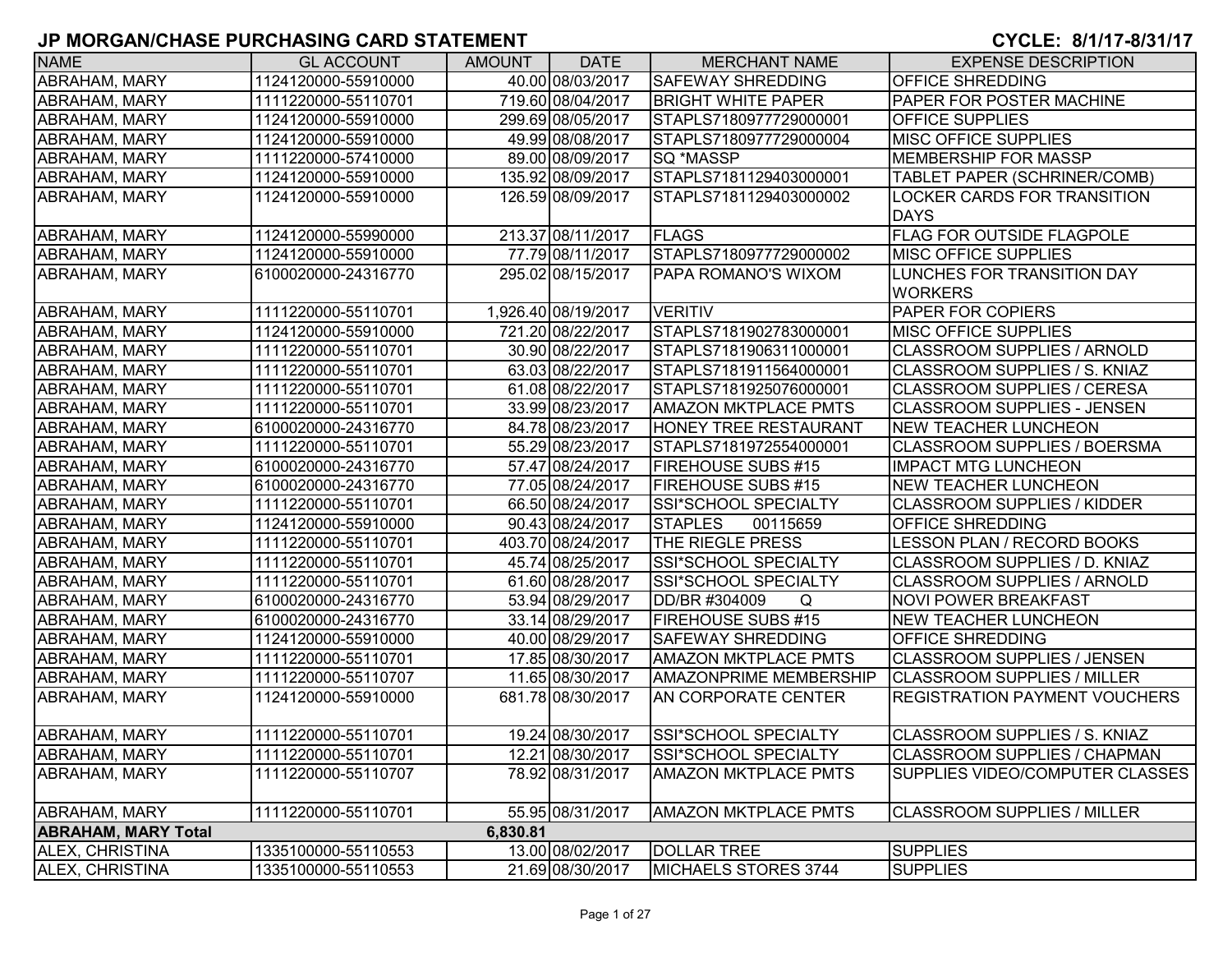| <b>NAME</b>                           | <b>GL ACCOUNT</b>   | <b>AMOUNT</b> | <b>DATE</b>       | <b>MERCHANT NAME</b>          | <b>EXPENSE DESCRIPTION</b>           |  |  |  |
|---------------------------------------|---------------------|---------------|-------------------|-------------------------------|--------------------------------------|--|--|--|
| <b>ALEX, CHRISTINA Total</b><br>34.69 |                     |               |                   |                               |                                      |  |  |  |
| ANGUS, ALLISON                        | 1311800000-55110551 |               | 8.23 08/10/2017   | HOBBY-LOBBY #645              | <b>TEACHING SUPPLIES</b>             |  |  |  |
| <b>ANGUS, ALLISON Total</b>           |                     | 8.23          |                   |                               |                                      |  |  |  |
| <b>ASCHER, DAVID</b>                  | 6100013000-24316719 |               | 199.00 08/03/2017 | <b>MVP-MOBILE VIDEO PARTY</b> | <b>PAASN BLOCK PARTY PICNIC</b>      |  |  |  |
| <b>ASCHER, DAVID</b>                  | 6100013000-24316719 |               | 125.00 08/04/2017 | <b>FIVE BELOW 568</b>         | PAASN BLOCK PARTY PICNIC             |  |  |  |
| <b>ASCHER, DAVID</b>                  | 6100013000-24316719 |               | 121.22 08/04/2017 | SAMS CLUB #6657               | PAASN BLOCK PARTY PICNIC             |  |  |  |
| ASCHER, DAVID                         | 6100013000-24316719 |               | 146.87 08/04/2017 | WM SUPERCENTER #5048          | PAASN BLOCK PART PICNIC              |  |  |  |
| ASCHER, DAVID                         | 1111113000-55110708 |               | 154.31 08/09/2017 | <b>AMAZON MKTPLACE PMTS</b>   | <b>BREAKOUT EDU SUPPLIES</b>         |  |  |  |
| ASCHER, DAVID                         | 1111113000-55110708 |               | 38.65 08/10/2017  | <b>AMAZON MKTPLACE PMTS</b>   | <b>BREAKOUT EDU SUPPLIE</b>          |  |  |  |
| <b>ASCHER, DAVID</b>                  | 1111113000-55110708 |               | 27.98 08/10/2017  | <b>AMAZON MKTPLACE PMTS</b>   | <b>BREAKOUT EDU SUPPLIES</b>         |  |  |  |
| <b>ASCHER, DAVID</b>                  | 1111113000-55110708 |               | 74.72 08/20/2017  | <b>AMAZON MKTPLACE PMTS</b>   | <b>BREAKOUT EDU SUPPLIES</b>         |  |  |  |
| <b>ASCHER, DAVID</b>                  | 1111113000-55110708 |               | 38.76 08/21/2017  | <b>STAPLES</b><br>00115659    | <b>PBIS SUPPLIES</b>                 |  |  |  |
| <b>ASCHER, DAVID</b>                  | 1111113000-55110708 |               | 85.00 08/23/2017  | <b>AMAZON MKTPLACE PMTS</b>   | <b>BREAKOUT EDU CHEST</b>            |  |  |  |
| <b>ASCHER, DAVID</b>                  | 1111113000-55110708 |               | 148.20 08/25/2017 | AMAZON.COM                    | <b>NEW CLASSROOM NUMBER LINES</b>    |  |  |  |
| <b>ASCHER, DAVID Total</b>            |                     | 1,159.71      |                   |                               |                                      |  |  |  |
| <b>BAKER, ROBERT</b>                  | 6100022000-24316770 |               | 78.91 08/23/2017  | DOMINO'S 1010                 | <b>NEW TEACHER MEETING LUNCHEON</b>  |  |  |  |
| <b>BAKER, ROBERT</b>                  | 6100022000-24316275 |               | 34.73 08/23/2017  | PANERA BREAD #600667          | <b>NEW TEACHER MEETING SNACK</b>     |  |  |  |
| <b>BAKER, ROBERT</b>                  | 6100022000-24316770 |               | 15.89 08/23/2017  | PANERA BREAD #608009          | <b>NEW TEACHER MEETING BREAKFAST</b> |  |  |  |
|                                       |                     |               |                   |                               | <b>TREATS</b>                        |  |  |  |
| <b>BAKER, ROBERT Total</b>            |                     | 129.53        |                   |                               |                                      |  |  |  |
| <b>BEDFORD, JULIE</b>                 | 1124115000-55910000 |               | 66.73 08/11/2017  | APPLE STORE #R041             | <b>COVER FOR COMPUTER</b>            |  |  |  |
| <b>BEDFORD, JULIE</b>                 | 1111115000-55110799 |               | 480.60 08/13/2017 | AMAZON.COM                    | <b>SCHOOL BOOK FOR STAFF</b>         |  |  |  |
| <b>BEDFORD, JULIE</b>                 | 6100015000-24316275 |               | 61.36 08/21/2017  | 00014654<br><b>TARGET</b>     | <b>STAFF SNACKS</b>                  |  |  |  |
| <b>BEDFORD, JULIE</b>                 | 6100015000-24316275 |               | 712.48 08/22/2017 | ART VAN FURNITURE #19         | <b>LOUNGE UPDATING</b>               |  |  |  |
| <b>BEDFORD, JULIE</b>                 | 6100015000-24316275 |               | 38.95 08/22/2017  | HOMEGOODS #0206               | <b>TEACHER LOUNGE UPDATING</b>       |  |  |  |
| <b>BEDFORD, JULIE</b>                 | 1122215000-55990000 |               | 578.49 08/23/2017 | HOMEDEPOT.COM                 | <b>REPLACED OVEN IN LOUNGE</b>       |  |  |  |
| <b>BEDFORD, JULIE Total</b>           |                     | 1,938.61      |                   |                               |                                      |  |  |  |
| <b>BELANGER, KIMBERLY</b>             | 1311800000-55110551 |               | 111.55 08/10/2017 | <b>TARGET</b><br>00014654     | <b>TOYS AND GAMES/SUPPLIES</b>       |  |  |  |
| <b>BELANGER, KIMBERLY</b>             | 1311800000-55110551 |               | 34.00 08/13/2017  | <b>DOLLAR TREE</b>            | <b>GAMES/SUPPLIES</b>                |  |  |  |
| <b>BELANGER, KIMBERLY Total</b>       |                     | 145.55        |                   |                               |                                      |  |  |  |
| <b>BENGLE, HOLLY</b>                  | 1335100000-55110553 |               | 57.25 08/08/2017  | MICHAELS STORES 3744          | <b>SUPPLIES</b>                      |  |  |  |
| <b>BENGLE, HOLLY</b>                  | 1335100000-55110553 |               | 280.00 08/08/2017 | OTC BRANDS, INC.              | <b>CRAFTS</b>                        |  |  |  |
| <b>BENGLE, HOLLY</b>                  | 1335100000-55110553 |               | 139.63 08/08/2017 | <b>TARGET</b><br>00006114     | <b>MARKERS AND TOYS</b>              |  |  |  |
| <b>BENGLE, HOLLY</b>                  | 1335100000-55110553 |               | 3.00 08/09/2017   | <b>DOLLAR TREE</b>            | <b>SUPPLIES</b>                      |  |  |  |
| <b>BENGLE, HOLLY</b>                  | 1335100000-55110553 |               | 15.96 08/09/2017  | <b>TEACHER'S STORE LIVONI</b> | <b>SUPPLIES</b>                      |  |  |  |
| <b>BENGLE, HOLLY</b>                  | 1335100000-55110553 |               | 208.77 08/10/2017 | $\vert$ TOYS R US #9265 QPS   | TOYS                                 |  |  |  |
| <b>BENGLE, HOLLY Total</b>            |                     | 704.61        |                   |                               |                                      |  |  |  |
| <b>BLESSED, KATE</b>                  | 1335100000-55990553 |               | 15.00 08/07/2017  | <b>DOLLAR TREE</b>            | <b>START UP SUPPLIES</b>             |  |  |  |
| <b>BLESSED, KATE</b>                  | 1335100000-55990553 |               | 6.23 08/08/2017   | AMAZON.COM                    | <b>MARKERS</b>                       |  |  |  |
| <b>BLESSED, KATE</b>                  | 1335100000-55990553 |               | 9.47 08/23/2017   | THE HOME DEPOT #2721          | <b>ROOM SUPPLIES</b>                 |  |  |  |
| <b>BLESSED, KATE</b>                  | 1335100000-55990553 |               | 6.00 08/23/2017   | WAL-MART #1754                | <b>START UP SUPPLIES</b>             |  |  |  |
| <b>BLESSED, KATE</b>                  | 1335100000-55990553 |               | 17.89 08/25/2017  | <b>AMAZON MKTPLACE PMTS</b>   | <b>ROOM SUPPLIES</b>                 |  |  |  |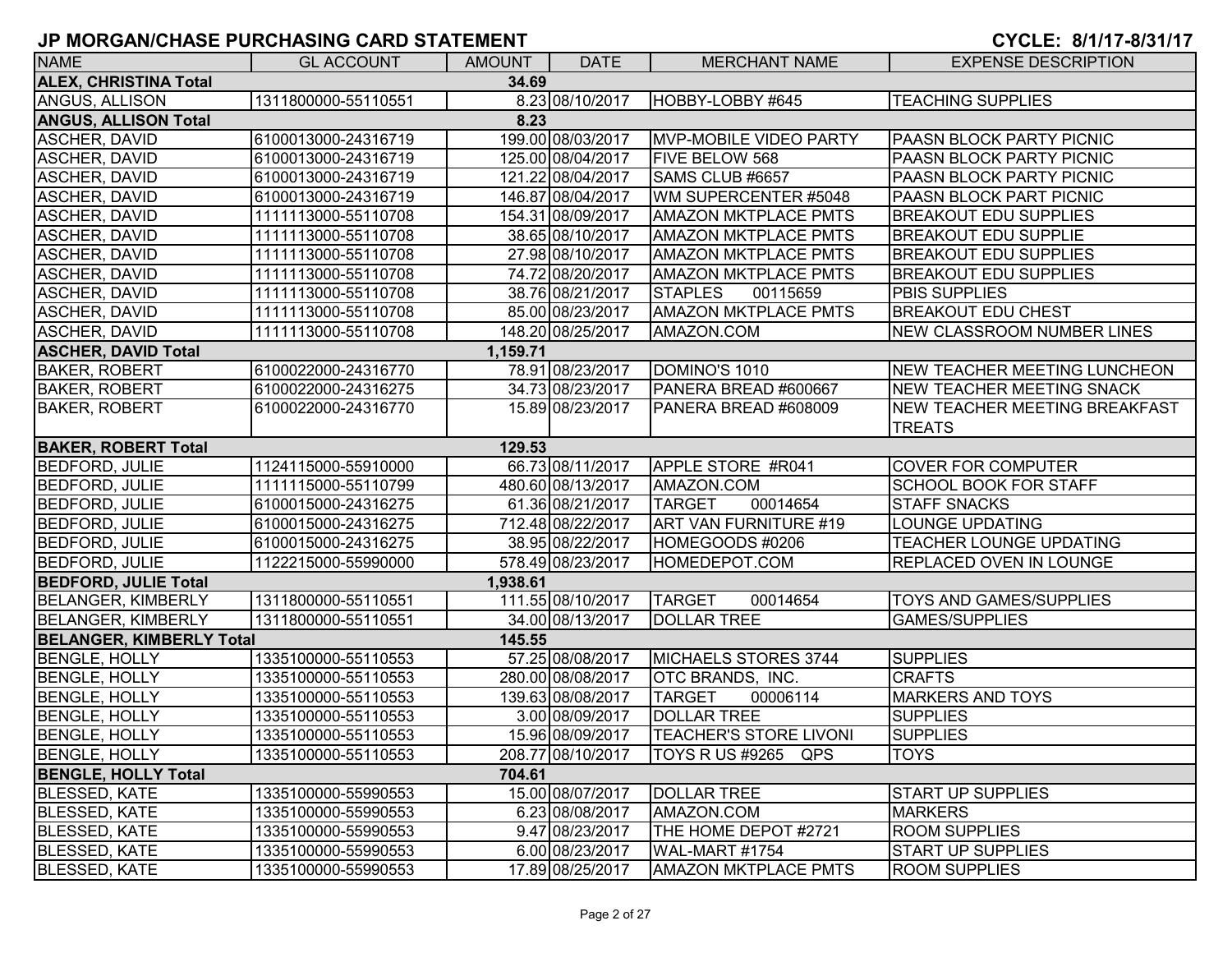| <b>NAME</b>                     | <b>GL ACCOUNT</b>   | <b>AMOUNT</b> | <b>DATE</b>         | <b>MERCHANT NAME</b>            | <b>EXPENSE DESCRIPTION</b>                          |
|---------------------------------|---------------------|---------------|---------------------|---------------------------------|-----------------------------------------------------|
| <b>BLESSED, KATE</b>            | 1335100000-55990553 |               | 16.76 08/25/2017    | JOANN ETC #2003                 | <b>SUPPLIES FOR ROOM</b>                            |
| <b>BLESSED, KATE</b>            | 1335100000-57902553 |               | $-3.06$ 08/25/2017  | WAL-MART #5048                  | WAS CHARGED TAX ON GLUE, HAD TO<br><b>RETURN</b>    |
| <b>BLESSED, KATE</b>            | 1335100000-55990553 |               | 3.00 08/25/2017     | WAL-MART #5048                  | <b>SCHOOL SUPPLIES</b>                              |
| <b>BLESSED, KATE</b>            | 1335100000-55990553 |               | 35.09 08/25/2017    | WM SUPERCENTER #5048            | <b>SCHOOL SUPPLIES</b>                              |
| <b>BLESSED, KATE</b>            | 1335100000-55990553 |               | 8.99 08/29/2017     | <b>AMAZON MKTPLACE PMTS</b>     | <b>CRAFT SUPPLIES</b>                               |
| <b>BLESSED, KATE Total</b>      |                     | 115.37        |                     |                                 |                                                     |
| <b>BLOOM, LYNETTE</b>           | 1335100000-54910553 |               | 800.00 07/31/2017   | <b>EMAGINE NOVI</b>             | <b>SUMMER CAMP FIELD TRIP</b>                       |
| <b>BLOOM, LYNETTE</b>           | 1335100000-55610553 |               | 67.98 08/05/2017    | <b>GFS STORE #1549</b>          | <b>SUMMER CAMP FOOD</b>                             |
| <b>BLOOM, LYNETTE</b>           | 1335100000-55990553 |               | 32.78 08/07/2017    | <b>TARGET</b><br>00014654       | <b>SUMMER CAMP SUPPLIES</b>                         |
| <b>BLOOM, LYNETTE</b>           | 1335100000-54910553 |               | 1,184.00 08/10/2017 | P31 RWP OAKLAND CO. PA          | <b>SUMMER CAMP FIELD TRIP</b>                       |
| <b>BLOOM, LYNETTE</b>           | 1335100000-54910553 |               | 517.60 08/10/2017   | SQU*SQ *SUPE'S EXOTIC           | SUMMER CAMP IN HOUSE ACTIVITY                       |
| <b>BLOOM, LYNETTE</b>           | 1335100000-54910553 |               | 1,138.00 08/16/2017 | SQ *CHRIS CAKES OF              | SUMMER CAMP IN HOUSE ACTIVITY                       |
| <b>BLOOM, LYNETTE</b>           | 1335100000-53220553 |               | 32.00 08/22/2017    | <b>APPELBAUM TRAINING INS</b>   | <b>STAFF TRAINING</b>                               |
| <b>BLOOM, LYNETTE Total</b>     |                     | 3,772.36      |                     |                                 |                                                     |
| <b>BOURGEAU, BENJAMIN</b>       | 1126160000-55992000 |               | 564.26 07/31/2017   | <b>MADISON ELECTRIC COMPA</b>   | NM5 BAND ROOM                                       |
| <b>BOURGEAU, BENJAMIN</b>       | 1126160000-55992000 |               | 70.73 07/31/2017    | <b>MADISON ELECTRIC COMPA</b>   | NM5 AHU 11                                          |
| <b>BOURGEAU, BENJAMIN</b>       | 1126160000-55992000 |               | 839.16 08/02/2017   | TRANE SUPPLY-113415             | <b>HS CHILLER</b>                                   |
| <b>BOURGEAU, BENJAMIN</b>       | 1126160000-55992000 |               | 2,423.40 08/02/2017 | TRANE SUPPLY-113415             | <b>HS CHILLER</b>                                   |
| <b>BOURGEAU, BENJAMIN</b>       | 1126160000-55992000 |               | 2,024.73 08/03/2017 | TRANE SUPPLY-113415             | <b>DF CHILLER</b>                                   |
| <b>BOURGEAU, BENJAMIN</b>       | 1126160000-55992000 |               | 749.85 08/03/2017   | TRANE SUPPLY-113415             | NM5 BAND ROOM                                       |
| <b>BOURGEAU, BENJAMIN</b>       | 1126160000-55992000 |               | 7.24 08/08/2017     | <b>WW GRAINGER</b>              | <b>HS POOL</b>                                      |
| <b>BOURGEAU, BENJAMIN</b>       | 1126160000-55992000 |               | 2.29 08/08/2017     | <b>WW GRAINGER</b>              | <b>HS POOL</b>                                      |
| <b>BOURGEAU, BENJAMIN</b>       | 1126160000-55992000 |               | 1.94 08/09/2017     | DOWNRIVER REFRIG SUP C          | <b>OH OFFICE</b>                                    |
| <b>BOURGEAU, BENJAMIN</b>       | 1126160000-55992000 |               | 200.32 08/14/2017   | <b>BILDON PARTS &amp; SERVI</b> | <b>HS KITCHEN STEAMER</b>                           |
| <b>BOURGEAU, BENJAMIN</b>       | 1126160000-55992000 |               | 670.98 08/14/2017   | <b>ETNA DISTRIBUTORS WIXO</b>   | OH OFFICE                                           |
| <b>BOURGEAU, BENJAMIN</b>       | 1126160000-55992000 |               | 1,250.86 08/17/2017 | R L DEPPMANN CO                 | <b>HS POOL BOILER REPAIRS</b>                       |
| <b>BOURGEAU, BENJAMIN</b>       | 1126160000-55992000 |               | 369.63 08/17/2017   | R L DEPPMANN CO                 | <b>HS CF1 PUMP REPAIRS</b>                          |
| <b>BOURGEAU, BENJAMIN</b>       | 1126160000-55992000 |               | 124.00 08/17/2017   | THE HOME DEPOT #2737            | <b>DF REPAIRS</b>                                   |
| <b>BOURGEAU, BENJAMIN</b>       | 1126160000-55992000 |               | 405.82 08/22/2017   | <b>MADISON ELECTRIC COMPA</b>   | HS CHILLER REPAIRS, MTCE STOCK                      |
| <b>BOURGEAU, BENJAMIN</b>       | 1126160000-55992000 |               | 251.92 08/23/2017   | <b>WW GRAINGER</b>              | NM6 RTU 2 IN COMMONS AREA                           |
| <b>BOURGEAU, BENJAMIN</b>       | 1126160000-55992000 |               | 91.20 08/23/2017    | <b>WW GRAINGER</b>              | <b>IMTCE STOCK WASP &amp; HORNET KILLER</b>         |
| <b>BOURGEAU, BENJAMIN</b>       | 1126160000-55992000 |               | 93.92 08/25/2017    | R L DEPPMANN CO                 | <b>HS CF1 PUMP REPAIRS</b>                          |
| <b>BOURGEAU, BENJAMIN</b>       | 1126160000-55992000 |               | 2,540.16 08/25/2017 | TRANE SUPPLY-113415             | <b>HS CHILLER</b>                                   |
| <b>BOURGEAU, BENJAMIN</b>       | 1126160000-55992000 |               | 2,938.60 08/29/2017 | COCHRANE SUPPLY AND EN          | NM5 & MTCE STOCK SWT                                |
| <b>BOURGEAU, BENJAMIN</b>       | 1126160000-55992000 |               | 44.46 08/29/2017    | THE HOME DEPOT #2737            | OH HEAT PUMP REPAIRS                                |
| <b>BOURGEAU, BENJAMIN Total</b> |                     | 15,665.47     |                     |                                 |                                                     |
| <b>BRASIL, SANDRA</b>           | 1121220349-55990000 |               | 11.95 08/07/2017    | <b>AMAZON MKTPLACE PMTS</b>     | TONER FOR PRINTER-SECURE                            |
| <b>BRASIL, SANDRA</b>           | 1121220349-55990000 |               | 96.45 08/09/2017    | AMAZON.COM                      | MINTS FOR FRONT OFFICE (1 OF 2)                     |
| <b>BRASIL, SANDRA</b>           | 6100022000-24316108 |               | 73.93 08/09/2017    | DOMINO'S 1010                   | <b>OFFICE STAFF MEETING- WELCOME</b><br><b>BACK</b> |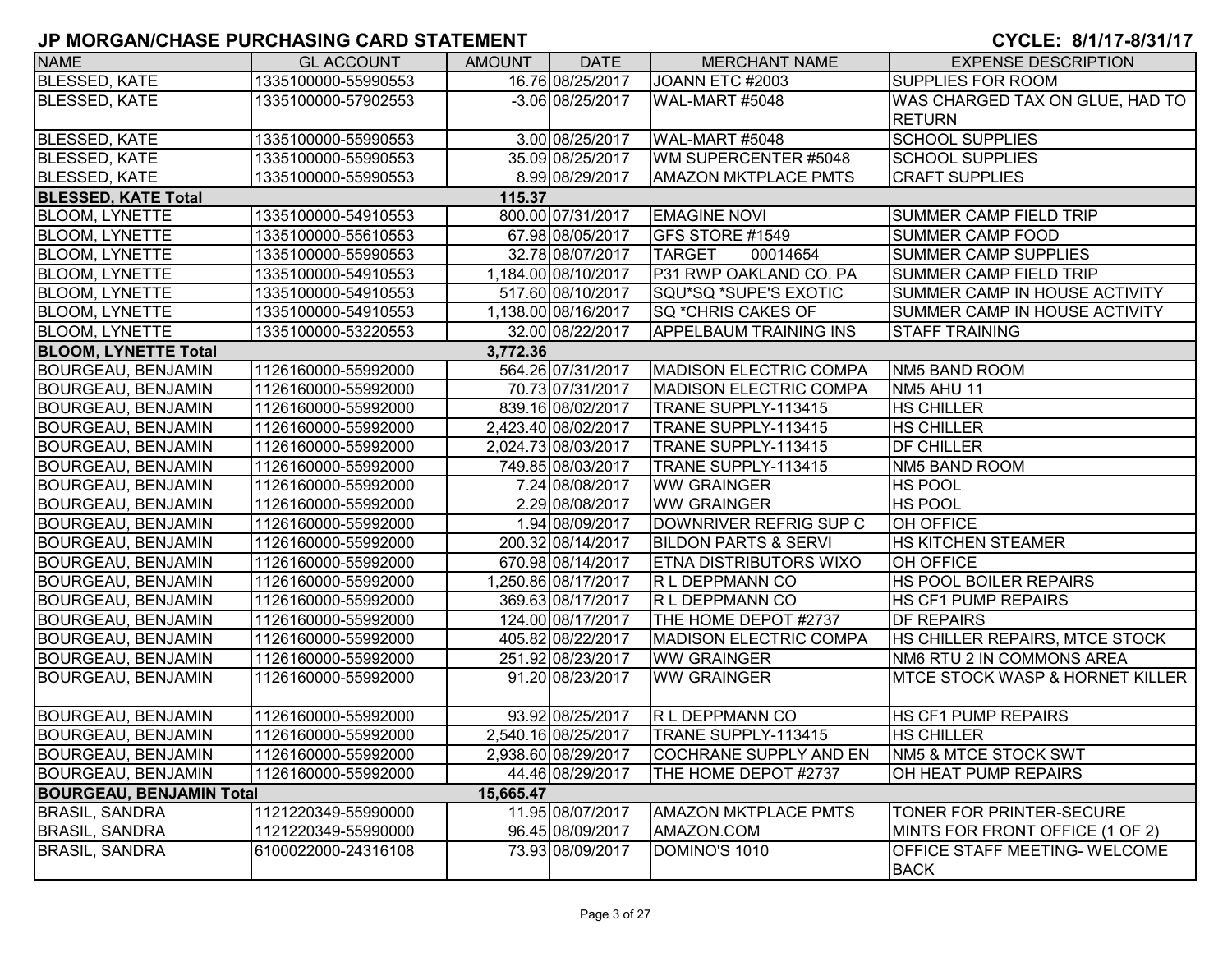| <b>NAME</b>                                | <b>GL ACCOUNT</b>   | <b>AMOUNT</b> | <b>DATE</b>         | <b>MERCHANT NAME</b>                          | <b>EXPENSE DESCRIPTION</b>                         |  |  |  |  |
|--------------------------------------------|---------------------|---------------|---------------------|-----------------------------------------------|----------------------------------------------------|--|--|--|--|
| <b>BRASIL, SANDRA</b>                      | 6100022000-24316108 |               | -187.20 08/28/2017  | <b>NOVI NIKE SIDELINE EXC</b>                 | <b>REIMBURSEMENT FOR ORDERED</b>                   |  |  |  |  |
|                                            |                     |               |                     |                                               | <b>ITEMS THAT WERE NOT SHIPPED</b>                 |  |  |  |  |
| <b>BRASIL, SANDRA Total</b><br>$-4.87$     |                     |               |                     |                                               |                                                    |  |  |  |  |
| <b>BUNKER, JEFFREY</b>                     | 1126160000-55992000 |               | 33.45 08/15/2017    | THE HOME DEPOT #2737                          | TRANS BUS WASH PAINTING SUPPLIES                   |  |  |  |  |
|                                            |                     |               |                     |                                               |                                                    |  |  |  |  |
| <b>BUNKER, JEFFREY Total</b>               |                     | 33.45         |                     |                                               |                                                    |  |  |  |  |
| <b>CALHOUN, STEPHANIE</b>                  | 1335100000-55110553 |               | 12.00 08/13/2017    | 00006114<br><b>TARGET</b>                     | <b>CLASSROOM SUPPLIES</b>                          |  |  |  |  |
| <b>CALHOUN, STEPHANIE</b>                  | 1335100000-55110553 |               | 184.31 08/15/2017   | <b>DISCOUNT SCHOOL SUPPLY</b>                 | <b>CLASSROOM SUPPLIES</b>                          |  |  |  |  |
| CALHOUN, STEPHANIE                         | 1335100000-55110553 |               | 7.74 08/18/2017     | WM SUPERCENTER #5386                          | <b>CLASSROOM SUPPLIES</b>                          |  |  |  |  |
| CALHOUN, STEPHANIE                         | 1335100000-55110553 |               | 14.00 08/21/2017    | <b>DOLLAR TREE</b>                            | <b>CLASSROOM SUPPLIES</b>                          |  |  |  |  |
| <b>CALHOUN, STEPHANIE Total</b>            |                     | 218.05        |                     |                                               |                                                    |  |  |  |  |
| CHRISTOPOULOS, COURTNI1311800000-55110551  |                     |               | 47.95 08/26/2017    | <b>TARGET</b><br>00008722                     | CLASSROOM BEGINNING OF THE YEAR<br><b>SUPPLIES</b> |  |  |  |  |
| CHRISTOPOULOS, COURTNI 1311800000-55110551 |                     |               | 7.00 08/28/2017     | TEACHERSPAYTEACHERS.CO CLASSROOM DECORATIONS, | ALPHABET AND NUMBER LINE                           |  |  |  |  |
| CHRISTOPOULOS, COURTNI 1311800000-55110551 |                     |               | 17.70 08/29/2017    | 00014654<br><b>TARGET</b>                     | BEGINNING OF THE YEAR CLASSROOM<br><b>SUPPLIES</b> |  |  |  |  |
| <b>CHRISTOPOULOS, COURTNEY Total</b>       |                     | 72.65         |                     |                                               |                                                    |  |  |  |  |
| CIANCIO, WANDA                             | 1122500000-54120000 |               | 126.55 08/11/2017   | <b>PRESIDIO NETWORKED SOL</b>                 | <b>BALANCE OWED ON SUPPORT ON</b>                  |  |  |  |  |
|                                            |                     |               |                     |                                               | NETWORK EQUIPMENT FROM USED UP                     |  |  |  |  |
|                                            |                     |               |                     |                                               | <b>BLANKET PO</b>                                  |  |  |  |  |
| CIANCIO, WANDA                             | 1122500000-54917000 |               | 1,576.05 08/15/2017 | <b>MCLS</b>                                   | SIRS ISSUES RESEARCHER PROQUEST                    |  |  |  |  |
|                                            |                     |               |                     |                                               | LLC FOR NOVI HIGH SCHOOL MEDIA                     |  |  |  |  |
|                                            |                     |               |                     |                                               | <b>CENTER - SOFTWARE LICENSE</b>                   |  |  |  |  |
|                                            |                     |               |                     |                                               |                                                    |  |  |  |  |
| CIANCIO, WANDA                             | 1122500000-54917000 |               | 2,623.00 08/15/2017 | NETOP TECH INC                                | COMPUTER MANAGEMENT SOFTWARE                       |  |  |  |  |
|                                            |                     |               |                     |                                               | FOR LABS IN SCHOOL BUILDINGS                       |  |  |  |  |
|                                            |                     |               |                     |                                               |                                                    |  |  |  |  |
| CIANCIO, WANDA                             | 4345603000-56422958 |               | 6,300.00 08/16/2017 | <b>TROXELL COMMUNICATIONS</b>                 | <b>MICROPHONE REPLACEMENTS FOR</b>                 |  |  |  |  |
|                                            |                     |               |                     |                                               | <b>CLASSROOMS</b>                                  |  |  |  |  |
| CIANCIO, WANDA                             | 4345622000-56422958 |               | 371.82 08/20/2017   | AMAZON.COM                                    | TRIPP LITE OUTLET SURGE                            |  |  |  |  |
|                                            |                     |               |                     |                                               | PROTECTOR POWER STRIPS FOR                         |  |  |  |  |
|                                            |                     |               |                     |                                               | <b>HIGH SCHOOL LABS</b>                            |  |  |  |  |
| CIANCIO, WANDA                             | 1122500000-55910000 |               | 3,750.00 08/21/2017 | <b>LOGISOFT COMPUTER PR</b>                   | <b>EXPEDITED SHIPPING FOR APPLE</b>                |  |  |  |  |
|                                            |                     |               |                     |                                               | <b>ORDER ON 8/17/17</b>                            |  |  |  |  |
| CIANCIO, WANDA                             | 1122500000-54917000 |               | 125.00 08/21/2017   | <b>MCLS</b>                                   | MCLS ( MIDWEST COLLABORATIVE                       |  |  |  |  |
|                                            |                     |               |                     |                                               | <b>FOR LIBRARY SERVICES</b> )                      |  |  |  |  |
|                                            |                     |               |                     |                                               | <b>MEMBERSHIP</b>                                  |  |  |  |  |
| CIANCIO, WANDA                             | 1122500000-54120824 |               | 216.72 08/24/2017   | <b>AMAZON MKTPLACE PMTS</b>                   | LOCKS FOR CHROMEBOOK CARTS                         |  |  |  |  |
| CIANCIO, WANDA                             | 4345600000-56422958 |               | 2,940.00 08/24/2017 | <b>APL*APPLE ONLINE STORE</b>                 | <b>IPADS FOR SPECIAL</b>                           |  |  |  |  |
|                                            |                     |               |                     |                                               | EDUCATION/SPEECH PATHOLOGISTS                      |  |  |  |  |
|                                            |                     |               |                     |                                               |                                                    |  |  |  |  |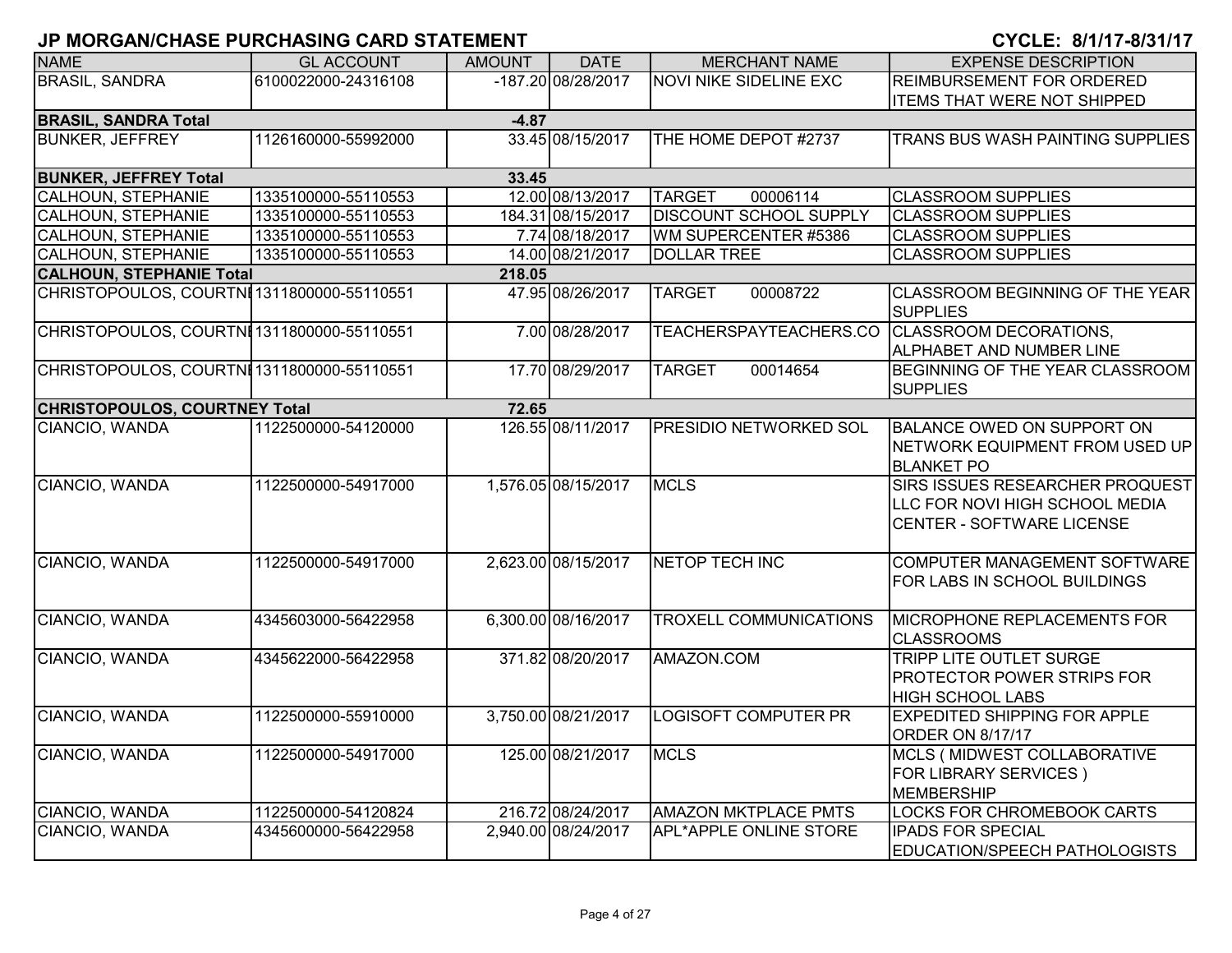| <b>NAME</b>                      | <b>GL ACCOUNT</b>   | <b>AMOUNT</b> | <b>DATE</b>         | <b>MERCHANT NAME</b>          | <b>EXPENSE DESCRIPTION</b>                                                                           |
|----------------------------------|---------------------|---------------|---------------------|-------------------------------|------------------------------------------------------------------------------------------------------|
| CIANCIO, WANDA                   | 1122500000-55910000 |               | 18.00 08/24/2017    | <b>APL*APPLE ONLINE STORE</b> | EXPEDITED SHIPPING ON APPLE IPAD<br><b>ORDER</b>                                                     |
| CIANCIO, WANDA                   | 1122500000-54120000 |               | 239.80 08/31/2017   | <b>AMAZON MKTPLACE PMTS</b>   | HDMI CABLES FOR REPAIR IN<br><b>CLASSROOMS</b>                                                       |
| <b>CIANCIO, WANDA Total</b>      |                     | 18,286.94     |                     |                               |                                                                                                      |
| <b>CIANFERRA, LINDA</b>          | 1122600511-55910000 |               | 21.48 08/15/2017    | STAPLS7181499733000001        | OFFICE SUPPLY                                                                                        |
| CIANFERRA, LINDA                 | 1122600511-55910000 |               | 14.33 08/15/2017    | STAPLS7181499733000002        | OFFICE SUPPLY                                                                                        |
| <b>CIANFERRA, LINDA</b>          | 1528200331-55990000 |               | 3,837.14 08/16/2017 | <b>PRINTNOLOGY INC</b>        | <b>IMARKETING SIGNAGE FOR CAREER</b><br>PREP & ADULT ED                                              |
| CIANFERRA, LINDA                 | 1528200331-55990000 |               | 402.29 08/21/2017   | <b>PRINTNOLOGY INC</b>        | CAREER PREP & ADULT ED CATALOG                                                                       |
| <b>CIANFERRA, LINDA</b>          | 1111324511-53220000 |               | 620.00 08/23/2017   | <b>MICHIGAN WORKS ASSOCI</b>  | MICHIGAN WORKS ANNUAL<br><b>CONFERENCE</b>                                                           |
| <b>CIANFERRA, LINDA Total</b>    |                     | 4,895.24      |                     |                               |                                                                                                      |
| CLARK, KIM                       | 6100018000-24316217 |               | 504.37 08/26/2017   | AMAZON.COM                    | <b>BOOKS BY VISITING AUTHOR, JOHN</b><br>DAVID ANDERSON, FOR TEACHERS'<br><b>CLASSROOM LIBRARIES</b> |
| <b>CLARK, KIM Total</b>          |                     | 504.37        |                     |                               |                                                                                                      |
| <b>COOLMAN, ROBERT</b>           | 1126160000-55990000 |               | 139.49 07/31/2017   | RED WING SHOE#525             | <b>MTCE WINTER GEAR ALLOWANCE</b>                                                                    |
| <b>COOLMAN, ROBERT</b>           | 1126160000-55992000 |               | 63.63 08/21/2017    | <b>COMPLETE BATTERY SOURC</b> | <b>MTCE STOCK BATTERIES</b>                                                                          |
| <b>COOLMAN, ROBERT</b>           | 1126160000-55992000 |               | 60.00 08/21/2017    | <b>CONSERVA ELECTRIC SUPP</b> | <b>MTCE STOCK WIRE CONNECTORS</b>                                                                    |
| <b>COOLMAN, ROBERT</b>           | 1126160000-55730000 |               | 1,954.47 08/25/2017 | <b>VARSITY LINCOLN INC</b>    | MTCE 2012 FORD DOOR & FENDER<br><b>REPLACED</b>                                                      |
| <b>COOLMAN, ROBERT Total</b>     |                     | 2,217.59      |                     |                               |                                                                                                      |
| <b>DIATIKAR, CHRISTINE</b>       | 6100022000-24316099 |               | 24.95 08/15/2017    | A2HOSTING.COM                 | 8/14/17-9/13/17 WEB HOSTING                                                                          |
| <b>DIATIKAR, CHRISTINE</b>       | 6100022000-24316533 |               | 340.00 08/19/2017   | <b>HUNGRY HOWIES 544</b>      | <b>FOOD FOR ORCHESTRA CAMP</b>                                                                       |
| <b>DIATIKAR, CHRISTINE</b>       | 1126162061-55510000 |               | 11.75 08/22/2017    | <b>CONSUMERS ENERGY CO</b>    | 7/13/17-8/10/17 GAS @ BOSCO                                                                          |
| <b>DIATIKAR, CHRISTINE</b>       | 2326161000-55510000 |               | 2.94 08/22/2017     | <b>CONSUMERS ENERGY CO</b>    | 7/13/17-8/10/17 GAS @ BOSCO                                                                          |
| <b>DIATIKAR, CHRISTINE</b>       | 1126161000-55510000 |               | -2.94 08/22/2017    | <b>CONSUMERS ENERGY CO</b>    | 7/13/17-8/10/17 GAS @ BOSCO                                                                          |
| <b>DIATIKAR, CHRISTINE Total</b> |                     | 376.70        |                     |                               |                                                                                                      |
| DRAGOO, MICHAEL                  | 1126100000-53220828 |               | 383.76 07/31/2017   | <b>CRYSTAL MTN LODGING</b>    | <b>CRYSTAL MOUNTAIN OCTOBER</b><br><b>CONFERENCE</b>                                                 |
| DRAGOO, MICHAEL                  | 1126100000-53220828 |               | 265.00 08/27/2017   | <b>MSBO</b>                   | <b>MSBO CONFERENCE FOR MIKE</b>                                                                      |
| DRAGOO, MICHAEL                  | 1126100000-53220828 |               | 340.00 08/27/2017   | <b>MSBO</b>                   | <b>MSBO CONFERENCE FOR NEIL</b>                                                                      |
| DRAGOO, MICHAEL                  | 6100052000-24315275 |               | 108.62 08/28/2017   | <b>STEVE &amp; ROCKYS</b>     | MTCE BUSINESS LUNCH WITH JILL                                                                        |
| DRAGOO, MICHAEL                  | 1126160000-55992000 |               | 335.76 08/29/2017   | KELE, INC                     | MTCE STOCK TEMP SENSORS FOR<br><b>CLASSROOMS</b>                                                     |
| <b>DRAGOO, MICHAEL Total</b>     |                     | 1,433.14      |                     |                               |                                                                                                      |
| <b>FENCHEL, LISA</b>             | 1111118000-55210799 |               | 190.17 08/24/2017   | <b>ATHENIAN DETROIT EATER</b> | LUNCHEON FOR CAL MEETING/PD DAY                                                                      |
| FENCHEL, LISA                    | 1111118000-55110799 |               | 37.96 08/26/2017    | JOANN ETC #1933               | <b>ITEMS TO CREATE BULLETIN BOARDS</b><br>FOR "ORIENTATION DAY"                                      |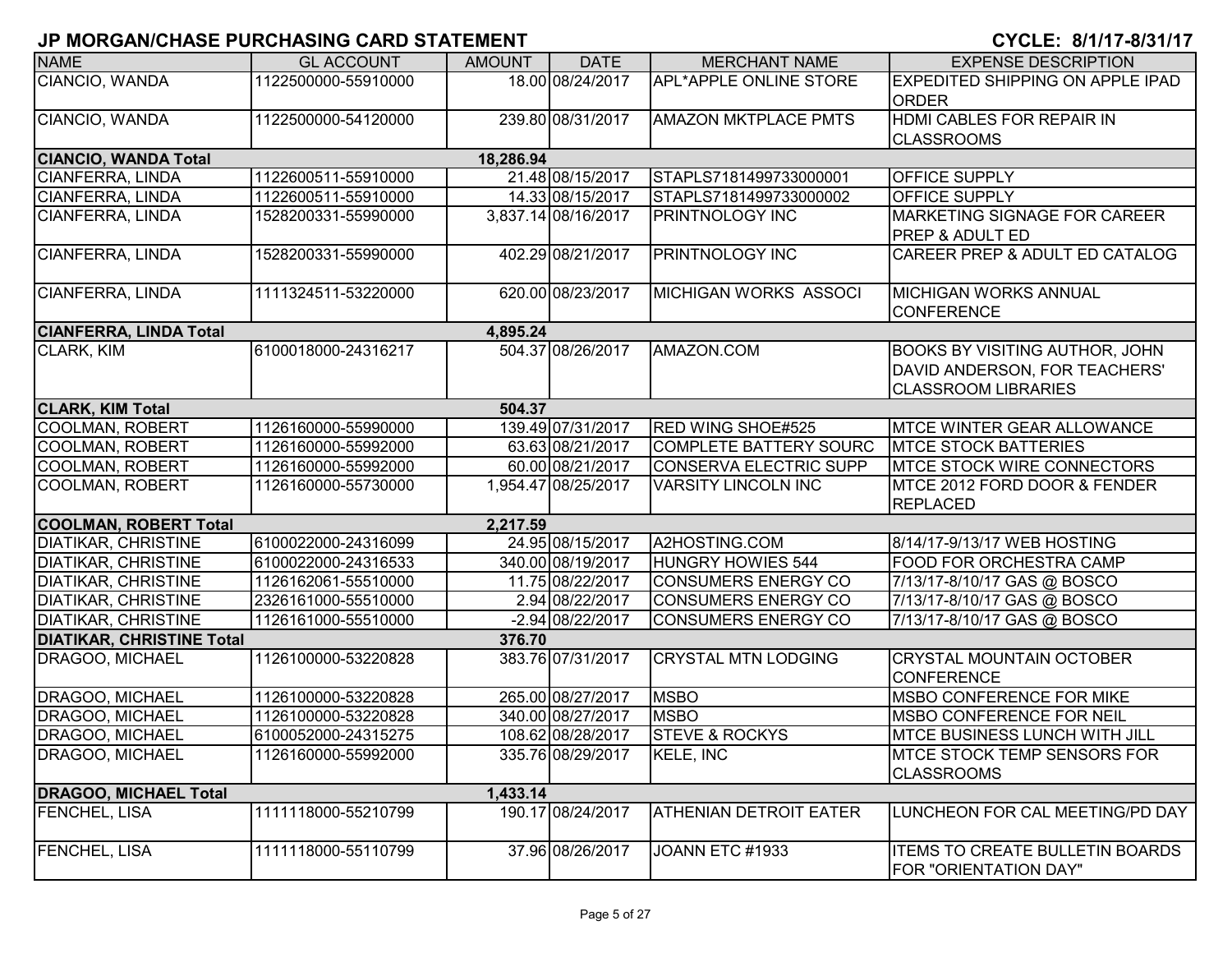| <b>NAME</b>                                              | <b>GL ACCOUNT</b>                          | <b>AMOUNT</b> | <b>DATE</b>                          | <b>MERCHANT NAME</b>      | <b>EXPENSE DESCRIPTION</b>                                        |
|----------------------------------------------------------|--------------------------------------------|---------------|--------------------------------------|---------------------------|-------------------------------------------------------------------|
| <b>FENCHEL, LISA Total</b>                               |                                            | 228.13        |                                      |                           |                                                                   |
| <b>FULAR, JAMES</b>                                      | 1126160000-55993000                        |               | 157.50 08/08/2017                    | <b>RESIDEX</b>            | <b>GRNDS DISTRICT WIDE SPARY</b>                                  |
|                                                          |                                            |               |                                      |                           | ADJUVANT                                                          |
| <b>FULAR, JAMES</b>                                      | 1126160000-55993000                        |               | 506.37 08/08/2017                    | <b>RESIDEX</b>            | <b>GRNDS DISTRICT WIDE WEED</b>                                   |
|                                                          |                                            |               |                                      |                           | <b>CONTROL</b>                                                    |
| <b>FULAR, JAMES</b>                                      | 1126160000-55993000                        |               | 972.00 08/11/2017                    | <b>ANGELO'S WHOLESALE</b> | <b>DISTRICT MULCH</b>                                             |
| <b>FULAR, JAMES</b>                                      | 1126160000-55993000                        |               | 222.23 08/15/2017                    | SITEONE LANDSCAPE S       | <b>GRNDS RAIN SENSOR FOR S SPORTS</b>                             |
|                                                          |                                            |               |                                      |                           | PARK, RUST STAIN REMOVER FOR                                      |
|                                                          |                                            |               |                                      |                           | <b>DISTRICT</b>                                                   |
| <b>FULAR, JAMES</b>                                      | 1126160000-55992000                        |               | 54.21 08/17/2017                     | THE HOME DEPOT #2737      | <b>MTCE SUPPLIES</b>                                              |
| FULAR, JAMES                                             | 1126160000-55993000                        |               | 486.00 08/18/2017                    | ANGELO'S WHOLESALE        | <b>GRNDS MULCH</b>                                                |
| FULAR, JAMES                                             | 1126160000-55993000                        |               | 162.00 08/21/2017                    | ANGELO'S WHOLESALE        | <b>GRNDS MULCH</b>                                                |
| FULAR, JAMES                                             | 1126160000-55993000                        |               | 61.68 08/25/2017                     | J THOMAS DISTRIBUTORS     | <b>GRNDS NEW BLADES FOR ATHLETIC</b>                              |
|                                                          |                                            |               |                                      |                           | <b>MOWERS</b>                                                     |
| FULAR, JAMES                                             | 1126160000-55993000                        |               | 174.00 08/26/2017                    | <b>BEGONIA BROTHERS</b>   | <b>DF MULCH</b>                                                   |
| <b>FULAR, JAMES</b>                                      | 1126160000-55993000                        |               | 260.00 08/30/2017                    | <b>LANDSCAPE SUPPLY</b>   | <b>GRNDS DEPOSIT ON 5 TREES FOR</b>                               |
|                                                          |                                            |               |                                      |                           | <b>ELEMENTARY BUILDINGS</b>                                       |
| <b>FULAR, JAMES Total</b>                                |                                            | 3,055.99      |                                      |                           |                                                                   |
| <b>FURLOW, SETH</b>                                      | 1711322000-55110614                        |               | 52.87 08/08/2017                     | ALEXANDRIA MEDITERRANE    | <b>IMICHIGAN STATE UNIVERSITY GUEST</b>                           |
|                                                          |                                            |               |                                      |                           | LUNCH FOR CHEM CURRICULUM                                         |
|                                                          |                                            |               |                                      |                           | WRITING TEAM AS CLEARED BY RJ VIA                                 |
|                                                          |                                            |               |                                      |                           | <b>TEXT ON AUGUST 8TH</b>                                         |
| <b>FURLOW, SETH</b>                                      | 1111322730-55110000                        |               | 24.98 08/24/2017                     | <b>TARGET</b><br>00024158 | CLASSROOM SUPPLIES FOR 2017-2018                                  |
|                                                          |                                            |               |                                      |                           |                                                                   |
| <b>FURLOW, SETH Total</b>                                |                                            | 77.85         |                                      |                           |                                                                   |
| <b>GILCHRIST, BETHANY</b>                                | 1335100000-55990553                        |               | 32.21 08/03/2017                     | JOANN ETC #1933           | <b>CRAFT SUPPLIES FOR SUMMER CARE</b>                             |
|                                                          |                                            |               |                                      |                           | 4-6TH GRADE                                                       |
|                                                          |                                            |               |                                      |                           | PILLOW STUFFING, LANYARD HOOKS                                    |
| <b>GILCHRIST, BETHANY Total</b><br><b>GILMORE, MEGAN</b> | 1311800000-55110551                        | 32.21         | 45.46 07/31/2017                     | <b>OFFICE CENTRAL</b>     | <b>TEACHING SUPPLIES</b>                                          |
| <b>GILMORE, MEGAN</b>                                    | 1311800000-55110551                        |               | 12.75 08/02/2017                     | MICHAELS STORES 3744      | <b>TEACHING SUPPLIES</b>                                          |
| <b>GILMORE, MEGAN</b>                                    | 1311800000-55110551                        |               | 3.50 08/18/2017                      | SCHOLASTIC READING CLU    | <b>TEACHING SUPPLIES</b>                                          |
| <b>GILMORE, MEGAN</b>                                    |                                            |               | 72.91 08/26/2017                     | <b>TARGET</b><br>00014654 |                                                                   |
| <b>GILMORE, MEGAN</b>                                    | 1311800000-55110551                        |               |                                      | MICHAELS STORES 3744      | <b>TEACHING SUPPLIES</b><br><b>TEACHING SUPPLIES</b>              |
| <b>GILMORE, MEGAN Total</b>                              | 1311800000-55110551                        |               | 18.66 08/29/2017                     |                           |                                                                   |
|                                                          |                                            | 153.28        |                                      | MEIJER INC #122 Q01       |                                                                   |
| <b>GORDON, BRIAN</b><br>GORDON, BRIAN                    | 6100061000-24316104<br>6100061000-24316104 |               | 35.79 07/30/2017<br>24.36 07/31/2017 | KROGER #619               | <b>SUPPLIES FOR KLAA BREAKFAST</b><br>SUPPLIES FOR BREAKFAST KLAA |
| <b>GORDON, BRIAN</b>                                     | 6100061000-24316104                        |               | 21.18 07/31/2017                     | PANERA BREAD #667         | <b>BAGELS FOR KLAA</b>                                            |
| GORDON, BRIAN                                            | 1429300000-55910000                        |               | 896.44 08/01/2017                    | NATIONAL TICKET CO.       | <b>CASH BOXES</b>                                                 |
| GORDON, BRIAN                                            | 1429300000-53610000                        |               | 138.95 08/03/2017                    | <b>PAPER DIRECT</b>       | <b>CERTIFICATES FOR AWARDS</b>                                    |
| GORDON, BRIAN                                            | 1429300000-54910000                        |               | 627.00 08/04/2017                    | ARC*SERVICES/TRAINING     | CPR AND AED TRAINING FOR                                          |
|                                                          |                                            |               |                                      |                           | <b>COACHES</b>                                                    |
|                                                          |                                            |               |                                      |                           |                                                                   |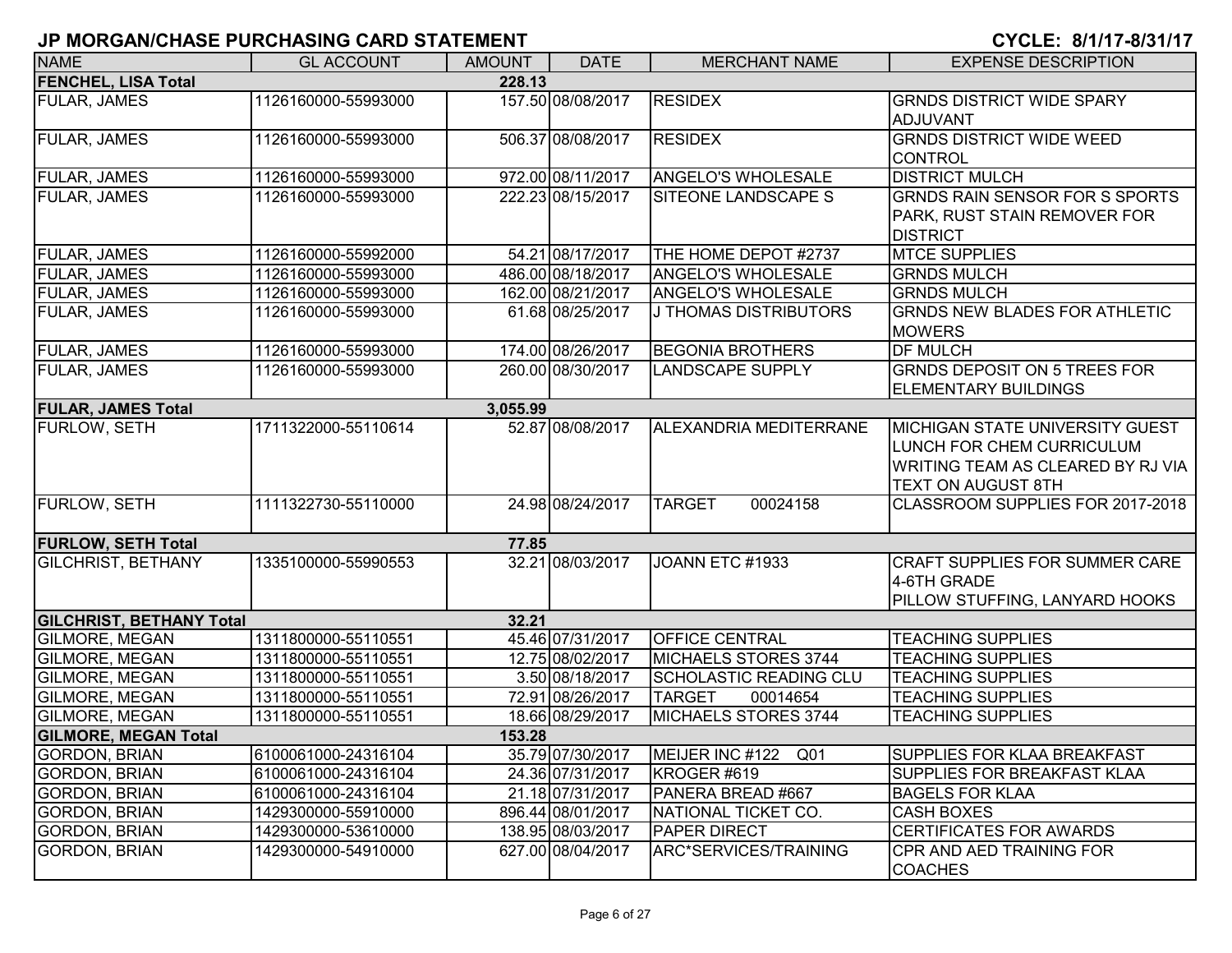| <b>NAME</b>                    | <b>GL ACCOUNT</b>   | <b>AMOUNT</b> | <b>DATE</b>           | <b>MERCHANT NAME</b>              | <b>EXPENSE DESCRIPTION</b>                                                                                    |
|--------------------------------|---------------------|---------------|-----------------------|-----------------------------------|---------------------------------------------------------------------------------------------------------------|
| <b>GORDON, BRIAN</b>           | 6100061000-24316172 |               | 1,599.00 08/09/2017   | <b>HUDL</b>                       | FOOTBALL SCOUTING PROGRAM                                                                                     |
| <b>GORDON, BRIAN</b>           | 6100061000-24316104 |               | 25.93 08/10/2017      | SQU*SQ *KNAPP'S DONUTS            | <b>DONUTS FOR KLAA</b>                                                                                        |
| <b>GORDON, BRIAN</b>           | 6100061000-24316104 |               | 500.00 08/14/2017     | <b>GG *NOVI EDUCATIONAL F</b>     | <b>NEF/NAB GOLF OUTING</b>                                                                                    |
| <b>GORDON, BRIAN</b>           | 6100061000-24316104 |               | 13.94 08/26/2017      | SQU*SQ *KNAPP'S DONUTS            | <b>DONUTS FOR MEETING</b>                                                                                     |
| <b>GORDON, BRIAN</b>           | 6100061000-24316172 |               | 495.00 08/28/2017     | <b>CHAMPIONSHIP COACHING</b>      | FOOTBALL COACHING PROGRAM                                                                                     |
| <b>GORDON, BRIAN Total</b>     |                     | 4,377.59      |                       |                                   |                                                                                                               |
| HARBAR, ERIN                   | 1111322000-55110702 |               | 514.72 08/22/2017     | <b>GREAT LAKES CLAY &amp; SUP</b> | <b>CLAY FOR CERAMICS AND IB &amp;</b><br><b>PORTFOLIO</b>                                                     |
| HARBAR, ERIN                   | 1711300000-55110614 |               | 220.59 08/22/2017     | <b>GREAT LAKES CLAY &amp; SUP</b> | <b>CLAY FOR CERAMICS AND IB &amp;</b><br><b>PORTFOLIO</b>                                                     |
| HARBAR, ERIN                   | 1111322000-55110702 |               | 159.48 08/23/2017     | SSI*SCHOOL SPECIALTY              | <b>CLAY FOR CERAMICS</b>                                                                                      |
| HARBAR, ERIN                   | 1111322000-55110702 |               | 17.99 08/30/2017      | <b>AMAZON MKTPLACE PMTS</b>       | <b>SUPPLIES</b>                                                                                               |
| HARBAR, ERIN                   | 1711300000-55110614 |               | 53.97 08/30/2017      | <b>AMAZON MKTPLACE PMTS</b>       | <b>SUPPLIES</b>                                                                                               |
| <b>HARBAR, ERIN Total</b>      |                     | 966.75        |                       |                                   |                                                                                                               |
| HARRIS, CHRISTINE              | 1311800000-55110551 |               | 84.27 08/11/2017      | <b>TEACHER'S STORE LIVONI</b>     | <b>CLASSROOM DISPLAY ITEMS,</b><br>STUDENT IDENTIFICATION SUPPLIES,<br><b>STENCILS</b>                        |
| <b>HARRIS, CHRISTINE Total</b> |                     | 84.27         |                       |                                   |                                                                                                               |
| <b>HOLLY, SHEILA</b>           | 1122500000-53450000 |               | -18,500.00 07/31/2017 | INT*IN *SOCIAL SENTINE            | SOCIAL MEDIA SAFETY MONITORING<br><b>SERVICE CREDIT</b>                                                       |
| <b>HOLLY, SHEILA</b>           | 1123200000-55910000 |               | 47.77 07/31/2017      | <b>STAPLES</b><br>00115659        | <b>TECHNOLOGY AND AC SUPPLIES</b>                                                                             |
| <b>HOLLY, SHEILA</b>           | 1123100000-53220000 |               | 349.00 08/02/2017     | <b>MASB</b>                       | <b>MASB ANNUAL LEADERSHIP</b><br>CONFERENCE REGISTRATION, DENNIS<br>O'CONNOR, NOV. 9-12, 2017                 |
| <b>HOLLY, SHEILA</b>           | 1123100000-55910000 |               | 61.78 08/03/2017      | MEIJER INC #122 Q01               | <b>BOARD OF EDUCATION SUPPLIES</b>                                                                            |
| <b>HOLLY, SHEILA</b>           | 1123200000-55910000 |               | 137.94 08/03/2017     | STAPLS7180779726000001            | OFFICE SUPPLIES                                                                                               |
| HOLLY, SHEILA                  | 1123200000-57910000 |               | 377.71 08/10/2017     | PANERA BREAD #608009              | ADMINISTRATIVE COUNCIL MEETING<br><b>SUPPLIES</b>                                                             |
| <b>HOLLY, SHEILA</b>           | 1123200000-57910000 |               | 125.36 08/10/2017     | PANERA BREAD #608009              | ADMINISTRATIVE COUNCIL SUPPLIES                                                                               |
| <b>HOLLY, SHEILA</b>           | 1123200000-57910000 |               | 164.91 08/10/2017     | STAPLS7181244397000001            | <b>ADMINISTRATIVE COUNCIL STUDENT</b><br><b>DISCIPLINE, RESTRAINT AND</b><br><b>SECLUSION BINDER SUPPLIES</b> |
| <b>HOLLY, SHEILA</b>           | 1123200000-57910000 |               | 358.21 08/11/2017     | <b>MARIA S ITALIAN BAKERY</b>     | ADMINISTRATIVE COUNCIL MEETING<br><b>SUPPLIES</b>                                                             |
| <b>HOLLY, SHEILA</b>           | 1123200000-55910000 |               | 39.99 08/12/2017      | STAPLS7181363789000002            | OFFICE SUPPLIES                                                                                               |
| <b>HOLLY, SHEILA</b>           | 1128200000-57410000 |               | 275.00 08/18/2017     | <b>NSPRA</b>                      | NSPRA (NATIONAL SCHOOL PUBLIC<br><b>RELATIONS ASSOCIATION)</b><br>MEMBERSHIP DUES, BILL ROOSE                 |
| HOLLY, SHEILA                  | 1123200000-55910000 |               | 47.69 08/19/2017      | STAPLS7181363789000001            | OFFICE SUPPLIES                                                                                               |
| HOLLY, SHEILA                  | 1128200000-54910000 |               | 97.00 08/21/2017      | REV.COM                           | <b>WEBSITE CLOSED CAPTIONING FOR</b><br>8/3, 8/10, AND 8/17 MEETINGS                                          |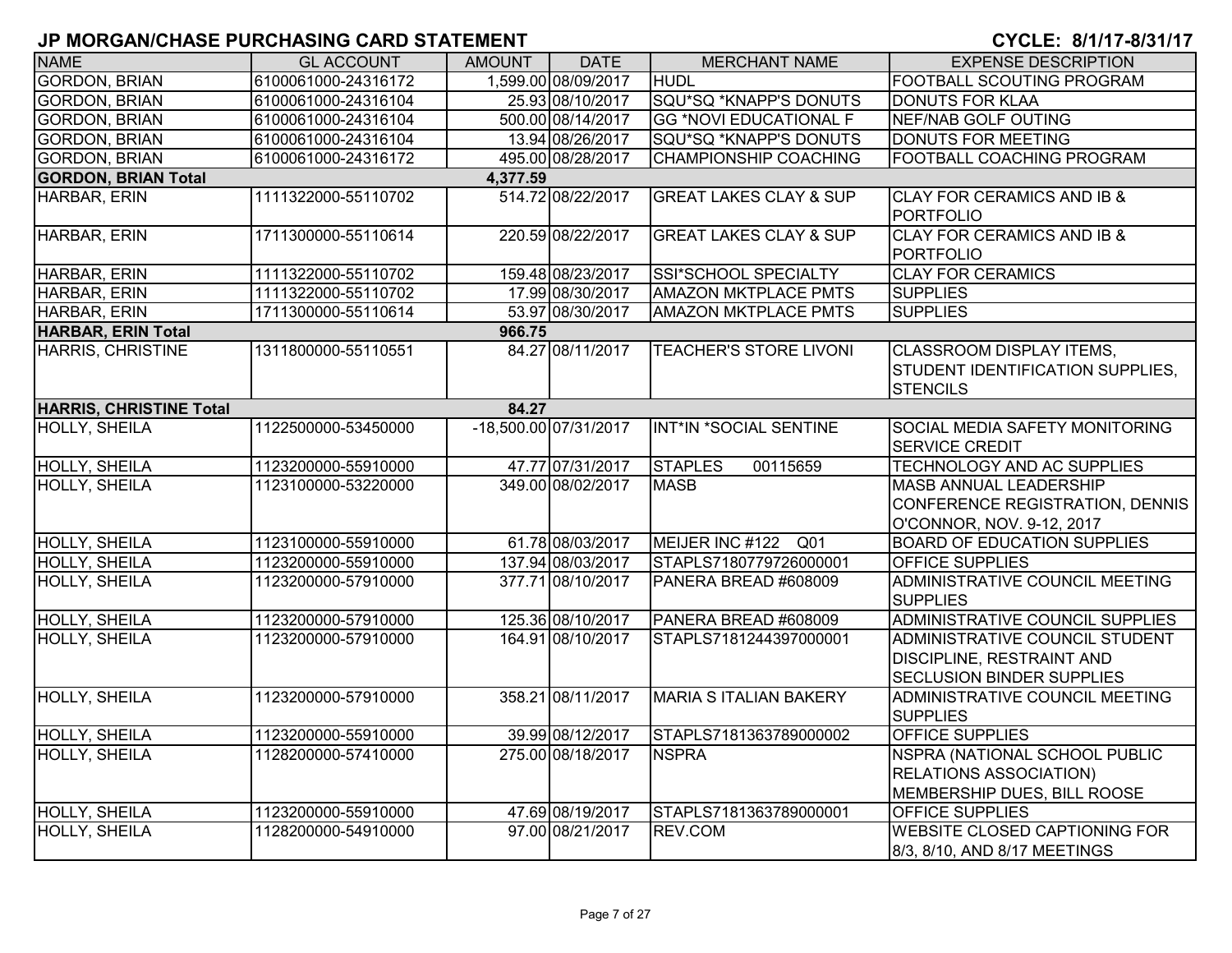| <b>NAME</b>                     | <b>GL ACCOUNT</b>   | <b>AMOUNT</b> | <b>DATE</b>       | <b>MERCHANT NAME</b>          | <b>EXPENSE DESCRIPTION</b>                                                       |
|---------------------------------|---------------------|---------------|-------------------|-------------------------------|----------------------------------------------------------------------------------|
| <b>HOLLY, SHEILA</b>            | 1123100000-53220000 |               | 270.00 08/22/2017 | <b>MASB</b>                   | <b>MASB CBA COURSES FOR DENNIS</b>                                               |
|                                 |                     |               |                   |                               | O'CONNOR                                                                         |
| HOLLY, SHEILA                   | 1123200000-57410000 |               | 143.00 08/22/2017 | <b>MSBO</b>                   | <b>MSBO MEMBERSHIP FEES</b>                                                      |
| <b>HOLLY, SHEILA</b>            | 1128300000-57910000 |               | 974.50 08/23/2017 | <b>CONTEMPORARY INDUSTRIE</b> | 20 YEAR - 2017 YEARS OF SERVICE<br><b>AWARDS</b>                                 |
| <b>HOLLY, SHEILA</b>            | 1128300000-57910000 |               | 150.00 08/23/2017 | <b>CONTEMPORARY INDUSTRIE</b> | 25 YEAR - YEARS OF SERVICE AWARDS                                                |
| HOLLY, SHEILA                   | 1123200000-53220000 |               | 105.00 08/28/2017 | <b>MASB</b>                   | MASB - GO BEHIND THE SCENES AT<br>THE CAPITAL, DENNIS O'CONNOR,<br>OCT. 12, 2017 |
| <b>HOLLY, SHEILA Total</b>      |                     | $-14,775.14$  |                   |                               |                                                                                  |
| <b>HOPPENSTEDT, DARBY</b>       | 1722100000-57910611 |               | 15.73 08/22/2017  | <b>TARGET</b><br>00014654     | <b>SNACKS AND SUPPLIES FOR IMPACT</b><br><b>STUDENT PLANNING MEETING</b>         |
| <b>HOPPENSTEDT, DARBY Total</b> |                     | 15.73         |                   |                               |                                                                                  |
| HOSKINS, DIANE                  | 1513200331-55210000 |               | 266.00 08/21/2017 | ABC*ECAMPUS.COM               | <b>GENERAL MATH CLASSROOM BOOKS</b>                                              |
| <b>HOSKINS, DIANE</b>           | 1113200000-55110751 |               | 12.88 08/21/2017  | AMAZON.COM                    | <b>DESK CALENDAR</b>                                                             |
| <b>HOSKINS, DIANE</b>           | 6100025000-24316301 |               | 85.84 08/24/2017  | WAL-MART #5893                | <b>STUDENT BREAKROOM SUPPLY</b>                                                  |
| HOSKINS, DIANE                  | 6100025000-24316301 |               | 132.86 08/25/2017 | PANERA BREAD #608009          | <b>STAFF LUNCH, KICKOFF MEETING</b>                                              |
| <b>HOSKINS, DIANE Total</b>     |                     | 497.58        |                   |                               |                                                                                  |
| JANTZ, ANGELA                   | 6100015000-24316501 |               | 118.20 08/24/2017 | SSI*SCHOOL SPECIALTY          | CONTAINERS FOR THE LEVEL LIBRARY                                                 |
| <b>JANTZ, ANGELA</b>            | 1111115000-55110708 |               | 251.91 08/24/2017 | STAPLS7182126819000002        | TEACHING SUPPLIES FOR THE<br><b>CLASSROOM</b>                                    |
| <b>JANTZ, ANGELA</b>            | 1111115000-53220000 |               | 15.00 08/25/2017  | OAKLAND SCHOOLS-RC INT        | TRAINING FOR NEW 4TH GRADE<br>TEACHER-REPRODUCTIVE HEALTH<br>(HIV CERTIFICATION) |
| <b>JANTZ, ANGELA</b>            | 1111115000-55110708 |               | 249.75 08/25/2017 | STAPLS7182121723000001        | <b>TEACHING SUPPLIES FOR THE</b><br><b>CLASSROOM</b>                             |
| JANTZ, ANGELA                   | 1111115000-55110708 |               | 15.92 08/25/2017  | STAPLS7182121723000002        | <b>TEACHING SUPPLIES FOR THE</b><br><b>CLASSROOM</b>                             |
| <b>JANTZ, ANGELA</b>            | 1111115000-55110708 |               | 175.60 08/25/2017 | STAPLS7182126819000001        | <b>TEACHING SUPPLIES FOR THE</b><br><b>CLASSROOM</b>                             |
| JANTZ, ANGELA                   | 1111115000-55110708 |               | 188.00 08/25/2017 | STAPLS7182128500000001        | <b>TEACHING SUPPLIES FOR THE</b><br><b>CLASSROOM</b>                             |
| JANTZ, ANGELA                   | 1111115000-55110708 |               | 633.44 08/26/2017 | STAPLS7182197699000001        | <b>TEACHING SUPPLIES FOR THE</b><br><b>CLASSROOM</b>                             |
| JANTZ, ANGELA                   | 1124115000-55990000 |               | 182.50 08/27/2017 | PERFORMANCE HEALTH SUP        | <b>BAND-AIDS FOR THE CLASSROOMS</b>                                              |
| JANTZ, ANGELA                   | 1111115000-55110799 |               | 197.36 08/30/2017 | AMAZON.COM                    | SHELVING FOR CLASSROOM                                                           |
| <b>JANTZ, ANGELA Total</b>      |                     | 2,027.68      |                   |                               |                                                                                  |
| JUOPPERI, JOHN                  | 1126160000-55992000 |               | 47.28 08/03/2017  | PPG PAINTS 9455               | <b>VO PAINT</b>                                                                  |
| JUOPPERI, JOHN                  | 1126160000-55992000 |               | 90.94 08/08/2017  | THE HOME DEPOT #2737          | <b>MS CLASS PICS</b>                                                             |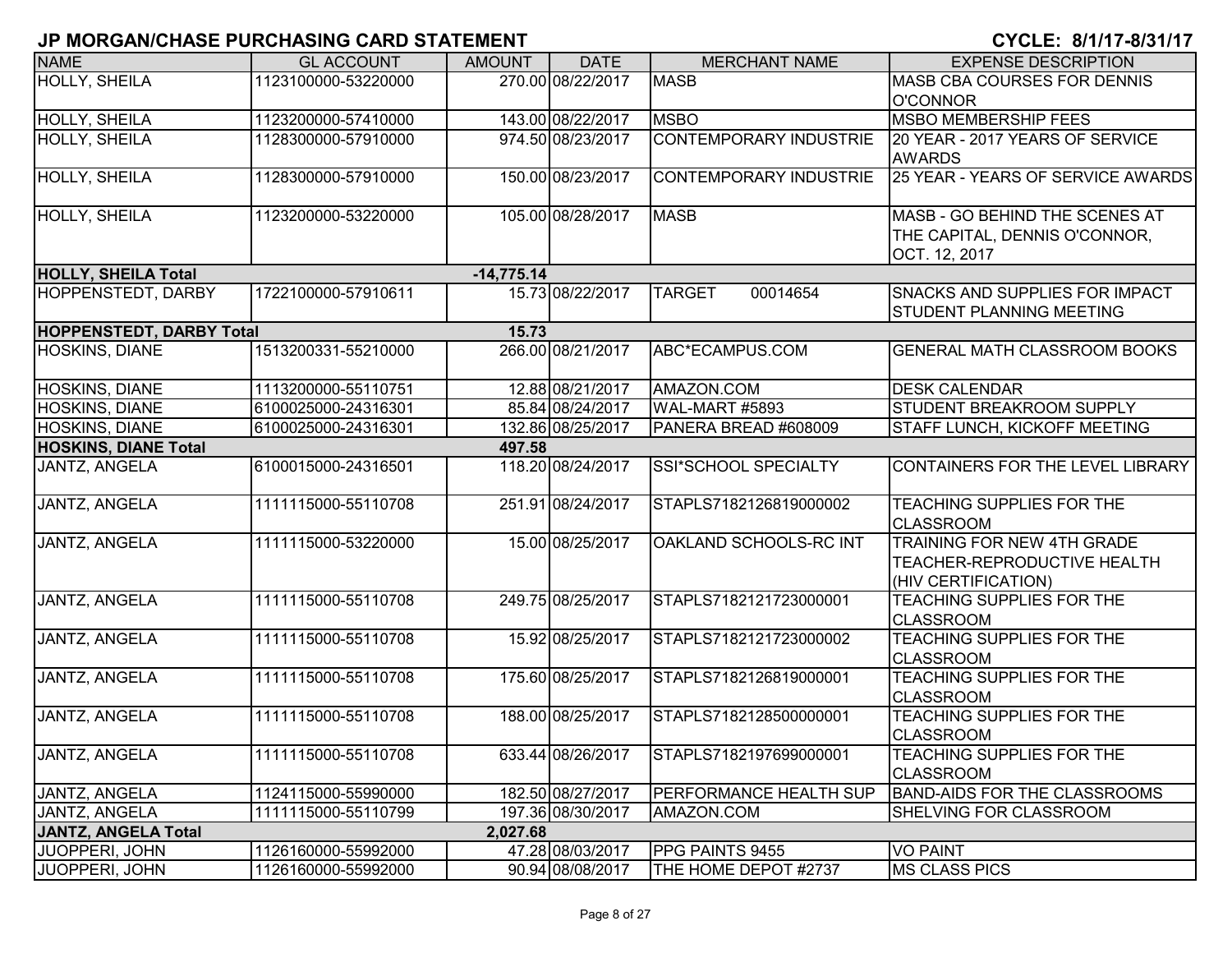| <b>NAME</b>                    | <b>GL ACCOUNT</b>   | <b>AMOUNT</b> | <b>DATE</b>         | <b>MERCHANT NAME</b>          | <b>EXPENSE DESCRIPTION</b>                                     |
|--------------------------------|---------------------|---------------|---------------------|-------------------------------|----------------------------------------------------------------|
| JUOPPERI, JOHN                 | 1126160000-55992000 |               | 38.21 08/09/2017    | THE HOME DEPOT #2737          | <b>MTCE REPAIR SUPPLIES</b>                                    |
| JUOPPERI, JOHN                 | 1126160000-55730000 |               | 1,355.24 08/11/2017 | HAROLDS FRAME SHOP INC        | MTCE 2005 FORD F350 PADS, ROTORS,<br><b>CALIPERS</b>           |
| <b>JUOPPERI, JOHN</b>          | 1126160000-55992000 |               | 27.79 08/15/2017    | THE HOME DEPOT #2737          | NW WHITE BOARD, STOCK                                          |
| JUOPPERI, JOHN                 | 1126160000-55992000 |               | -202.94 08/16/2017  | <b>MADISON ELECTRIC COMPA</b> | <b>REFUND FROM INVOICE WITH TAX</b>                            |
| <b>JUOPPERI, JOHN</b>          | 1126160000-55992000 |               | 202.94 08/16/2017   | <b>MADISON ELECTRIC COMPA</b> | <b>BILLED TAXES IN ERROR - REFUND</b>                          |
|                                |                     |               |                     |                               | <b>COMING</b>                                                  |
| JUOPPERI, JOHN                 | 1126160000-55992000 |               | 191.45 08/16/2017   | <b>MADISON ELECTRIC COMPA</b> | <b>ESB CHILLER</b>                                             |
| JUOPPERI, JOHN                 | 1126160000-55992000 |               | 21.48 08/16/2017    | THE HOME DEPOT #2737          | <b>MTCE REPAIR SUPPLIES</b>                                    |
| JUOPPERI, JOHN                 | 1126160000-55992000 |               | 321.32 08/25/2017   | <b>LAWSON PRODUCTS</b>        | <b>MTCE MISC. STOCK PARTS</b>                                  |
| JUOPPERI, JOHN                 | 1126160000-55992000 |               | 96.15 08/28/2017    | <b>SHIFFLER EQUIPMENT</b>     | <b>MTCE SWIVEL GUIDE</b>                                       |
| JUOPPERI, JOHN Total           |                     | 2,189.86      |                     |                               |                                                                |
| <b>KOBROSSY, THERESE</b>       | 1335100000-55110553 |               | 9.99 08/03/2017     | <b>AMAZON MKTPLACE PMTS</b>   | <b>SUMMER CARE CRAFT SUPPLIES</b>                              |
| <b>KOBROSSY, THERESE</b>       | 1335100000-55610553 |               | 13.92 08/09/2017    | WAL-MART #5893                | SUMMER CARE - POPSICLE PARTY                                   |
| <b>KOBROSSY, THERESE</b>       | 1335100000-55110553 |               | 25.30 08/15/2017    | AMAZON.COM                    | <b>CARE TEACHING SUPPLIES</b>                                  |
| KOBROSSY, THERESE              | 1335100000-55110553 |               | 20.29 08/15/2017    | AMAZON.COM                    | <b>CARE CRAFT SUPPLIES</b>                                     |
| <b>KOBROSSY, THERESE</b>       | 1335100000-55610553 |               | 14.36 08/17/2017    | GFS STORE #1985               | SUMMER CARE FOR LAST DAY CARE                                  |
|                                |                     |               |                     |                               | <b>PARTY</b>                                                   |
| <b>KOBROSSY, THERESE</b>       | 1335100000-55110553 |               | 49.20 08/17/2017    | WAL-MART #5893                | <b>SUMMER CARE CRAFT SUPPLIES</b>                              |
| <b>KOBROSSY, THERESE</b>       | 1335100000-55110553 |               | 41.94 08/18/2017    | <b>TEACHER'S STORE LIVONI</b> | DF CARE TEACHING SUPPLIES                                      |
| <b>KOBROSSY, THERESE</b>       | 1335100000-55110553 |               | 174.86 08/21/2017   | MEIJER INC #122<br>Q01        | DF CARE TEACHING SUPPLIES                                      |
| <b>KOBROSSY, THERESE</b>       | 1335100000-55110553 |               | 164.88 08/21/2017   | MEIJER INC #122<br>Q01        | <b>DF CARE TEACHING SUPPLIES</b>                               |
| KOBROSSY, THERESE              | 1335100000-55110553 |               | 213.41 08/25/2017   | <b>AMAZON MKTPLACE PMTS</b>   | <b>DF CARE TEACHING AND GYM</b><br><b>SUPPLIES</b>             |
| <b>KOBROSSY, THERESE Total</b> |                     | 728.15        |                     |                               |                                                                |
| KORTLANDT, PATRICIA            | 1111111000-55110708 |               | 93.86 07/31/2017    | SSI*SCHOOL SPECIALTY          | <b>CLASSROOM MATERIALS FROM</b><br><b>ALLISON GRAY</b>         |
| KORTLANDT, PATRICIA            | 1111111000-55110708 |               | 79.65 07/31/2017    | SSI*SCHOOL SPECIALTY          | <b>CLASSROOM SUPPLIES FOR NICHOLAS</b><br><b>WEIGEL-HUBLER</b> |
| <b>KORTLANDT, PATRICIA</b>     | 1111111000-55110708 |               | 148.76 07/31/2017   | SSI*SCHOOL SPECIALTY          | <b>CLASSROOM SUPPLIES FOR DANIELLE</b><br><b>COURTEMANCE</b>   |
| KORTLANDT, PATRICIA            | 1111111000-55110708 |               | 150.01 08/08/2017   | SSI*SCHOOL SPECIALTY          | <b>CLASSROOM MATERIALS FOR</b><br><b>REBECCA HOFBAUER</b>      |
| KORTLANDT, PATRICIA            | 1111111000-55110708 |               | 112.58 08/08/2017   | SSI*SCHOOL SPECIALTY          | <b>CLASSROOM MATERIALS FOR ALEXIS</b><br><b>PAULK</b>          |
| KORTLANDT, PATRICIA            | 1111111000-55110708 |               | 477.14 08/08/2017   | <b>VICTORY PACKAGING LP</b>   | <b>BROWN TAPE</b>                                              |
| KORTLANDT, PATRICIA            | 1124111000-55990000 |               | 215.00 08/15/2017   | <b>ETSY.COM</b>               | <b>NEW PENCILS FOR NEW STAFF</b>                               |
| KORTLANDT, PATRICIA            | 1111111000-55110708 |               | 180.00 08/15/2017   | ROCHESTER 100, INC            | <b>WRITING FOLDERS FOR 1ST GRADE</b>                           |
| KORTLANDT, PATRICIA            | 1111111000-55110708 |               | -27.09 08/17/2017   | STAPLS7178965471001001        | <b>CREDIT FOR PENCIL SHARPENER FOR</b><br><b>VICKIE PRIEST</b> |
| KORTLANDT, PATRICIA            | 1111111000-55110708 |               | 27.09 08/17/2017    | STAPLS7178965471002001        | <b>PENCIL SHARPENER FOR VICKEY</b><br><b>PRIEST</b>            |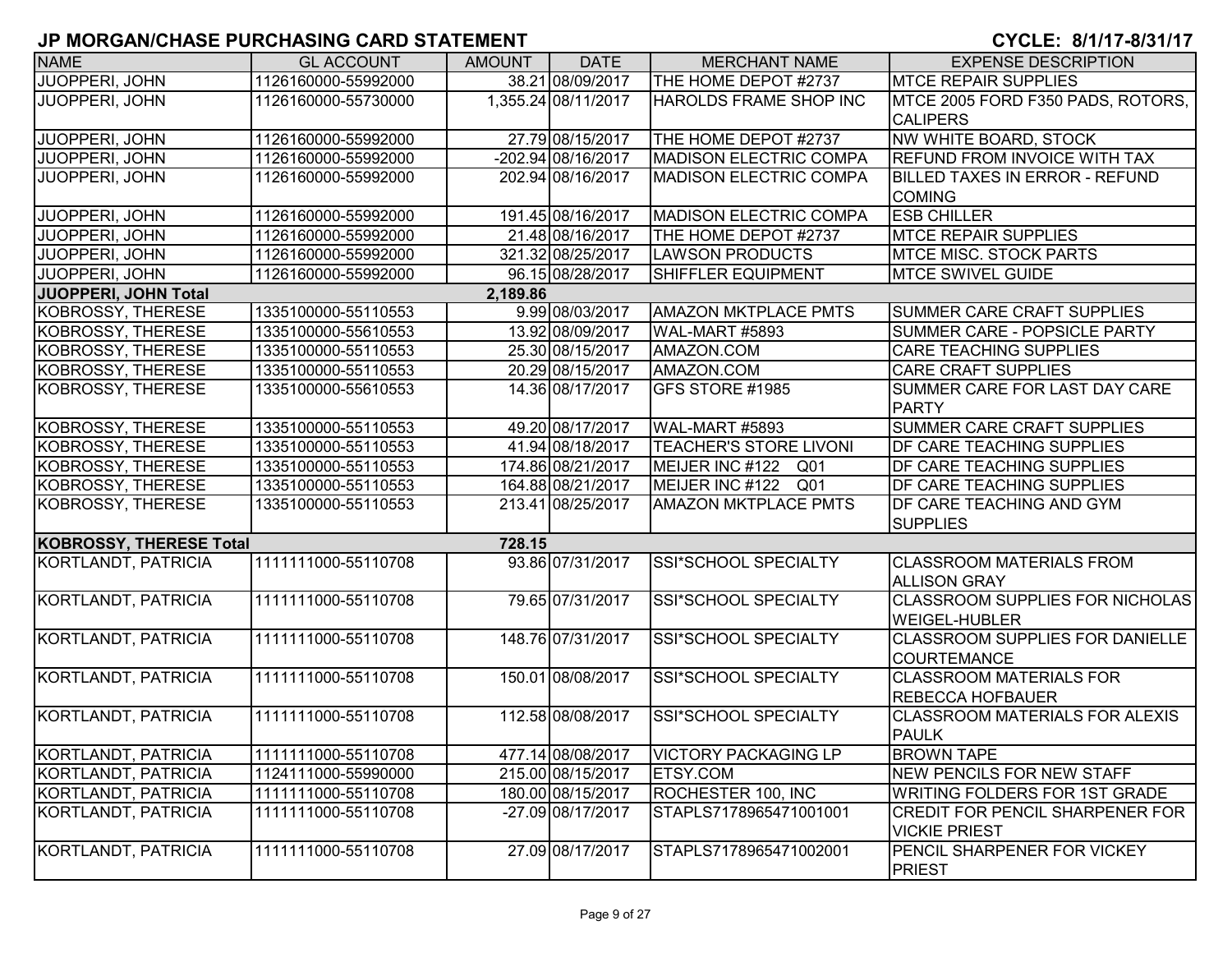| <b>NAME</b>                      | <b>GL ACCOUNT</b>   | <b>AMOUNT</b> | <b>DATE</b>         | <b>MERCHANT NAME</b>          | <b>EXPENSE DESCRIPTION</b>             |
|----------------------------------|---------------------|---------------|---------------------|-------------------------------|----------------------------------------|
| <b>KORTLANDT, PATRICIA</b>       | 1111111000-55110708 |               | 36.44 08/17/2017    | STAPLS7181650515000001        | <b>CLASSROOM MATERIALS FOR ALLISON</b> |
|                                  |                     |               |                     |                               | <b>GRAY</b>                            |
| <b>KORTLANDT, PATRICIA</b>       | 1111111000-55110708 |               | 4.09 08/23/2017     | STAPLS7181650515000002        | <b>CLASSROOM MATERIALS FOR ALLISON</b> |
|                                  |                     |               |                     |                               | <b>GRAY</b>                            |
| KORTLANDT, PATRICIA              | 1111111000-55110708 |               | 15.79 08/23/2017    | STAPLS7181650515000003        | <b>CLASSROOM MATERIALS FOR ALLISON</b> |
|                                  |                     |               |                     |                               | <b>GRAY</b>                            |
| KORTLANDT, PATRICIA              | 1111111000-55110708 |               | 15.79 08/23/2017    | STAPLS7181650515000004        | <b>CLASSROOM MATERIALS FOR ALLISON</b> |
|                                  |                     |               |                     |                               | <b>GRAY</b>                            |
| KORTLANDT, PATRICIA              | 1111111000-55110708 |               | 734.40 08/23/2017   | <b>STUDIES WEEKLY</b>         | <b>SOCIAL STUDIES WEEKLY FOR</b>       |
|                                  |                     |               |                     |                               | <b>SECOND GRADE</b>                    |
| KORTLANDT, PATRICIA              | 6100011000-24316501 |               | -8.20 08/24/2017    | SSI*SCHOOL SPECIALTY          | <b>CREDIT FOR KRAFT PAPER ROLLS</b>    |
| KORTLANDT, PATRICIA              | 6100011000-24316501 |               | 81.45 08/25/2017    | SSI*SCHOOL SPECIALTY          | <b>KRAFT ROLLS FOR BUILDING</b>        |
| KORTLANDT, PATRICIA              | 1111111000-55110708 |               | 129.95 08/25/2017   | SSI*SCHOOL SPECIALTY          | <b>ELASTIC ENVELOPES FOR</b>           |
|                                  |                     |               |                     |                               | KINDERGARTEN                           |
| KORTLANDT, PATRICIA              | 1111111000-55110708 |               | 31.29 08/25/2017    | STAPLS7181650515000005        | <b>CLASSROOM MATERIALS FOR ALLISON</b> |
|                                  |                     |               |                     |                               | <b>GRAY</b>                            |
| <b>KORTLANDT, PATRICIA</b>       | 1124111000-55990000 |               | 470.88 08/25/2017   | STAPLS7182142813000001        | FOLDERS, KLEENEX AND BATTERIES         |
| KORTLANDT, PATRICIA              | 1124111000-55990000 |               | -38.00 08/26/2017   | <b>ETSY.COM</b>               | <b>REFUND OF POSTAGE FROM ETSY</b>     |
| KORTLANDT, PATRICIA              | 1111111000-55110708 |               | 640.90 08/28/2017   | <b>REALLY GOOD*</b>           | CHAIR POCKETS FOR KINDERGARTEN         |
|                                  |                     |               |                     |                               |                                        |
| <b>KORTLANDT, PATRICIA Total</b> |                     | 3,571.78      |                     |                               |                                        |
| LALONDE, LUCAS                   | 1129900000-55990000 |               | 33.61 08/10/2017    | THE HOME DEPOT #2737          | MATERIALS FOR TOOL REPAIR              |
| LALONDE, LUCAS                   | 1129900000-55990000 |               | 33.75 08/27/2017    | <b>AMAZON MKTPLACE PMTS</b>   | <b>REPLACEMENT KEYBOARD FOR</b>        |
|                                  |                     |               |                     |                               | <b>PRESENTATION LAPTOP</b>             |
| <b>LALONDE, LUCAS Total</b>      |                     | 67.36         |                     |                               |                                        |
| LAMBERT, ELIZABETH               | 1126122000-54910000 |               | 270.00 08/01/2017   | <b>AMERICAN SPRINKLER</b>     | <b>HS SPRINKLER SYSTEM REPAIR</b>      |
| LAMBERT, ELIZABETH               | 1126160000-54910000 |               | 100.00 08/01/2017   | <b>ARC - MI MADISON HGTS</b>  | <b>MTCE MONTHLY SKYSITE FEE</b>        |
| LAMBERT, ELIZABETH               | 1126160000-54910000 |               | 1,271.12 08/01/2017 | <b>ARCH ENVIRONMENTAL GRO</b> | <b>DISTRICT MEDICAL WASTE DISPOSAL</b> |
| LAMBERT, ELIZABETH               | 1126122000-54910000 |               | 140.00 08/01/2017   | INT*IN *AQUATIC SOURCE        | HS POOL APP VISIT                      |
| LAMBERT, ELIZABETH               | 1126160000-55992000 |               | 221.72 08/01/2017   | INT*IN *AQUATIC SOURCE        | <b>HS POOL CHEMICAL SUPPLIES</b>       |
| LAMBERT, ELIZABETH               | 1126160000-55992000 |               | 12.94 08/01/2017    | INT*IN *AQUATIC SOURCE        | <b>HS POOL SURFACE CLEANER</b>         |
| LAMBERT, ELIZABETH               | 1126113000-54910000 |               | 325.06 08/01/2017   | <b>NATIONAL TIME</b>          | <b>NW OFFICE, MEDIA CENTER</b>         |
|                                  |                     |               |                     |                               | <b>BATTERIES</b>                       |
| LAMBERT, ELIZABETH               | 1126160000-54910000 |               | 244.00 08/02/2017   | NATIONAL TIME                 | <b>IMTCE BATTERY IN MAIN PANEL</b>     |
|                                  |                     |               |                     |                               | <b>REPLACED</b>                        |
| LAMBERT, ELIZABETH               | 1126160000-55992000 |               | 108.66 08/03/2017   | <b>LEONARDS SYSRUPS</b>       | HS POOL CO2                            |
| LAMBERT, ELIZABETH               | 1126122000-54910000 |               | 107.80 08/03/2017   | <b>NATIONAL TIME</b>          | HS RM 229 OPEN TROUBLE                 |
| LAMBERT, ELIZABETH               | 1126118000-55991000 |               | 379.32 08/03/2017   | <b>NICHOLS</b>                | <b>NM6 CUSTODIAL SUPPLIES</b>          |
| LAMBERT, ELIZABETH               | 1126122000-55991000 |               | 1,453.89 08/03/2017 | <b>NICHOLS</b>                | <b>HS CUSTODIAL SUPPLIES</b>           |
| LAMBERT, ELIZABETH               | 1126112000-55991000 |               | 165.72 08/03/2017   | <b>NICHOLS</b>                | OH CUSTODIAL SUPPLIES                  |
| LAMBERT, ELIZABETH               | 1126113000-55991000 |               | 705.85 08/03/2017   | <b>NICHOLS</b>                | <b>NW CUSTODIAL SUPPLIES</b>           |
| LAMBERT, ELIZABETH               | 1126111000-55991000 |               | 889.78 08/03/2017   | <b>NICHOLS</b>                | <b>VO CUSTODIAL SUPPLIES</b>           |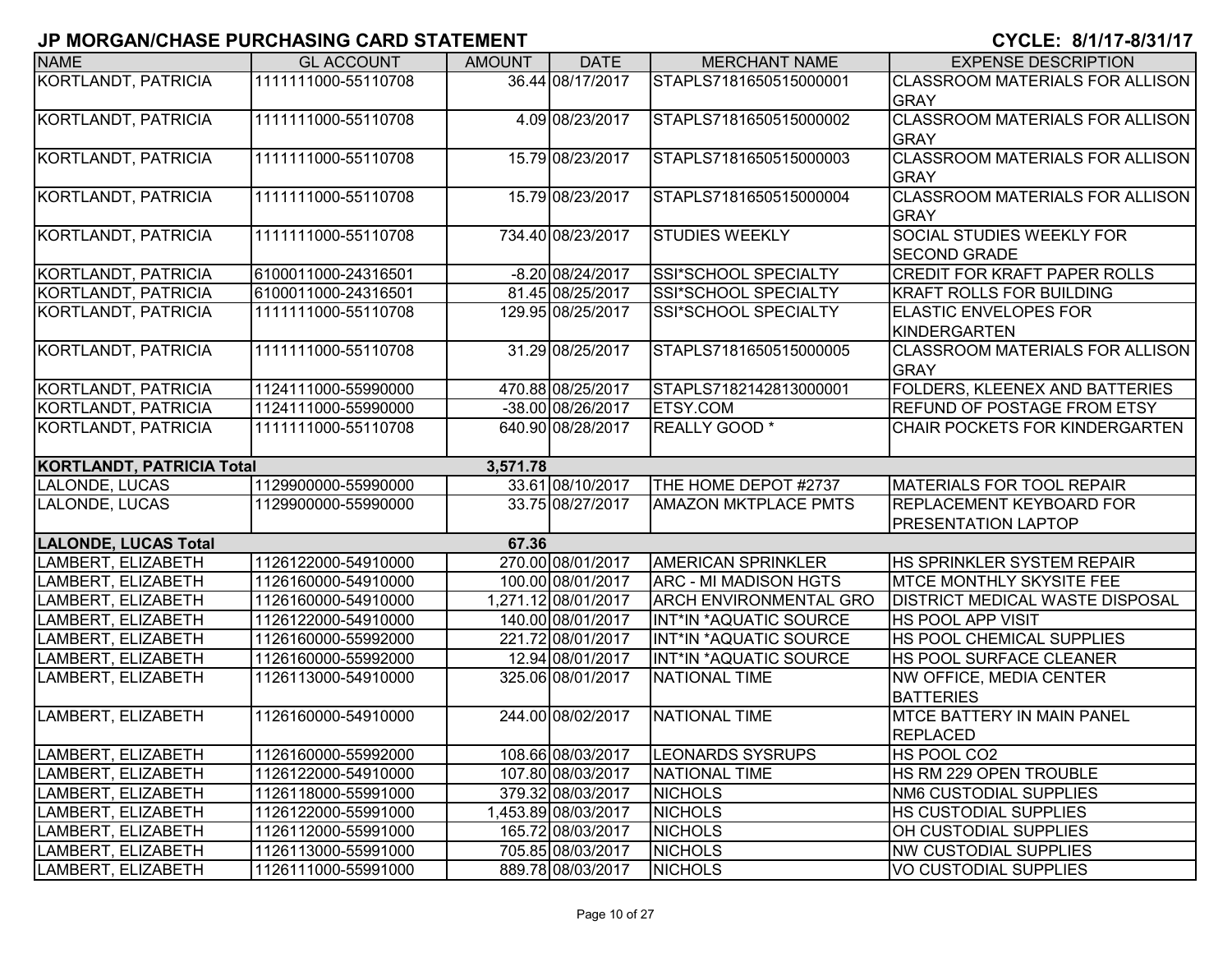| <b>NAME</b>        | <b>GL ACCOUNT</b>   | AMOUNT | <b>DATE</b>         | <b>MERCHANT NAME</b>          | <b>EXPENSE DESCRIPTION</b>             |
|--------------------|---------------------|--------|---------------------|-------------------------------|----------------------------------------|
| LAMBERT, ELIZABETH | 1126120000-55991000 |        | 1,349.32 08/03/2017 | <b>NICHOLS</b>                | <b>MS CUSTODIAL SUPPLIES</b>           |
| LAMBERT, ELIZABETH | 1126152000-55991000 |        | 527.21 08/03/2017   | <b>NICHOLS</b>                | <b>ECEC CUSTODIAL SUPPLIES</b>         |
| LAMBERT, ELIZABETH | 1126114000-55991000 |        | 82.36 08/03/2017    | <b>NICHOLS</b>                | PV CUSTODIAL SUPPLIES                  |
| LAMBERT, ELIZABETH | 1126120000-54910000 |        | 540.20 08/04/2017   | NATIONAL TIME                 | <b>MS BATTERIES FOR PANELS</b>         |
| LAMBERT, ELIZABETH | 1126170000-54910000 |        | 178.00 08/04/2017   | NATIONAL TIME                 | <b>TRANS PANEL BATTERIES</b>           |
| LAMBERT, ELIZABETH | 4126103951-54110000 |        | 3,897.04 08/04/2017 | <b>PRINTNOLOGY INC</b>        | <b>ITC POST &amp; PANEL SIGNS</b>      |
| LAMBERT, ELIZABETH | 4126120951-54110000 |        | 3,897.05 08/04/2017 | <b>PRINTNOLOGY INC</b>        | <b>MS POST &amp; PANEL SIGNS</b>       |
| LAMBERT, ELIZABETH | 1126122000-54910000 |        | 128.00 08/07/2017   | <b>INT*IN *AQUATIC SOURCE</b> | <b>HS POOL LOANER PC</b>               |
| LAMBERT, ELIZABETH | 1126122000-54910000 |        | 712.12 08/07/2017   | INT*IN *AQUATIC SOURCE        | HS POOL MULTI-PORT VALVE               |
| LAMBERT, ELIZABETH | 1126122000-54910000 |        | 441.88 08/07/2017   | INT*IN *AQUATIC SOURCE        | HS POOL PRESSURE REGULATOR             |
| LAMBERT, ELIZABETH | 1126118000-54910000 |        | 203.00 08/07/2017   | NATIONAL TIME                 | <b>NM5 OFFICE BATTERIES</b>            |
| LAMBERT, ELIZABETH | 1126115000-54910000 |        | 399.08 08/07/2017   | NATIONAL TIME                 | <b>DF PANEL BATTERIES</b>              |
| LAMBERT, ELIZABETH | 1126103000-54910000 |        | 74.02 08/07/2017    | NATIONAL TIME                 | <b>ITC PANEL BATTERIES</b>             |
| LAMBERT, ELIZABETH | 1126160000-55710000 |        | 430.79 08/08/2017   | CORRIGAN OIL #2 - BRI         | <b>MTCE FUEL</b>                       |
| LAMBERT, ELIZABETH | 4126101951-54110000 |        | 750.00 08/08/2017   | MICHIGAN STUMP REMOVAL        | ESB TREE, STUMP & SHRUB REMOVAL        |
|                    |                     |        |                     |                               |                                        |
| LAMBERT, ELIZABETH | 1126120000-54910000 |        | 1,200.00 08/08/2017 | MICHIGAN STUMP REMOVAL        | <b>IMS TREES TRIMMING &amp; STUMPS</b> |
|                    |                     |        |                     |                               | <b>REMOVAL</b>                         |
| LAMBERT, ELIZABETH | 4126160951-54110000 |        | 200.00 08/08/2017   | MICHIGAN STUMP REMOVAL        | <b>MTCE TREE REMOVAL</b>               |
| LAMBERT, ELIZABETH | 4126118951-54110000 |        | 900.00 08/08/2017   | MICHIGAN STUMP REMOVAL        | <b>INM TREE &amp; STUMP REMOVAL</b>    |
| LAMBERT, ELIZABETH | 1126114000-54910000 |        | 600.00 08/08/2017   | IMICHIGAN STUMP REMOVAL       | <b>PV SHRUB REMOVAL</b>                |
| LAMBERT, ELIZABETH | 1126120000-54910000 |        | 238.00 08/08/2017   | NATIONAL TIME                 | <b>MS PULL STATION MINI P MODULE</b>   |
|                    |                     |        |                     |                               | <b>REPLACED</b>                        |
| LAMBERT, ELIZABETH | 1126160000-55993000 |        | 3,030.00 08/08/2017 | SUPERIOR GROUNDCOVER,         | <b>NM PLAYGROUND MULCH</b>             |
| LAMBERT, ELIZABETH | 1126160000-55993000 |        | 3,787.50 08/08/2017 | SUPERIOR GROUNDCOVER,         | <b>PV PLAYGROUND MULCH</b>             |
| LAMBERT, ELIZABETH | 4126122951-54110000 |        | 1,641.00 08/08/2017 | THERMALNETICS, INC.           | HS POOL SUPPLY FAN                     |
| LAMBERT, ELIZABETH | 1126160000-55992000 |        | 108.00 08/09/2017   | <b>AIRGASS NORTH</b>          | <b>DISTRICT WELDING</b>                |
| LAMBERT, ELIZABETH | 1126122000-54910000 |        | 472.65 08/09/2017   | KONE, INC.                    | HS ELEVATOR MTCE 8/1/2017 TO           |
|                    |                     |        |                     |                               | 1/31/2018                              |
| LAMBERT, ELIZABETH | 1126160000-55992000 |        | 162.40 08/09/2017   | STAPLS7181126595000001        | <b>DISTRICT BATTERIES</b>              |
| LAMBERT, ELIZABETH | 1126160000-55910000 |        | 28.48 08/09/2017    | STAPLS7181126595000001        | <b>MTCE OFFICE SUPPLIES</b>            |
| LAMBERT, ELIZABETH | 1126160000-55910000 |        | 14.56 08/09/2017    | STAPLS7181126595000002        | <b>MTCE OFFICE SUPPLIES</b>            |
| LAMBERT, ELIZABETH | 1126161000-53840000 |        | 455.00 08/09/2017   | <b>WASTE MGMT WM EZPAY</b>    | <b>HS TEMP DUMPSTER</b>                |
| LAMBERT, ELIZABETH | 1126120000-54910000 |        | 3,700.00 08/10/2017 | INT*IN *SERVICEPRO PLU        | MS VACTOR TRUCK, VIDEO PIPELINE        |
|                    |                     |        |                     |                               | <b>INSPECTIONS</b>                     |
| LAMBERT, ELIZABETH | 1126115000-54910000 |        | 56.00 08/11/2017    | <b>PREMIER PEST MANAG</b>     | <b>DF PEST MANAGEMENT</b>              |
| LAMBERT, ELIZABETH | 1126152000-54910000 |        | 74.00 08/11/2017    | <b>PREMIER PEST MANAG</b>     | <b>ECEC PEST MANAGEMENT</b>            |
| LAMBERT, ELIZABETH | 1126101000-54910000 |        | 86.00 08/11/2017    | <b>PREMIER PEST MANAG</b>     | <b>ESB PEST MANAGEMENT</b>             |
| LAMBERT, ELIZABETH | 1126122000-54910000 |        | 66.00 08/11/2017    | <b>PREMIER PEST MANAG</b>     | <b>HS PEST MANAGEMENT</b>              |
| LAMBERT, ELIZABETH | 1126103000-54910000 |        | 56.00 08/11/2017    | <b>PREMIER PEST MANAG</b>     | <b>ITC PEST MANAGEMENT</b>             |
| LAMBERT, ELIZABETH | 1126120000-54910000 |        | 74.00 08/11/2017    | <b>PREMIER PEST MANAG</b>     | <b>MS PEST MANAGEMENT</b>              |
| LAMBERT, ELIZABETH | 1126105000-54910000 |        | 62.00 08/11/2017    | <b>PREMIER PEST MANAG</b>     | NATC PEST MANAGEMENT                   |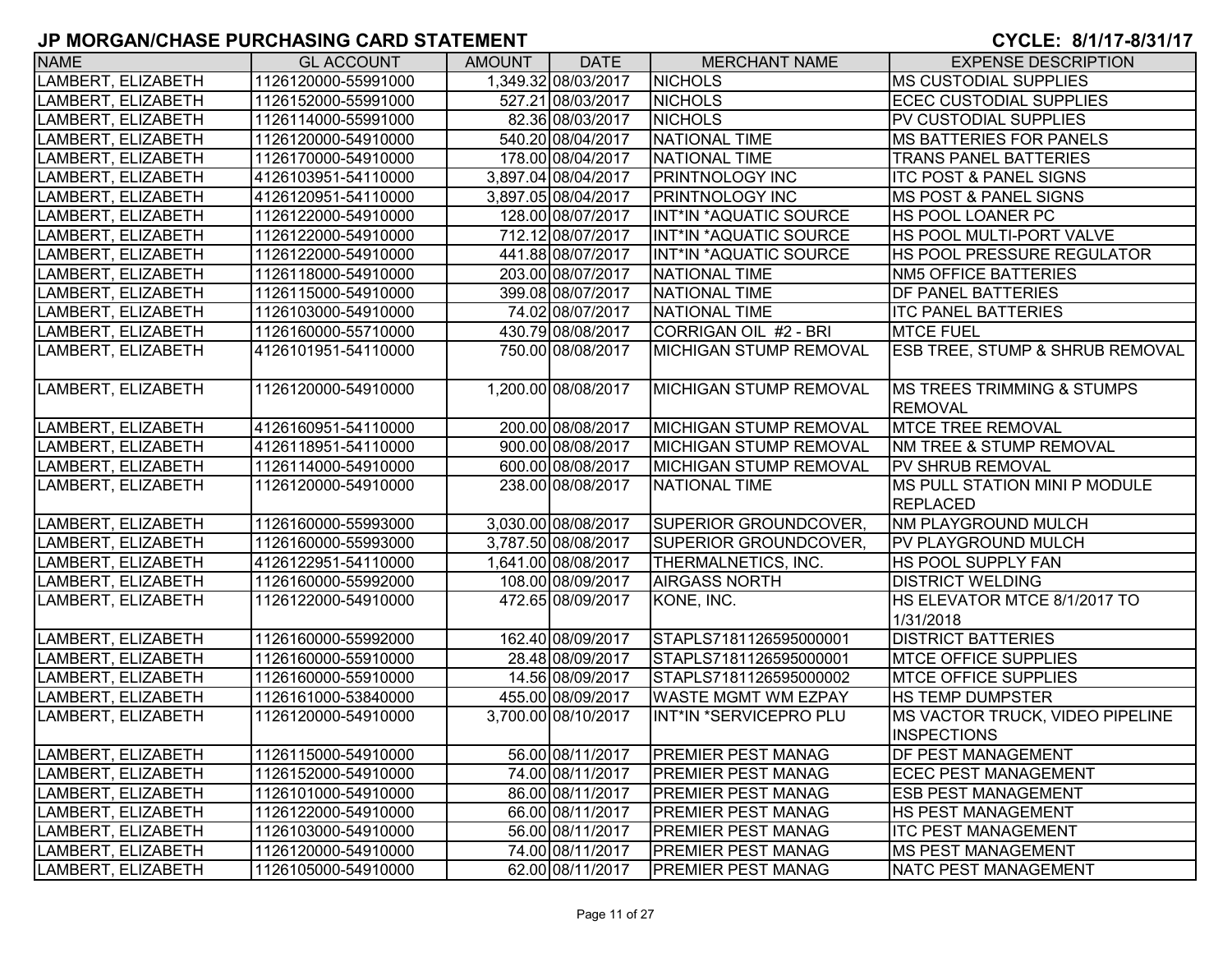| <b>NAME</b>        | <b>GL ACCOUNT</b>   | AMOUNT | <b>DATE</b>         | <b>MERCHANT NAME</b>          | <b>EXPENSE DESCRIPTION</b>          |
|--------------------|---------------------|--------|---------------------|-------------------------------|-------------------------------------|
| LAMBERT, ELIZABETH | 1126118000-54910000 |        | 56.00 08/11/2017    | <b>PREMIER PEST MANAG</b>     | NM5 PEST MANAGEMENT                 |
| LAMBERT, ELIZABETH | 1126118000-54910000 |        | 56.00 08/11/2017    | <b>PREMIER PEST MANAG</b>     | NM6 PEST MANAGEMENT                 |
| LAMBERT, ELIZABETH | 1126113000-54910000 |        | 56.00 08/11/2017    | <b>PREMIER PEST MANAG</b>     | <b>NW PEST MANAGEMENT</b>           |
| LAMBERT, ELIZABETH | 1126112000-54910000 |        | 56.00 08/11/2017    | <b>PREMIER PEST MANAG</b>     | <b>OH PEST MANAGEMENT</b>           |
| LAMBERT, ELIZABETH | 1126114000-54910000 |        | 351.00 08/11/2017   | <b>PREMIER PEST MANAG</b>     | PV PEST MANAGEMENT, BEE CONTROL     |
|                    |                     |        |                     |                               |                                     |
| LAMBERT, ELIZABETH | 1126111000-54910000 |        | 70.00 08/11/2017    | <b>PREMIER PEST MANAG</b>     | VO PEST MANAGEMENT                  |
| LAMBERT, ELIZABETH | 1126160000-55993000 |        | 3.030.00 08/11/2017 | <b>SUPERIOR GROUNDCOVER,</b>  | <b>DF PLAYGROUND MULCH</b>          |
| LAMBERT, ELIZABETH | 1126160000-55993000 |        | 4,545.00 08/11/2017 | SUPERIOR GROUNDCOVER,         | OH PLAYGROUND MULCH                 |
| LAMBERT, ELIZABETH | 1126660000-54934000 |        | 50.00 08/14/2017    | <b>PROTECTION ONE ALARM</b>   | <b>ECEC BUILDING SECURITY</b>       |
| LAMBERT, ELIZABETH | 1126160000-54910000 |        | 6,000.76 08/14/2017 | <b>SCHOOLDUDE COM</b>         | <b>DISTRICT SCHOOLDUDE SERVICES</b> |
| LAMBERT, ELIZABETH | 1126160000-55992000 |        | 257.69 08/16/2017   | <b>WW GRAINGER</b>            | NM6 RTU #1                          |
| LAMBERT, ELIZABETH | 1126160000-54910000 |        | 601.84 08/17/2017   | ARCH ENVIRONMENTAL GRO        | HS, MS UNIVERSAL WASTE DISPOSAL     |
|                    |                     |        |                     |                               |                                     |
| LAMBERT, ELIZABETH | 1126160000-55992000 |        | 268.00 08/17/2017   | <b>COMMERICAL GLASS,</b>      | HS LOWER LEVEL LOCKER ROOM          |
|                    |                     |        |                     |                               | <b>GLASS</b>                        |
| LAMBERT, ELIZABETH | 1126160000-55992000 |        | 260.00 08/17/2017   | INT*IN *AQUATIC SOURCE        | <b>HS POOL CHLORINE</b>             |
| LAMBERT, ELIZABETH | 1126122000-54910000 |        | 301.06 08/17/2017   | INT*IN *AQUATIC SOURCE        | <b>HS POOL FAN</b>                  |
| LAMBERT, ELIZABETH | 1126120000-54910000 |        | 94.00 08/17/2017    | INT*IN *AQUATIC SOURCE        | <b>HS POOL LOANER CHEMTROL</b>      |
| LAMBERT, ELIZABETH | 1126160000-55710000 |        | 568.23 08/21/2017   | CORRIGAN OIL #2 - BRI         | <b>MTCE FUEL</b>                    |
| LAMBERT, ELIZABETH | 1126122000-54910000 |        | 270.00 08/21/2017   | <b>ICOMM</b>                  | <b>HS BELLS NOT RINGING</b>         |
| LAMBERT, ELIZABETH | 1126112000-54910000 |        | 367.50 08/21/2017   | INT*IN *SERVICEPRO PLU        | OH CONDENSATE LINE FOR AIR          |
|                    |                     |        |                     |                               | <b>CONDITIONING WALL UNITS</b>      |
| LAMBERT, ELIZABETH | 1126112000-54910000 |        | 850.00 08/21/2017   | INT*IN *SERVICEPRO PLU        | OH FRONT OFFICE WATER LINES,        |
|                    |                     |        |                     |                               | <b>SUPPLY VALVES</b>                |
| LAMBERT, ELIZABETH | 4345622000-56225000 |        | 8,187.00 08/21/2017 | <b>REDFORD LOCK COMPANY I</b> | HS RECEIVING DOCK ENTRANCE 22       |
| LAMBERT, ELIZABETH | 1126161000-53840000 |        | 683.40 08/21/2017   | <b>WASTE MGMT WM EZPAY</b>    | <b>DISTRICT WASTE REMOVAL</b>       |
| LAMBERT, ELIZABETH | 2326161000-53840000 |        | 227.79 08/21/2017   | <b>WASTE MGMT WM EZPAY</b>    | <b>DISTRICT WASTE REMOVAL - REC</b> |
| LAMBERT, ELIZABETH | 1126111000-54910000 |        | 352.80 08/23/2017   | <b>NATIONAL TIME</b>          | VO SMOKE DETECTOR HEAD              |
|                    |                     |        |                     |                               | <b>REPLACED</b>                     |
| LAMBERT, ELIZABETH | 1126114000-55991000 |        | 204.08 08/24/2017   | <b>NICHOLS</b>                | PV CUSTODIAL SUPPLIES               |
| LAMBERT, ELIZABETH | 1126115000-55991000 |        | 539.76 08/24/2017   | <b>NICHOLS</b>                | <b>DF CUSTODIAL SUPPLIES</b>        |
| LAMBERT, ELIZABETH | 1126122000-55991000 |        | 519.65 08/24/2017   | <b>NICHOLS</b>                | <b>HS CUSTODIAL SUPPLIES</b>        |
| LAMBERT, ELIZABETH | 1126112000-55991000 |        | 106.96 08/24/2017   | <b>NICHOLS</b>                | OH CUSTODIAL SUPPLIES               |
| LAMBERT, ELIZABETH | 1126161000-53840000 |        | 245.00 08/24/2017   | <b>WASTE MGMT WM EZPAY</b>    | <b>HS TEMP ROLL OFF</b>             |
| LAMBERT, ELIZABETH | 4126122951-54110000 |        | 5,120.41 08/25/2017 | <b>DE-CAL INC</b>             | HS NO COOLING CHILLER, LEAKS        |
| LAMBERT, ELIZABETH | 4126122951-54110000 |        | 2,512.89 08/25/2017 | <b>DE-CAL INC</b>             | HS VIC COUPLINGS, LEAKS             |
| LAMBERT, ELIZABETH | 4126112951-54110000 |        | 9,739.36 08/25/2017 | <b>DE-CAL INC</b>             | OH ISOLATION VALVES, LEAKING PIPES  |
|                    |                     |        |                     |                               |                                     |
| LAMBERT, ELIZABETH | 1126160000-55993000 |        | 505.00 08/25/2017   | SUPERIOR GROUNDCOVER,         | ECEC PLAYGROUND MULCH               |
| LAMBERT, ELIZABETH | 1126160000-55993000 |        | 3,787.50 08/25/2017 | SUPERIOR GROUNDCOVER,         | NW PLAYGROUND MULCH                 |
| LAMBERT, ELIZABETH | 1126160000-55993000 |        | 3,787.50 08/25/2017 | <b>SUPERIOR GROUNDCOVER,</b>  | <b>VO PLAYGROUND MULCH</b>          |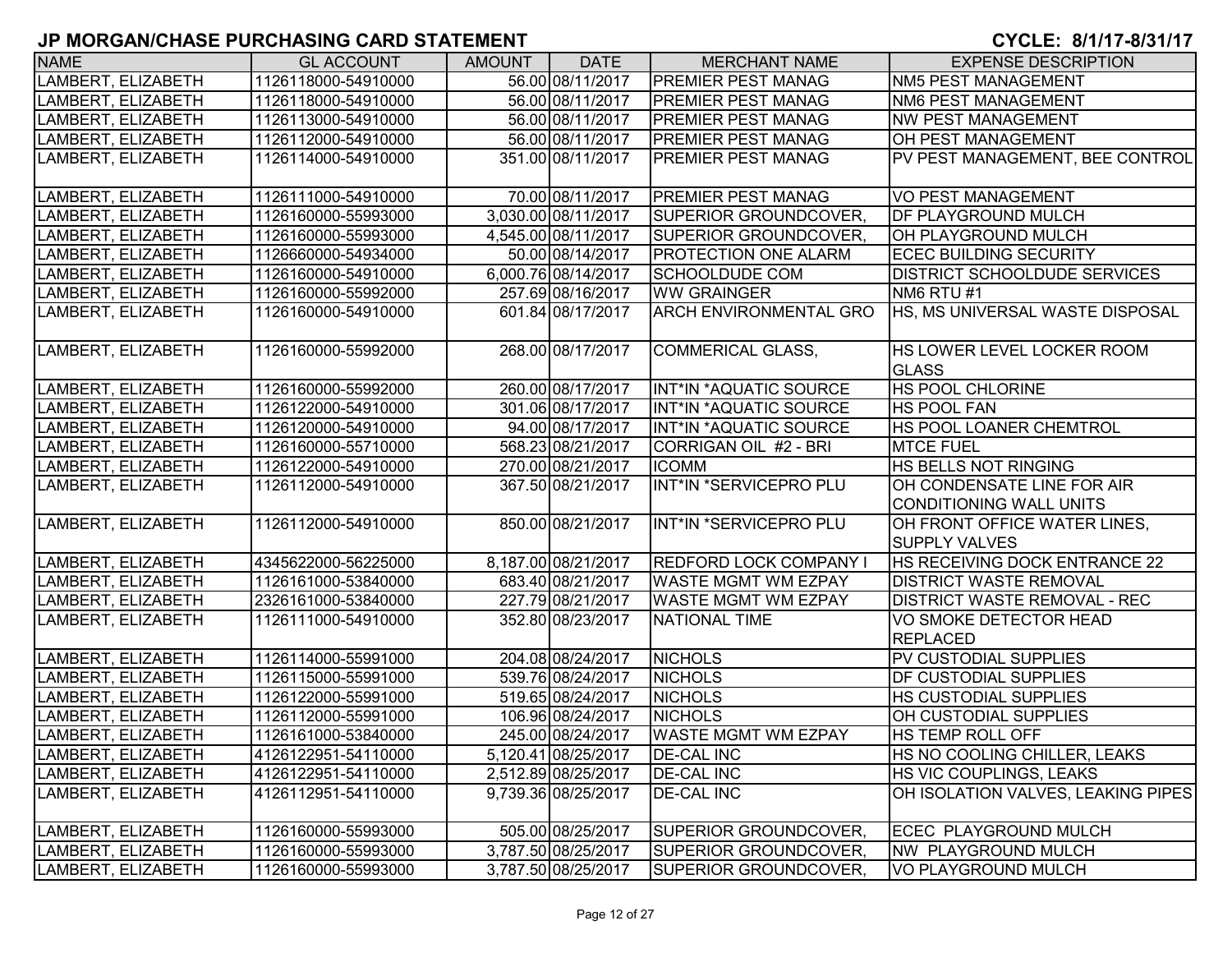| <b>NAME</b>                     | <b>GL ACCOUNT</b>   | <b>AMOUNT</b> | <b>DATE</b>         | <b>MERCHANT NAME</b>          | <b>EXPENSE DESCRIPTION</b>          |
|---------------------------------|---------------------|---------------|---------------------|-------------------------------|-------------------------------------|
| LAMBERT, ELIZABETH              | 4126122951-54110000 |               | 976.00 08/28/2017   | THERMALNETICS, INC.           | HS POOL AHU                         |
| LAMBERT, ELIZABETH              | 1126100000-54910829 |               | 1,298.47 08/29/2017 | <b>ARCH ENVIRONMENTAL GRO</b> | <b>DISTRICT STORM WATER</b>         |
|                                 |                     |               |                     |                               | MANAGEMENT                          |
| LAMBERT, ELIZABETH              | 1126122000-54910000 |               | 140.00 08/29/2017   | INT*IN *AQUATIC SOURCE        | <b>HS POOL APP VISIT</b>            |
| LAMBERT, ELIZABETH              | 1126122000-54910000 |               | 406.97 08/29/2017   | INT*IN *AQUATIC SOURCE        | HS POOL DIVE STANDS STEPS           |
| LAMBERT, ELIZABETH              | 4345620000-56225000 |               | 617.50 08/29/2017   | <b>MICHIGAN AUTOMATIC SPR</b> | <b>IMS BACKFLOW PREVENTER</b>       |
| LAMBERT, ELIZABETH              | 4345618000-56225000 |               | 617.50 08/29/2017   | <b>MICHIGAN AUTOMATIC SPR</b> | <b>NM5 BACKFLOW PREVENTER</b>       |
| LAMBERT, ELIZABETH              | 1126111000-54910000 |               | 791.00 08/30/2017   | <b>NATIONAL TIME</b>          | <b>VO DIGI COMM FAIL</b>            |
| LAMBERT, ELIZABETH              | 1126111000-54910000 |               | 170.00 08/30/2017   | <b>NATIONAL TIME</b>          | <b>VO PANEL TROUBLE</b>             |
| LAMBERT, ELIZABETH              | 1126160000-55910000 |               | 32.75 08/30/2017    | STAPLS7182368537000001        | <b>MTCE OFFICE SUPPLIES</b>         |
| LAMBERT, ELIZABETH Total        |                     | 96,695.89     |                     |                               |                                     |
| LANEY, CHRISTOPHER              | 6100020000-24316247 |               | 269.18 08/30/2017   | <b>STAPLES</b><br>00115659    | <b>PROJECT SUPPLIES</b>             |
| <b>LANEY, CHRISTOPHER Total</b> |                     | 269.18        |                     |                               |                                     |
| LASH, NANCY                     | 1124114000-55990000 |               | 57.43 08/15/2017    | AMAZON.COM                    | <b>PRINCIPAL LIBRARY</b>            |
| <b>LASH, NANCY</b>              | 1111114000-55110708 |               | 758.63 08/15/2017   | REALLY GOOD *                 | <b>CLASSROOM ORGANIZATION 2ND</b>   |
|                                 |                     |               |                     |                               | <b>GRADE</b>                        |
| <b>LASH, NANCY</b>              | 1124114000-55910000 |               | 264.48 08/15/2017   | SUPREME SCHOOL SPLY WE        | <b>OFFICE SUPPLY CA60S</b>          |
| <b>LASH, NANCY</b>              | 1111114000-55110708 |               | 35.47 08/15/2017    | <b>SUPREME SCHOOL SPLY WE</b> | 4TH GRADE CLASSROOM SUPPLY          |
| <b>LASH, NANCY</b>              | 1124114000-57410000 |               | 555.00 08/16/2017   | MI ELEMENTARY & MIDDLE        | PRINCIPAL MEMSPA ANNUAL             |
|                                 |                     |               |                     |                               | MEMBERSHIP                          |
| <b>LASH, NANCY</b>              | 1124114000-55910000 |               | 50.00 08/16/2017    | <b>RIZZO SERVICES</b>         | <b>RECYCLING</b>                    |
| <b>LASH, NANCY</b>              | 1124114000-55910000 |               | 501.93 08/16/2017   | STAPLS7181574973000001        | <b>OFFICE SUPPLY</b>                |
| <b>LASH, NANCY</b>              | 1111114000-55110727 |               | 125.00 08/16/2017   | YOGA FOSTER                   | YOGA PE/FITNESS PROGRAM             |
| <b>LASH, NANCY</b>              | 1124114000-55910000 |               | 59.94 08/17/2017    | <b>SMILEMAKERS INC</b>        | OFFICE SUPPLY                       |
| <b>LASH, NANCY</b>              | 1124114000-55910000 |               | 60.29 08/17/2017    | STAPLS7181658611000001        | <b>OFFICE SUPPLY</b>                |
| <b>LASH, NANCY</b>              | 1111114000-55110708 |               | 55.20 08/17/2017    | STAPLS7181691060000001        | <b>CLASSROOM SUPPLY</b>             |
| <b>LASH, NANCY</b>              | 1124114000-55910000 |               | 279.99 08/18/2017   | SCHOOLLABELS.COM              | <b>OFFICE SUPPLY</b>                |
| <b>LASH, NANCY</b>              | 1111114000-55210708 |               | 303.60 08/18/2017   | SSI*EPSCC                     | <b>DICTIONARY FOR GRADE 1 AND 2</b> |
| <b>LASH, NANCY</b>              | 1111114000-55110708 |               | 34.88 08/23/2017    | <b>DRAPHIX/TEACHER DIRECT</b> | 4TH GRADE SUPPLY                    |
| <b>LASH, NANCY</b>              | 1111114000-55110708 |               | 104.64 08/24/2017   | <b>AMAZON MKTPLACE PMTS</b>   | <b>CLASSROOM SUPPLY</b>             |
| LASH, NANCY                     | 1111114000-55110708 |               | 35.89 08/24/2017    | <b>AMAZON MKTPLACE PMTS</b>   | <b>CLASSROOM SUPPLY</b>             |
| <b>LASH, NANCY</b>              | 1111114000-55110708 |               | 81.06 08/24/2017    | AMAZON MKTPLACE PMTS          | 4TH GRADE SUPPLY                    |
| <b>LASH, NANCY</b>              | 1111114000-55110708 |               | 102.62 08/24/2017   | <b>AMAZON MKTPLACE PMTS</b>   | <b>4TH GRADE SUPPLY</b>             |
| <b>LASH, NANCY</b>              | 1111114000-55110708 |               | 150.91 08/24/2017   | AMAZON.COM                    | <b>CLASSROOM SUPPLY</b>             |
| <b>LASH, NANCY</b>              | 1111114000-55110708 |               | 194.94 08/24/2017   | REALLY GOOD *                 | 4TH GRADE SUPPLY                    |
| <b>LASH, NANCY</b>              | 1124114000-55910000 |               | 7.09 08/24/2017     | STAPLS7181574973000002        | <b>OFFICE SUPPLY</b>                |
| <b>LASH, NANCY</b>              | 1111114000-55110708 |               | 744.66 08/24/2017   | STAPLS7182063835000001        | <b>CLASSROOM SUPPLY</b>             |
| LASH, NANCY                     | 1111114000-55110708 |               | 23.18 08/24/2017    | STAPLS7182076690000001        | <b>SOCIAL WORKER SUPPLY</b>         |
| LASH, NANCY                     | 1124114000-55910000 |               | 21.44 08/24/2017    | STAPLS7182091107000001        | <b>OFFICE SUPPLY</b>                |
| <b>LASH, NANCY</b>              | 1111114000-55110708 |               | 17.48 08/25/2017    | <b>AMAZON MKTPLACE PMTS</b>   | <b>CLASSROOM SUPPLY</b>             |
| LASH, NANCY                     | 1111114000-55110708 |               | 256.86 08/25/2017   | <b>DRAPHIX/TEACHER DIRECT</b> | 4TH GRADE CLASSROOM SUPPLY          |
| LASH, NANCY                     | 1111114000-55110708 |               | 968.20 08/25/2017   | <b>VERITIV</b>                | <b>SCHOOL COPY PAPER</b>            |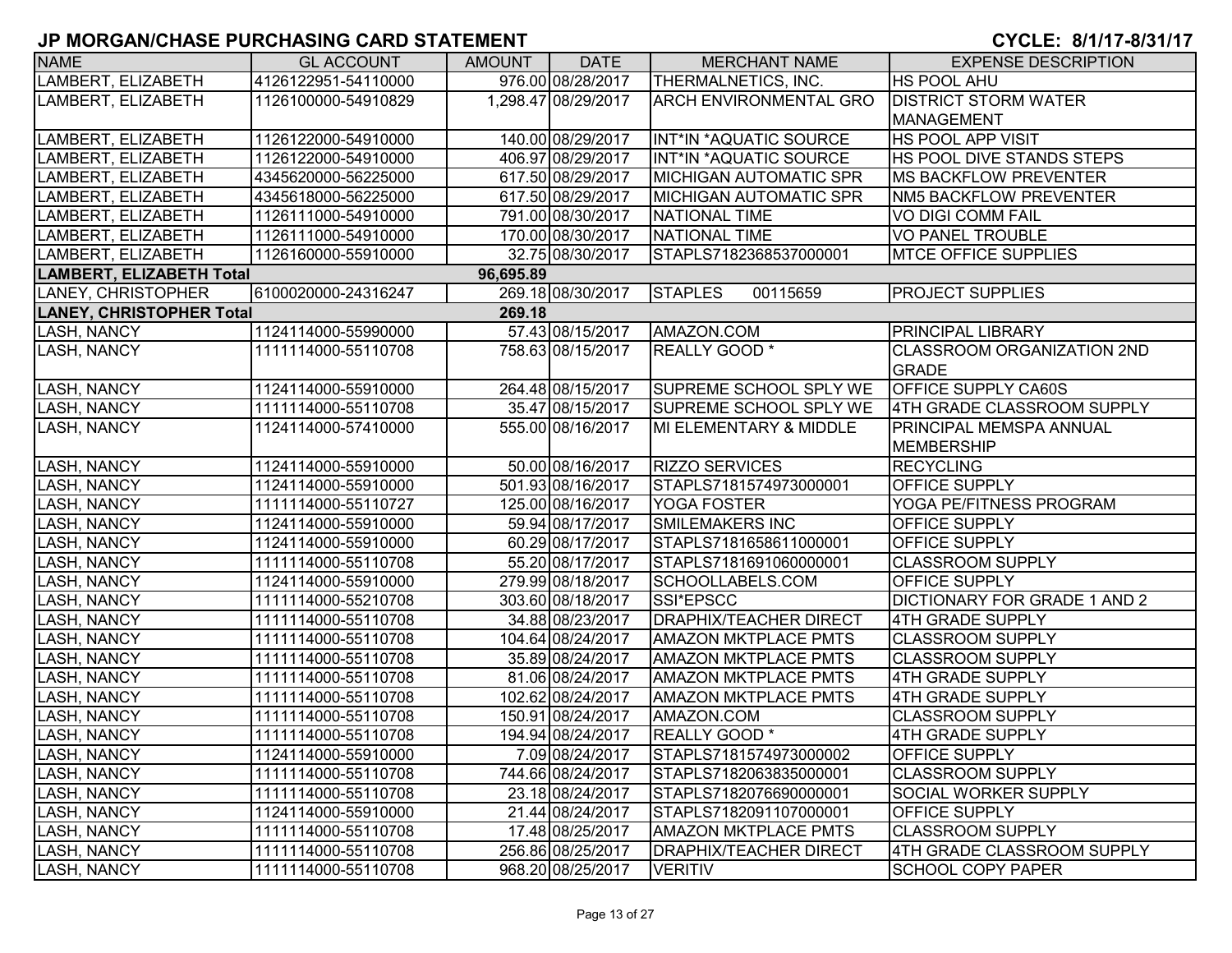| <b>NAME</b>                    | <b>GL ACCOUNT</b>   | AMOUNT    | <b>DATE</b>         | <b>MERCHANT NAME</b>          | <b>EXPENSE DESCRIPTION</b>                                                                                                |
|--------------------------------|---------------------|-----------|---------------------|-------------------------------|---------------------------------------------------------------------------------------------------------------------------|
| <b>LASH, NANCY</b>             | 1111114000-55110708 |           | 46.00 08/26/2017    | <b>SCHOLASTIC EDUCATION</b>   | 4TH GRADE CLASSROOM SUPPLY                                                                                                |
| <b>LASH, NANCY</b>             | 1111114000-55110719 |           | 25.50 08/26/2017    | STAPLS7182181459000001        | <b>1ST GRADE MATH SUPPLY</b>                                                                                              |
| <b>LASH, NANCY</b>             | 1111114000-55110708 |           | 37.44 08/26/2017    | STAPLS7182185426000002        | <b>ESL CLASSROOM SUPPLY</b>                                                                                               |
| <b>LASH, NANCY</b>             | 1111114000-55110708 |           | 246.50 08/26/2017   | STAPLS7182185426000003        | <b>ESL CLASSROOM SUPPLY</b>                                                                                               |
| <b>LASH, NANCY</b>             | 1111114000-55110708 |           | 29.70 08/26/2017    | STAPLS7182185426000004        | <b>ESL CLASSROOM SUPPLY</b>                                                                                               |
| <b>LASH, NANCY</b>             | 1111114000-55110708 |           | 254.01 08/26/2017   | STAPLS7182224577000001        | <b>1ST GRADE SUPPLY</b>                                                                                                   |
| <b>LASH, NANCY</b>             | 1111114000-55110708 |           | 2.28 08/26/2017     | STAPLS7182224577000003        | 1ST GRADE CLASSROOM SUPPLY                                                                                                |
| <b>LASH, NANCY</b>             | 1111114000-55110708 |           | 49.50 08/26/2017    | STAPLS7182228949000004        | KINDER CLASSROOM SUPPLY                                                                                                   |
| LASH, NANCY                    | 1111114000-55110708 |           | 1,229.67 08/26/2017 | STAPLS7182228949000005        | KINDER CLASSROOM SUPPLY                                                                                                   |
| <b>LASH, NANCY</b>             | 1111114000-55110708 |           | 6.30 08/26/2017     | STAPLS7182244010000004        | <b>CLASSROOM SUPPLY</b>                                                                                                   |
| <b>LASH, NANCY</b>             | 1111114000-55110708 |           | 47.70 08/28/2017    | <b>NASCO FORT ATKINSON</b>    | 4TH GRADE SUPPLY                                                                                                          |
| <b>LASH, NANCY</b>             | 1111114000-55110708 |           | 1,007.44 08/29/2017 | STAPLS7182244010000001        | <b>CLASSROOM SUPPLY</b>                                                                                                   |
| LASH, NANCY                    | 1111114000-55110708 |           | 20.20 08/29/2017    | STAPLS7182244010000005        | <b>CLASSROOM SUPPLY</b>                                                                                                   |
| <b>LASH, NANCY</b>             | 1111114000-55110708 |           | 335.23 08/29/2017   | STAPLS7182297741000001        | <b>CLASSROOM SUPPLY</b>                                                                                                   |
| <b>LASH, NANCY</b>             | 1111114000-55110708 |           | 28.99 08/29/2017    | STAPLS7182297741000005        | <b>CLASSROOM SUPPLY</b>                                                                                                   |
| <b>LASH, NANCY</b>             | 1111114000-55110708 |           | 76.54 08/29/2017    | STAPLS7182335094000001        | <b>CLASSROOM SUPPLY</b>                                                                                                   |
| <b>LASH, NANCY</b>             | 1111114000-55110708 |           | 1,138.05 08/29/2017 | STAPLS7182338376000001        | <b>CLASSROOM SUPPLY</b>                                                                                                   |
| <b>LASH, NANCY</b>             | 1111114000-55110708 |           | 22.45 08/29/2017    | STAPLS7182338376000002        | <b>CLASSROOM SUPPLY</b>                                                                                                   |
| <b>LASH, NANCY</b>             | 1111114000-55110708 |           | 22.39 08/30/2017    | STAPLS7182082241000001        | 4TH GRADE CLASSROOM SUPPLY                                                                                                |
| <b>LASH, NANCY</b>             | 1111114000-55110708 |           | 27.87 08/30/2017    | STAPLS7182082241000002        | 4TH GRADE CLASSROOM SUPPLY                                                                                                |
| <b>LASH, NANCY Total</b>       |                     | 10,504.57 |                     |                               |                                                                                                                           |
| <b>LUSSENDEN, ASHLEY</b>       | 1311800000-55110551 |           | 11.14 08/29/2017    | MICHAELS STORES 3744          | <b>TOYS</b>                                                                                                               |
| <b>LUSSENDEN, ASHLEY Total</b> |                     | 11.14     |                     |                               |                                                                                                                           |
| <b>MATSON, MELISSA</b>         | 1711322000-55110611 |           | 722.21 07/31/2017   | <b>AMAZON MKTPLACE PMTS</b>   | <b>NOVI HIGH SCHOOL SCIENCE</b><br><b>SUPPLIES</b>                                                                        |
| <b>MATSON, MELISSA</b>         | 1711322000-55110611 |           | 1,644.03 07/31/2017 | <b>FLINN SCIENTIFIC, I</b>    | <b>NOVI HIGH SCHOOL SCIENCE</b><br><b>SUPPLIES</b>                                                                        |
| <b>MATSON, MELISSA</b>         | 1711322000-55210611 |           | 756.00 07/31/2017   | <b>LAKE-COOK DISTRIBUTORS</b> | NOVI HIGH SCHOOL SCIENCE BOOKS                                                                                            |
| <b>MATSON, MELISSA</b>         | 4345622000-56420000 |           | 3,885.87 07/31/2017 | THE LAB DEPOT                 | <b>NOVI HIGH SCHOOL SCIENCE</b><br><b>EQUIPMENT</b>                                                                       |
| MATSON, MELISSA                | 1711322000-55110611 |           | 94.07 07/31/2017    | THE LAB DEPOT                 | <b>NOVI HIGH SCHOOL SCIENCE</b><br><b>SUPPLIES</b>                                                                        |
| <b>MATSON, MELISSA</b>         | 1711322000-55110611 |           | 26.49 08/01/2017    | <b>AMAZON MKTPLACE PMTS</b>   | NOVI HIGH SCHOOL SCIENCE<br><b>SUPPLIES</b>                                                                               |
| <b>MATSON, MELISSA</b>         | 1711118000-55210810 |           | 11.30 08/01/2017    | <b>AMAZON MKTPLACE PMTS</b>   | <b>MENTOR TEXT - NOVI MEADOWS</b>                                                                                         |
| <b>MATSON, MELISSA</b>         | 1711322000-55110611 |           | 140.92 08/01/2017   | <b>AMAZON MKTPLACE PMTS</b>   | <b>NOVI HIGH SCHOOL SCIENCE</b><br><b>SUPPLIES</b>                                                                        |
| <b>MATSON, MELISSA</b>         | 1722100000-53220611 |           | 60.00 08/01/2017    | OAKLAND SCHOOLS-RC INT        | OAKLAND SCHOOLS - WRITING<br><b>GROWTH AND PROGRESS WORKSHOP</b><br>- D. STOTLER, R. SCHUMANN, E. HISER, I<br>J. PRUCHNIK |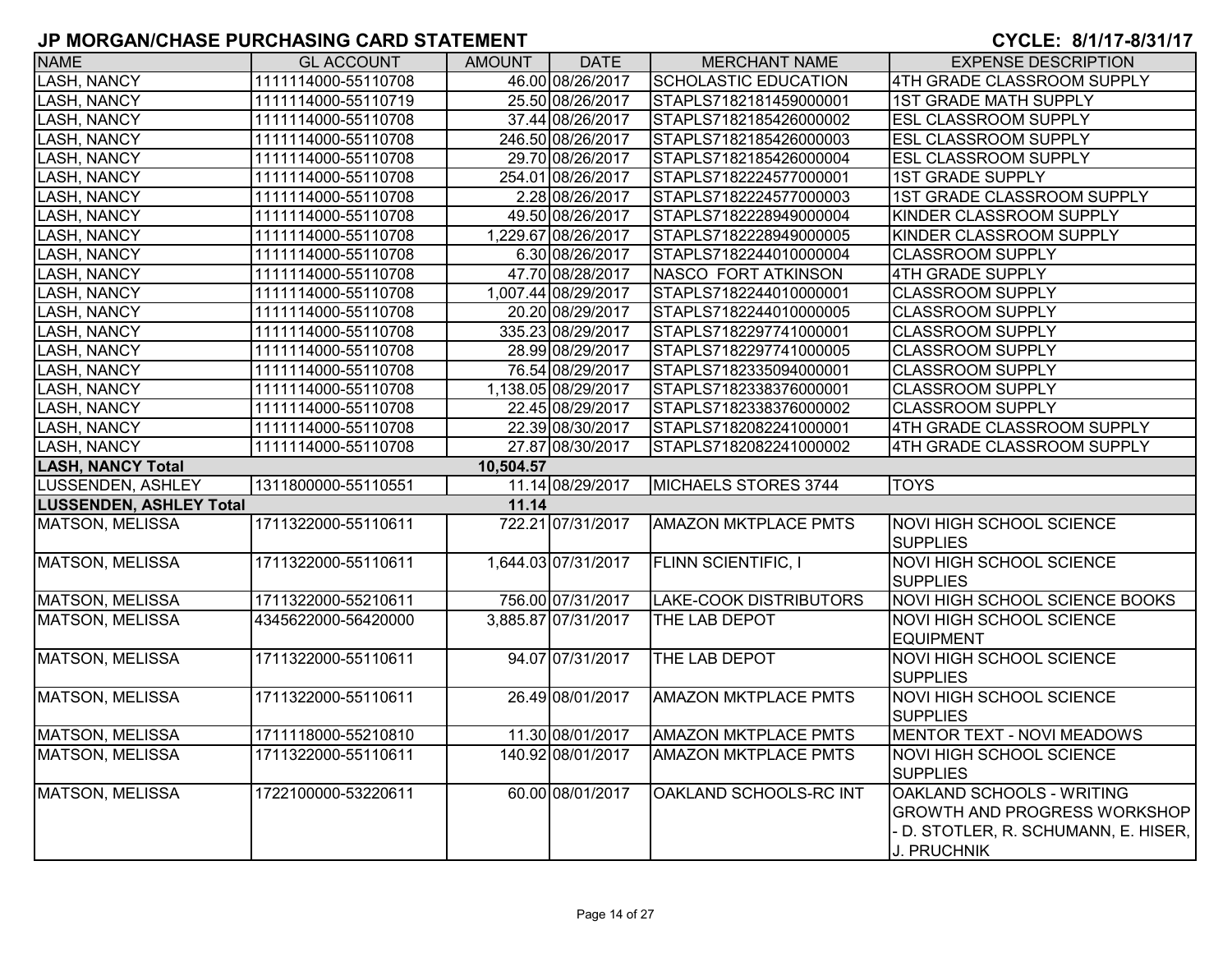| <b>NAME</b>            | <b>GL ACCOUNT</b>   | <b>AMOUNT</b> | <b>DATE</b>         | <b>MERCHANT NAME</b>         | <b>EXPENSE DESCRIPTION</b>             |
|------------------------|---------------------|---------------|---------------------|------------------------------|----------------------------------------|
| <b>MATSON, MELISSA</b> | 1722100000-53220611 |               | 120.00 08/01/2017   | OAKLAND SCHOOLS-RC INT       | OAKLAND SCHOOLS - SCAFFOLDING          |
|                        |                     |               |                     |                              | STUDENT THINKING WORKSHOP - D.         |
|                        |                     |               |                     |                              | <b>STOTLER AND L. GARNER</b>           |
| <b>MATSON, MELISSA</b> | 1711118000-55210810 |               | 25.45 08/01/2017    | <b>STEPS TO LITERACY</b>     | NOVI MEADOWS MENTOR TEXTS              |
| <b>MATSON, MELISSA</b> | 1711322000-55110611 |               | 1,315.66 08/02/2017 | <b>BIO RAD LABORATORIES</b>  | NOVI HIGH SCHOOL SCIENCE               |
|                        |                     |               |                     |                              | <b>SUPPLIES</b>                        |
| MATSON, MELISSA        | 1711118000-55110611 |               | 754.92 08/02/2017   | DON JOHNSTON, INC            | <b>DON JOHNSTON WRITING</b>            |
|                        |                     |               |                     |                              | <b>CURRICULUM FOR NOVI MEADOWS</b>     |
|                        |                     |               |                     |                              | <b>SELF-CONTAINED CLASSROOM</b>        |
| <b>MATSON, MELISSA</b> | 1722100000-57910611 |               | 272.50 08/02/2017   | <b>LIVINGWORKS EDUCATION</b> | SUPPLIES FOR IMPACT 17 UNIVERSITY      |
|                        |                     |               |                     |                              | OF MICHIGAN DEPRESSION CENTER          |
|                        |                     |               |                     |                              | <b>SESSION</b>                         |
| <b>MATSON, MELISSA</b> | 1711322000-55110611 |               | 402.87 08/03/2017   | <b>AMAZON MKTPLACE PMTS</b>  | <b>NOVI HIGH SCHOOL SCIENCE</b>        |
|                        |                     |               |                     |                              | <b>SUPPLIES</b>                        |
| <b>MATSON, MELISSA</b> | 1722100000-57910611 |               | 209.69 08/03/2017   | <b>GREAT LAKES ACE HDWE</b>  | <b>CURIOSITY KIT BINS</b>              |
| <b>MATSON, MELISSA</b> | 1722100000-57910611 |               | 2,889.40 08/03/2017 | <b>PAYPAL *MI ASCD</b>       | <b>BOOKS FOR NEW TEACHER</b>           |
|                        |                     |               |                     |                              | <b>ORIENTATION</b>                     |
| <b>MATSON, MELISSA</b> | 1711322000-55110611 |               | 291.06 08/04/2017   | <b>AMAZON MKTPLACE PMTS</b>  | NOVI HIGH SCHOOL SCIENCE               |
|                        |                     |               |                     |                              | <b>SUPPLIES</b>                        |
| MATSON, MELISSA        | 1722100000-57910611 |               | -160.77 08/08/2017  | <b>GREAT LAKES ACE HDWE</b>  | <b>CURIOSITY KIT BIN RETURNS</b>       |
| <b>MATSON, MELISSA</b> | 1722100000-57910611 |               | 180.17 08/08/2017   | <b>TARGET</b><br>00014654    | PURCHASE OF CURIOSITY KIT BINS         |
| <b>MATSON, MELISSA</b> | 1711118000-55210810 |               | 43.31 08/09/2017    | <b>AMAZON MKTPLACE PMTS</b>  | <b>PURCHASE OF MENTOR TEXTS FOR</b>    |
|                        |                     |               |                     |                              | <b>NOVI MEADOWS</b>                    |
| <b>MATSON, MELISSA</b> | 1711322000-55210611 |               | 346.64 08/09/2017   | AMAZON.COM                   | <b>NOVI HIGH SCHOOL SCIENCE BOOKS</b>  |
| <b>MATSON, MELISSA</b> | 4345622000-56420000 |               | 595.65 08/10/2017   | <b>BIO RAD LABORATORIES</b>  | <b>NOVI HIGH SCHOOL SCIENCE</b>        |
|                        |                     |               |                     |                              | <b>EQUIPMENT</b>                       |
| <b>MATSON, MELISSA</b> | 1722100000-53220611 |               | 100.00 08/10/2017   | OAKLAND SCHOOLS-RC INT       | OAKLAND SCHOOLS ADD+VANTAGE            |
|                        |                     |               |                     |                              | MATH RECOVERY WORKSHOP (L.             |
|                        |                     |               |                     |                              | LAPORTE)                               |
| <b>MATSON, MELISSA</b> | 1722100000-57910611 |               | -31.96 08/10/2017   | <b>TARGET</b><br>00008722    | <b>RETURN OF CURIOSITY KIT BINS</b>    |
| <b>MATSON, MELISSA</b> | 1722100000-55990630 |               | 240.34 08/11/2017   | <b>SCHOLASTIC EDUCATION</b>  | <b>OFFICE OF ACADEMICS BOOKS</b>       |
| <b>MATSON, MELISSA</b> | 1711114000-55110611 |               | 656.25 08/11/2017   | SSI*EPSCC                    | <b>WORDLY WISE BOOKS FOR PARKVIEW</b>  |
| <b>MATSON, MELISSA</b> | 1711118000-55110611 |               | 3,499.55 08/11/2017 | SSI*EPSCC                    | <b>WORDLY WISE BOOKS FOR NOVI</b>      |
|                        |                     |               |                     |                              | <b>MEADOWS</b>                         |
| MATSON, MELISSA        | 1711115000-55110611 |               | 1,506.25 08/11/2017 | SSI*EPSCC                    | <b>WORDLY WISE BOOKS FOR DEERFIELD</b> |
|                        |                     |               |                     |                              |                                        |
| <b>MATSON, MELISSA</b> | 1711113000-55110611 |               | 1,319.25 08/11/2017 | SSI*EPSCC                    | WORDLY WISE BOOKS FOR NOVI             |
|                        |                     |               |                     |                              | <b>WOODS</b>                           |
| <b>MATSON, MELISSA</b> | 1711111000-55110611 |               | 1,387.00 08/11/2017 | SSI*EPSCC                    | WORDLY WISE BOOKS FOR VILLAGE          |
|                        |                     |               |                     |                              | <b>OAKS</b>                            |
| <b>MATSON, MELISSA</b> | 1722100000-57910611 |               | 37.10 08/12/2017    | STAPLS7181345581000001       | OFFICE OF ACADEMICS SUPPLIES           |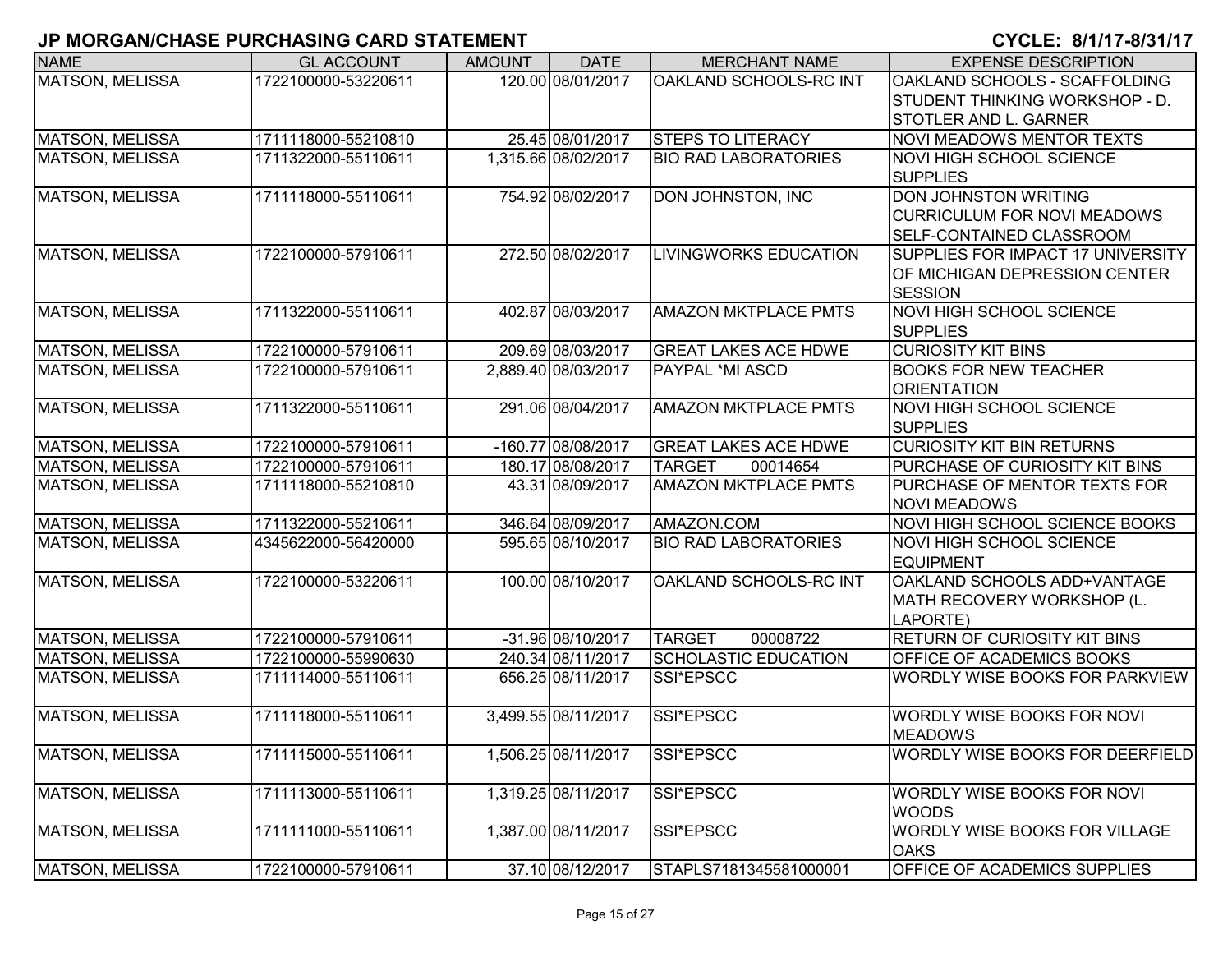| <b>NAME</b>            | <b>GL ACCOUNT</b>   | <b>AMOUNT</b> | <b>DATE</b>         | <b>MERCHANT NAME</b>         | <b>EXPENSE DESCRIPTION</b>                               |
|------------------------|---------------------|---------------|---------------------|------------------------------|----------------------------------------------------------|
| <b>MATSON, MELISSA</b> | 1711118000-55110611 |               | 3,380.52 08/12/2017 | STAPLS7181442474000001       | COMPOSITION NOTEBOOKS FOR NOVI<br><b>MEADOWS</b>         |
| <b>MATSON, MELISSA</b> | 1711115000-55110611 |               | 1,051.10 08/12/2017 | STAPLS7181443011000001       | <b>COMPOSITION NOTEBOOKS FOR</b><br><b>DEERFIELD</b>     |
| <b>MATSON, MELISSA</b> | 1711113000-55110611 |               | 476.44 08/12/2017   | STAPLS7181443323000001       | <b>COMPOSITION NOTEBOOKS FOR NOVI</b><br><b>WOODS</b>    |
| <b>MATSON, MELISSA</b> | 1711112000-55110611 |               | 425.70 08/12/2017   | STAPLS7181443672000001       | <b>COMPOSITION NOTEBOOKS FOR</b><br><b>ORCHARD HILLS</b> |
| <b>MATSON, MELISSA</b> | 1711114000-55110611 |               | 828.18 08/12/2017   | STAPLS7181448638000001       | <b>COMPOSITION NOTEBOOKS FOR</b><br><b>PARKVIEW</b>      |
| <b>MATSON, MELISSA</b> | 1711111000-55110611 |               | 827.50 08/12/2017   | STAPLS7181449188000001       | <b>COMPOSITION NOTEBOOKS FOR</b><br><b>VILLAGE OAKS</b>  |
| <b>MATSON, MELISSA</b> | 1722100000-57910611 |               | 1,103.33 08/14/2017 | <b>CRESTLINE SPECIALTIES</b> | <b>IMPACT 17 NOTEBOOKS</b>                               |
| MATSON, MELISSA        | 1722100000-57410611 |               | 300.00 08/14/2017   | SMK*SURVEYMONKEY.COM         | SURVEY MONKEY SUBSCRIPTION                               |
| <b>MATSON, MELISSA</b> | 1711112000-55110611 |               | 982.25 08/14/2017   | SSI*EPSCC                    | WORDLY WISE BOOKS FOR ORCHARD<br><b>HILLS</b>            |
| <b>MATSON, MELISSA</b> | 1711115000-55110611 |               | 615.00 08/14/2017   | <b>SSI*SCHOOL SPECIALTY</b>  | <b>COMPOSITION NOTEBOOKS FOR</b><br><b>DEERFIELD</b>     |
| <b>MATSON, MELISSA</b> | 1711114000-55110611 |               | 578.10 08/14/2017   | <b>SSI*SCHOOL SPECIALTY</b>  | PRIMARY COMPOSITION NOTEBOOKS<br><b>FOR PARKVIEW</b>     |
| <b>MATSON, MELISSA</b> | 1711112000-55110611 |               | 196.80 08/14/2017   | SSI*SCHOOL SPECIALTY         | PRIMARY COMPOSITION NOTEBOOKS<br>FOR ORCHARD HILLS       |
| <b>MATSON, MELISSA</b> | 1711113000-55110611 |               | 196.80 08/14/2017   | SSI*SCHOOL SPECIALTY         | WORLDLY WISE BOOKS FOR NOVI<br><b>WOODS</b>              |
| <b>MATSON, MELISSA</b> | 1711111000-55110611 |               | 492.00 08/14/2017   | <b>SSI*SCHOOL SPECIALTY</b>  | PRIMARY COMPOSITION NOTEBOOKS<br>FOR VILLAGE OAKS        |
| <b>MATSON, MELISSA</b> | 1722100000-55990630 |               | 391.52 08/15/2017   | AMAZON.COM                   | COACHING BOOK STUDY BOOKS                                |
| <b>MATSON, MELISSA</b> | 1711322000-55210611 |               | 461.24 08/16/2017   | AMAZON.COM                   | NOVI HIGH SCHOOL PHYSICS BOOKS                           |
| <b>MATSON, MELISSA</b> | 1722100000-57910611 |               | -25.44 08/17/2017   | STAPLS7181443011001001       | <b>CREDIT FROM STAPLES</b>                               |
| <b>MATSON, MELISSA</b> | 1711114000-55110611 |               | 135.33 08/19/2017   | MHE*MCGRAW-HILL ECOMM        | EVERYDAY MATH JOURNAL PACKAGES<br><b>FOR PARKVIEW</b>    |
| <b>MATSON, MELISSA</b> | 1711113000-55110611 |               | 9,939.11 08/19/2017 | MHE*MCGRAW-HILL ECOMM        | EVERYDAY MATH JOURNAL PACKAGES<br>FOR NOVI WOODS         |
| <b>MATSON, MELISSA</b> | 1711115000-55110611 |               | 9,742.44 08/19/2017 | MHE*MCGRAW-HILL ECOMM        | EVERYDAY MATH JOURNAL PACKAGES<br>FOR DEERFIELD          |
| MATSON, MELISSA        | 1711114000-55110611 |               | 9,437.97 08/19/2017 | MHE*MCGRAW-HILL ECOMM        | EVERYDAY MATH JOURNAL PACKAGES<br>FOR PARKVIEW           |
| <b>MATSON, MELISSA</b> | 1711112000-55110611 |               | 8,229.46 08/19/2017 | MHE*MCGRAW-HILL ECOMM        | EVERYDAY MATH JOURNAL PACKAGES<br>FOR ORCHARD HILLS      |
| MATSON, MELISSA        | 1711118000-55110611 |               | 7,057.58 08/19/2017 | MHE*MCGRAW-HILL ECOMM        | EVERYDAY MATH JOURNAL PACKAGES<br>FOR NOVI MEADOWS       |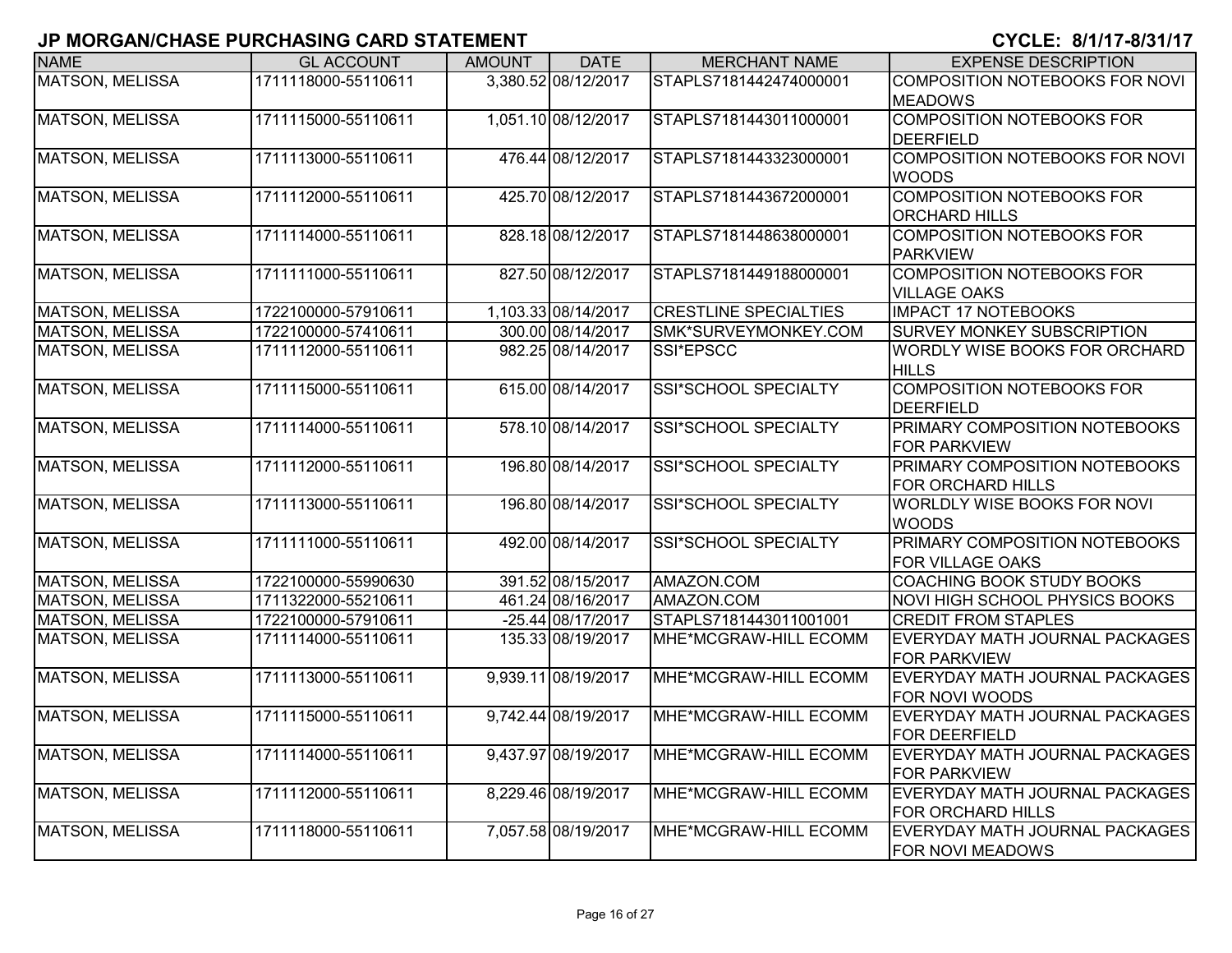| <b>NAME</b>                  | <b>GL ACCOUNT</b>   | <b>AMOUNT</b> | <b>DATE</b>         | <b>MERCHANT NAME</b>          | <b>EXPENSE DESCRIPTION</b>           |
|------------------------------|---------------------|---------------|---------------------|-------------------------------|--------------------------------------|
| <b>MATSON, MELISSA</b>       | 1711118000-55210810 |               | 187.21 08/22/2017   | HMCO *BOOKS                   | NM 5TH GRADE SOCIAL STUDIES          |
|                              |                     |               |                     |                               | <b>TEACHER TEXT</b>                  |
| <b>MATSON, MELISSA</b>       | 1722100000-57910611 |               | 5.00 08/22/2017     | <b>NOVI COFFEE &amp; TEA</b>  | <b>IMPACT 17 GIFT CARDS</b>          |
| <b>MATSON, MELISSA</b>       | 1722100000-57910611 |               | 5.00 08/22/2017     | <b>NOVI COFFEE &amp; TEA</b>  | <b>IMPACT 17 GIFT CARDS</b>          |
| MATSON, MELISSA              | 1722100000-57910611 |               | 5.00 08/22/2017     | <b>NOVI COFFEE &amp; TEA</b>  | <b>IMPACT 17 GIFT CARDS</b>          |
| MATSON, MELISSA              | 1722100000-57910611 |               | 5.00 08/22/2017     | <b>NOVI COFFEE &amp; TEA</b>  | <b>IMPACT 17 GIFT CARDS</b>          |
| <b>MATSON, MELISSA</b>       | 1722100000-57910611 |               | 5.00 08/22/2017     | <b>NOVI COFFEE &amp; TEA</b>  | <b>IMPACT 17 GIFT CARDS</b>          |
| <b>MATSON, MELISSA</b>       | 1722100000-57910611 |               | 5.00 08/22/2017     | <b>NOVI COFFEE &amp; TEA</b>  | <b>IMPACT 17 GIFT CARDS</b>          |
| <b>MATSON, MELISSA</b>       | 1722100000-57910611 |               | 5.00 08/22/2017     | <b>NOVI COFFEE &amp; TEA</b>  | <b>IMPACT 17 GIFT CARDS</b>          |
| MATSON, MELISSA              | 1722100000-57910611 |               | 5.00 08/22/2017     | <b>NOVI COFFEE &amp; TEA</b>  | <b>IMPACT 17 GIFT CARDS</b>          |
| <b>MATSON, MELISSA</b>       | 1722100000-57910611 |               | 5.00 08/22/2017     | <b>NOVI COFFEE &amp; TEA</b>  | <b>IMPACT 17 GIFT CARDS</b>          |
| <b>MATSON, MELISSA</b>       | 1722100000-57910611 |               | 5.00 08/22/2017     | <b>NOVI COFFEE &amp; TEA</b>  | <b>IMPACT 17 GIFT CARDS</b>          |
| <b>MATSON, MELISSA</b>       | 1722100000-57910611 |               | 5.00 08/22/2017     | <b>NOVI COFFEE &amp; TEA</b>  | <b>IMPACT 17 GIFT CARDS</b>          |
| <b>MATSON, MELISSA</b>       | 1722100000-57910611 |               | 5.00 08/22/2017     | <b>NOVI COFFEE &amp; TEA</b>  | <b>IMPACT 17 GIFT CARDS</b>          |
| <b>MATSON, MELISSA</b>       | 1722100000-57910611 |               | 5.00 08/22/2017     | <b>NOVI COFFEE &amp; TEA</b>  | <b>IMPACT 17 GIFT CARDS</b>          |
| MATSON, MELISSA              | 1722100000-57910611 |               | 5.00 08/22/2017     | <b>NOVI COFFEE &amp; TEA</b>  | <b>IMPACT 17 GIFT CARDS</b>          |
| MATSON, MELISSA              | 1722100000-57910611 |               | 5.00 08/22/2017     | <b>NOVI COFFEE &amp; TEA</b>  | <b>IMPACT 17 GIFT CARDS</b>          |
| MATSON, MELISSA              | 1711118000-55110611 |               | 623.50 08/22/2017   | STAPLS7181911015000001        | COMPOSITION NOTEBOOKS FOR NOVI       |
|                              |                     |               |                     |                               | <b>MEADOWS</b>                       |
| <b>MATSON, MELISSA</b>       | 1711114000-55110611 |               | 399.60 08/22/2017   | STAPLS7181911335000001        | <b>COMPOSITION NOTEBOOKS FOR</b>     |
|                              |                     |               |                     |                               | PARKVIEW                             |
| <b>MATSON, MELISSA</b>       | 1722100000-55910611 |               | 29.23 08/22/2017    | STAPLS7181913153000001        | OFFICE OF ACADEMICS OFFICE           |
|                              |                     |               |                     |                               | <b>SUPPLIES</b>                      |
| <b>MATSON, MELISSA</b>       | 1722100000-57910611 |               | 55.00 08/23/2017    | <b>NOVI COFFEE &amp; TEA</b>  | <b>IMPACT 17 GIFT CARDS</b>          |
| MATSON, MELISSA              | 1722100000-57910611 |               | 50.00 08/23/2017    | <b>NOVI COFFEE &amp; TEA</b>  | <b>IMPACT 17 GIFT CARDS</b>          |
| MATSON, MELISSA              | 1722100000-57910611 |               | 50.00 08/23/2017    | <b>NOVI COFFEE &amp; TEA</b>  | <b>IMPACT 17 GIFT CARDS</b>          |
| MATSON, MELISSA              | 1722100000-57910611 |               | 5.00 08/23/2017     | <b>NOVI COFFEE &amp; TEA</b>  | <b>IMPACT 17 GIFT CARDS</b>          |
| <b>MATSON, MELISSA</b>       | 1722100000-57910611 |               | 5.00 08/23/2017     | <b>NOVI COFFEE &amp; TEA</b>  | <b>IMPACT 17 GIFT CARDS</b>          |
| <b>MATSON, MELISSA</b>       | 1722100000-57910611 |               | 5.00 08/23/2017     | <b>NOVI COFFEE &amp; TEA</b>  | <b>IMPACT 17 GIFT CARDS</b>          |
| <b>MATSON, MELISSA</b>       | 1722100000-57910611 |               | 5.00 08/23/2017     | <b>NOVI COFFEE &amp; TEA</b>  | <b>IMPACT 17 GIFT CARDS</b>          |
| <b>MATSON, MELISSA</b>       | 1722100000-57410611 |               | 99.00 08/26/2017    | <b>AMAZONPRIME MEMBERSHIP</b> | <b>OFFICE OF ACADEMICS AMAZON</b>    |
|                              |                     |               |                     |                               | <b>PRIME MEMBERSHIP</b>              |
| <b>MATSON, MELISSA</b>       | 1711118000-55210810 |               | 2,787.60 08/29/2017 | HMCO *BOOKS                   | <b>NOVI MEADOWS 5TH GRADE SOCIAL</b> |
|                              |                     |               |                     |                               | <b>STUDIES BOOKS</b>                 |
| MATSON, MELISSA              | 1711118000-55110611 |               | 915.75 08/30/2017   | SSI*EPSCC                     | WORDLY WISE BOOKS FOR NOVI           |
|                              |                     |               |                     |                               | <b>MEADOWS</b>                       |
| MATSON, MELISSA              | 1711322000-55110611 |               | 290.00 08/31/2017   | <b>AMAZON MKTPLACE PMTS</b>   | <b>NOVI HIGH SCHOOL SCIENCE</b>      |
|                              |                     |               |                     |                               | <b>SUPPLIES</b>                      |
| <b>MATSON, MELISSA Total</b> |                     | 85,746.04     |                     |                               |                                      |
| MCDOUGALL, BARBARA           | 6100061000-24316104 |               | 168.60 08/10/2017   | <b>PB NOVI</b>                | <b>KLAA LUNCH</b>                    |
| MCDOUGALL, BARBARA           | 6100061000-24316104 |               | 43.68 08/10/2017    | WAL-MART #5893                | WATER & GATORADE FOR OFFICE AND      |
|                              |                     |               |                     |                               | <b>OFFICIALS</b>                     |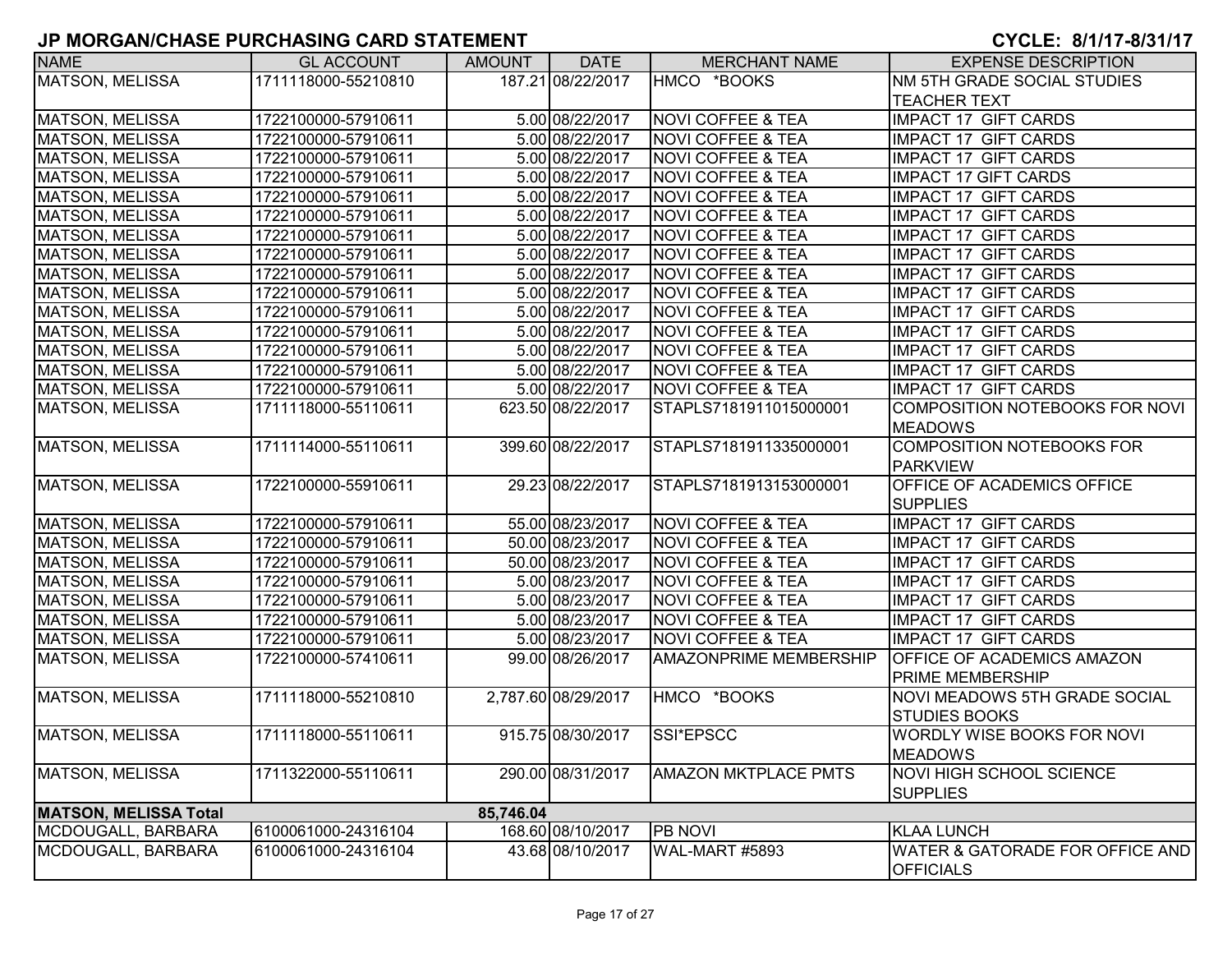| <b>NAME</b>                     | <b>GL ACCOUNT</b>   | <b>AMOUNT</b> | <b>DATE</b>         | <b>MERCHANT NAME</b>              | <b>EXPENSE DESCRIPTION</b>                             |
|---------------------------------|---------------------|---------------|---------------------|-----------------------------------|--------------------------------------------------------|
| MCDOUGALL, BARBARA              | 6100061000-24316104 |               | 184.72 08/14/2017   | SAMS CLUB #6657                   | ITEMS PURCHASED FOR THE OFFICE                         |
| MCDOUGALL, BARBARA              | 6100061000-24316104 |               | 48.47 08/15/2017    | <b>BED BATH &amp; BEYOND #368</b> | <b>MISC. ITEMS FOR OFFICE</b>                          |
| MCDOUGALL, BARBARA              | 6100061000-24316172 |               | 115.65 08/18/2017   | USI ED GOV                        | LAMINATING POCKETS FOR FOOTBALL                        |
| MCDOUGALL, BARBARA              | 6100061000-24316104 |               | 55.00 08/21/2017    | PAYPAL *MICHIAAA                  | MIAAA SECRETARIAL DUES 17 - 18                         |
| MCDOUGALL, BARBARA              | 6100061000-24316104 |               | 12.50 08/24/2017    | KROGER#615                        | HOT DOG BUNS FOR V FOOTBALL                            |
|                                 |                     |               |                     |                                   | <b>DINNER</b>                                          |
| MCDOUGALL, BARBARA              | 6100061000-24316104 |               | 29.68 08/24/2017    | <b>LIVONIA LOCK &amp; KEY</b>     | SHED KEYS AT SOCCER STADIUM                            |
| MCDOUGALL, BARBARA              | 6100061000-24316104 |               | 69.94 08/26/2017    | KOHLS #0647                       | <b>RUG FOR THE OFFICE</b>                              |
| <b>MCDOUGALL, BARBARA Total</b> |                     | 728.24        |                     |                                   |                                                        |
| MILLER, HELEN                   | 1128300000-55610000 |               | 56.06 08/02/2017    | SAMS CLUB #6657                   | <b>NEW STAFF ORIENTATION</b>                           |
| MILLER, HELEN                   | 1128300000-55610000 |               | 36.88 08/15/2017    | SAMSCLUB #6657                    | <b>STUDENT INTERN</b>                                  |
|                                 |                     |               |                     |                                   | ORIENTATION/SNACKS                                     |
| MILLER, HELEN                   | 1128300000-55610000 |               | 289.96 08/17/2017   | <b>MARIA S ITALIAN BAKERY</b>     | HUMANEX LUNCH 8/17/17                                  |
| <b>MILLER, HELEN</b>            | 1128300000-55610000 |               | 410.00 08/22/2017   | <b>MARIA S ITALIAN BAKERY</b>     | <b>NEW STAFF ORIENTATION LUNCH</b>                     |
|                                 |                     |               |                     |                                   | 8/22/17                                                |
| MILLER, HELEN                   | 1124122000-53220000 |               | 30.00 08/24/2017    | <b>OAKLAND SCHOOLS-RC INT</b>     | MCKINNEY-VENTO CONF/MILLER                             |
| <b>MILLER, HELEN Total</b>      |                     | 822.90        |                     |                                   |                                                        |
| <b>NESMITH, RUSSELL</b>         | 1126160000-55993000 |               | 279.50 08/03/2017   | PIONEER REVERE 8008771            | <b>GRNDS FIELD PAINT</b>                               |
| <b>NESMITH, RUSSELL</b>         | 1126160000-55730000 |               | 16.74 08/07/2017    | MARKS OUTDOOR POWER EQ            | <b>GRNDS LAWN MOWER PARTS</b>                          |
| <b>NESMITH, RUSSELL</b>         | 1126160000-55992000 |               | 1,067.44 08/11/2017 | <b>BEST PLUMBING SPECIALT</b>     | <b>MTCE HVAC &amp; PLUMBING STOCK</b>                  |
| <b>NESMITH, RUSSELL</b>         | 1126160000-55992000 |               | 570.61 08/14/2017   | <b>BEST PLUMBING SPECIALT</b>     | <b>MTCE HVAC &amp; PLUMBING SUPPLIES</b>               |
| <b>NESMITH, RUSSELL</b>         | 1126160000-54910000 |               | 232.56 08/14/2017   | MARKS OUTDOOR POWER EQ            | <b>GRNDS MOWER REPAIR &amp; EDGER</b><br><b>BLADES</b> |
| <b>NESMITH, RUSSELL</b>         | 1126160000-55990000 |               | 19.99 08/14/2017    | <b>MARSH POWER TOOLS</b>          | <b>MTCE REPLACEMENT PAD FOR</b><br><b>SANDER</b>       |
| <b>NESMITH, RUSSELL</b>         | 1126160000-55992000 |               | 20.73 08/15/2017    | <b>BEST PLUMBING SPECIALT</b>     | <b>MTCE HVAC SUPPLIES</b>                              |
| <b>NESMITH, RUSSELL</b>         | 1126160000-55992000 |               | 142.73 08/17/2017   | <b>BEST PLUMBING SPECIALT</b>     | MTCE HANDLE FOR NW LOUNGE,                             |
|                                 |                     |               |                     |                                   | <b>STOCK REBUILD KITS</b>                              |
| <b>NESMITH, RUSSELL</b>         | 1126160000-55992000 |               | 16.79 08/17/2017    | THE HOME DEPOT #2737              | <b>NW FAUCET HANDLE</b>                                |
| <b>NESMITH, RUSSELL</b>         | 1126160000-55992000 |               | 306.38 08/18/2017   | <b>BEST PLUMBING SPECIALT</b>     | <b>MTCE HVAC STOCK</b>                                 |
| <b>NESMITH, RUSSELL</b>         | 1126160000-55993000 |               | 2.118.85 08/21/2017 | PIONEER REVERE 8008771            | <b>DISTRICT FIELD PAINT</b>                            |
| <b>NESMITH, RUSSELL</b>         | 1126160000-54220000 |               | 146.08 08/22/2017   | PENSKE TRK LSG 059110             | <b>MTCE TRUCK RENTAL</b>                               |
| NESMITH, RUSSELL                | 1126160000-55992000 |               | 657.00 08/24/2017   | THE HOME DEPOT #2737              | <b>IMS HOME EC ROOM GARBAGE</b><br><b>DISPOSALS</b>    |
| NESMITH, RUSSELL                | 1126160000-55992000 |               | 3,627.00 08/25/2017 | PENCHURA                          | <b>NM PLAYGROUND SLIDE</b>                             |
| <b>NESMITH, RUSSELL</b>         | 1126160000-55993000 |               | 116.00 08/28/2017   | <b>BEGONIA BROTHERS</b>           | <b>DISTRICT MULCH</b>                                  |
| NESMITH, RUSSELL                | 1126160000-55992000 |               | 3.33 08/28/2017     | THE HOME DEPOT #2737              | HS BOTTLE FILL CAP                                     |
| <b>NESMITH, RUSSELL Total</b>   |                     | 9,341.73      |                     |                                   |                                                        |
| <b>OCONNOR, GAIL</b>            | 1311800000-55110551 |               | 54.00 08/05/2017    | <b>AMAZON MKTPLACE PMTS</b>       | <b>TEACHING SUPPLIES</b>                               |
| OCONNOR, GAIL                   | 1311800000-55110551 |               | 482.83 08/05/2017   | STAPLS7180966438000001            | <b>TEACHING SUPPLIES</b>                               |
| OCONNOR, GAIL                   | 1611851343-55110000 |               | 101.64 08/08/2017   | AMAZON.COM                        | <b>TEACHING SUPPLIES</b>                               |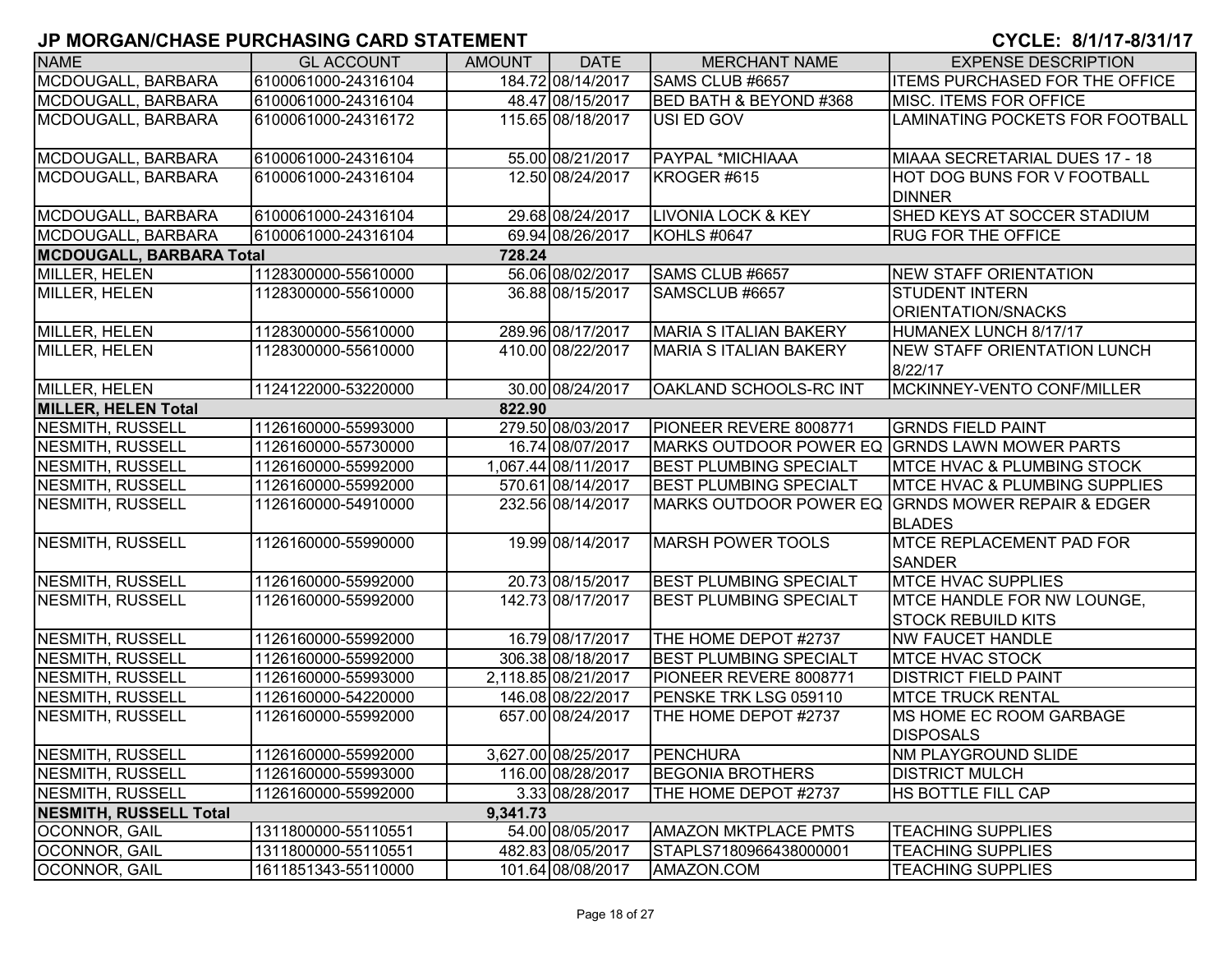| <b>NAME</b>          | <b>GL ACCOUNT</b>   | AMOUNT | <b>DATE</b>         | <b>MERCHANT NAME</b>               | <b>EXPENSE DESCRIPTION</b> |
|----------------------|---------------------|--------|---------------------|------------------------------------|----------------------------|
| OCONNOR, GAIL        | 1311800000-55110551 |        | 166.03 08/09/2017   | STAPLS7181183133000001             | <b>TEACHING SUPPLIES</b>   |
| OCONNOR, GAIL        | 1311800000-55110551 |        | 4,270.50 08/09/2017 | <b>TEACHING STRATEGIES</b>         | <b>TEACHING SUPPLIES</b>   |
| <b>OCONNOR, GAIL</b> | 1311800000-55110551 |        | 46.80 08/11/2017    | THE RIEGLE PRESS                   | <b>TEACHING SUPPLIES</b>   |
| <b>OCONNOR, GAIL</b> | 1311800000-55110551 |        | 72.93 08/12/2017    | STAPLS7181361943000001             | <b>TEACHING SUPPLIES</b>   |
| OCONNOR, GAIL        | 1611851343-55110000 |        | 41.22 08/12/2017    | STAPLS7181362947000001             | <b>TEACHING SUPPLIES</b>   |
| <b>OCONNOR, GAIL</b> | 1311800000-55110551 |        | 122.07 08/12/2017   | STAPLS7181429943000001             | <b>TEACHING SUPPLIES</b>   |
| <b>OCONNOR, GAIL</b> | 1611851343-55110000 |        | 26.00 08/14/2017    | AMAZON.COM                         | <b>TEACHING SUPPLIES</b>   |
| OCONNOR, GAIL        | 1311800000-55110551 |        | 181.86 08/14/2017   | SSI*SCHOOL SPECIALTY               | <b>TEACHING SUPPLIES</b>   |
| OCONNOR, GAIL        | 1311800000-55110551 |        | 26.78 08/15/2017    | STAPLS7181453916000001             | <b>TEACHING SUPPLIES</b>   |
| OCONNOR, GAIL        | 1311800000-55110551 |        | 3.40 08/15/2017     | STAPLS7181453916000002             | <b>TEACHING SUPPLIES</b>   |
| OCONNOR, GAIL        | 1311800000-55110551 |        | 80.98 08/17/2017    | <b>DISCOUNT SCHOOL SUPPLY</b>      | <b>TEACHING SUPPLIES</b>   |
| OCONNOR, GAIL        | 1311800000-55110551 |        | 15.39 08/17/2017    | STAPLS7180966438000002             | <b>TEACHING SUPPLIES</b>   |
| OCONNOR, GAIL        | 1311800000-55110551 |        | 163.62 08/17/2017   | STAPLS7181655368000001             | <b>TEACHING SUPPLIES</b>   |
| <b>OCONNOR, GAIL</b> | 1311800000-55110551 |        | 2.83 08/17/2017     | STAPLS7181655368000002             | <b>TEACHING SUPPLIES</b>   |
| <b>OCONNOR, GAIL</b> | 1311800000-55110551 |        | 7.26 08/17/2017     | STAPLS7181655368000003             | <b>TEACHING SUPPLIES</b>   |
| <b>OCONNOR, GAIL</b> | 1311800000-55110551 |        | 3.63 08/17/2017     | STAPLS7181655368000004             | <b>TEACHING SUPPLLIS</b>   |
| OCONNOR, GAIL        | 1311800000-55110551 |        | 3.40 08/17/2017     | STAPLS7181706532000001             | <b>TEACHING SUPPLIES</b>   |
| OCONNOR, GAIL        | 1311800000-55110551 |        | 59.34 08/17/2017    | STAPLS7181706532000002             | <b>TEACHING SUPPLIES</b>   |
| OCONNOR, GAIL        | 1335100000-55110553 |        | 21.00 08/18/2017    | MEIJER INC #122<br>Q01             | <b>TEACHING SUPPLIES</b>   |
| <b>OCONNOR, GAIL</b> | 1311800000-55110551 |        | 15.99 08/21/2017    | AMAZON.COM                         | <b>TEACHING SUPPLIES</b>   |
| OCONNOR, GAIL        | 1311800000-55110551 |        | 351.17 08/22/2017   | STAPLS7181928757000001             | <b>TEACHING SUPPLIES</b>   |
| OCONNOR, GAIL        | 1311800000-55110551 |        | 14.52 08/22/2017    | STAPLS7181928757000002             | <b>TEACHING SUPPLIES</b>   |
| <b>OCONNOR, GAIL</b> | 1311800000-55110551 |        | 18.15 08/22/2017    | STAPLS7181928757000003             | <b>TEACHING SUPPLIES</b>   |
| OCONNOR, GAIL        | 1311800000-55110551 |        | 104.83 08/24/2017   | MEIJER INC #122<br>Q01             | <b>TEACHING SUPPLIES</b>   |
| <b>OCONNOR, GAIL</b> | 1311800000-55110551 |        | 41.29 08/24/2017    | MEIJER INC #122<br>Q01             | <b>TEACHING SUPPLIES</b>   |
| OCONNOR, GAIL        | 1311800000-55110551 |        | 16.29 08/24/2017    | MEIJER INC #122<br>Q01             | <b>TEACHING SUPPLIES</b>   |
| OCONNOR, GAIL        | 1311800000-55110551 |        | 15.00 08/24/2017    | MEIJER INC #122<br>Q01             | <b>TEACHING SUPPLIES</b>   |
| OCONNOR, GAIL        | 1611851343-55110000 |        | 12.50 08/24/2017    | MEIJER INC #122<br>Q <sub>01</sub> | <b>TEACHING SUPPLIES</b>   |
| OCONNOR, GAIL        | 1311800000-55110551 |        | 83.35 08/24/2017    | MEIJER INC #122<br>Q <sub>01</sub> | <b>TEACHING SUPPLIES</b>   |
| OCONNOR, GAIL        | 1311800000-55110551 |        | 94.10 08/24/2017    | MEIJER INC #122<br>Q <sub>01</sub> | <b>TEACHING SUPPLIES</b>   |
| <b>OCONNOR, GAIL</b> | 1311800000-55110551 |        | 93.01 08/24/2017    | MEIJER INC #122<br>Q <sub>01</sub> | <b>TEACHING SUPPLIES</b>   |
| <b>OCONNOR, GAIL</b> | 1311800000-55110551 |        | 13.50 08/24/2017    | MEIJER INC #122<br>Q <sub>01</sub> | <b>TEACHING SUPPLIS</b>    |
| <b>OCONNOR, GAIL</b> | 1311800000-55110551 |        | 67.23 08/24/2017    | MEIJER INC #122<br>Q <sub>01</sub> | <b>TEACHING SUPPIES</b>    |
| <b>OCONNOR, GAIL</b> | 1311800000-55110551 |        | 180.06 08/24/2017   | STAPLS7182094999000001             | <b>TEACHING SUPPLIES</b>   |
| <b>OCONNOR, GAIL</b> | 1311800000-55110551 |        | 219.36 08/24/2017   | STAPLS7182101380000001             | <b>TEACHING SUPPLIES</b>   |
| OCONNOR, GAIL        | 1311800000-55110551 |        | 6.30 08/24/2017     | STAPLS7182101380000002             | <b>TEACHING SUPPLIS</b>    |
| OCONNOR, GAIL        | 1311800000-55110551 |        | 13.60 08/24/2017    | STAPLS7182101380000003             | <b>TEACHING SUPPLIES</b>   |
| <b>OCONNOR, GAIL</b> | 1311800000-55110551 |        | 69.22 08/24/2017    | STAPLS7182103113000001             | <b>TEACHING SUPPLIES</b>   |
| <b>OCONNOR, GAIL</b> | 1311800000-55110551 |        | 42.50 08/24/2017    | <b>TARGET</b><br>00008722          | <b>TEACHING SUPPLIES</b>   |
| OCONNOR, GAIL        | 1335100000-55110553 |        | 44.79 08/24/2017    | <b>TARGET</b><br>00014654          | <b>TEACHING SUPPLIES</b>   |
| OCONNOR, GAIL        | 1311800000-55110551 |        | 9.69 08/26/2017     | STAPLS7181453916000003             | <b>TEACHING SUPPLIES</b>   |
| <b>OCONNOR, GAIL</b> | 1311800000-55110551 |        | 7.75 08/26/2017     | STAPLS7182272234000003             | <b>TEACHING SUPPLIES</b>   |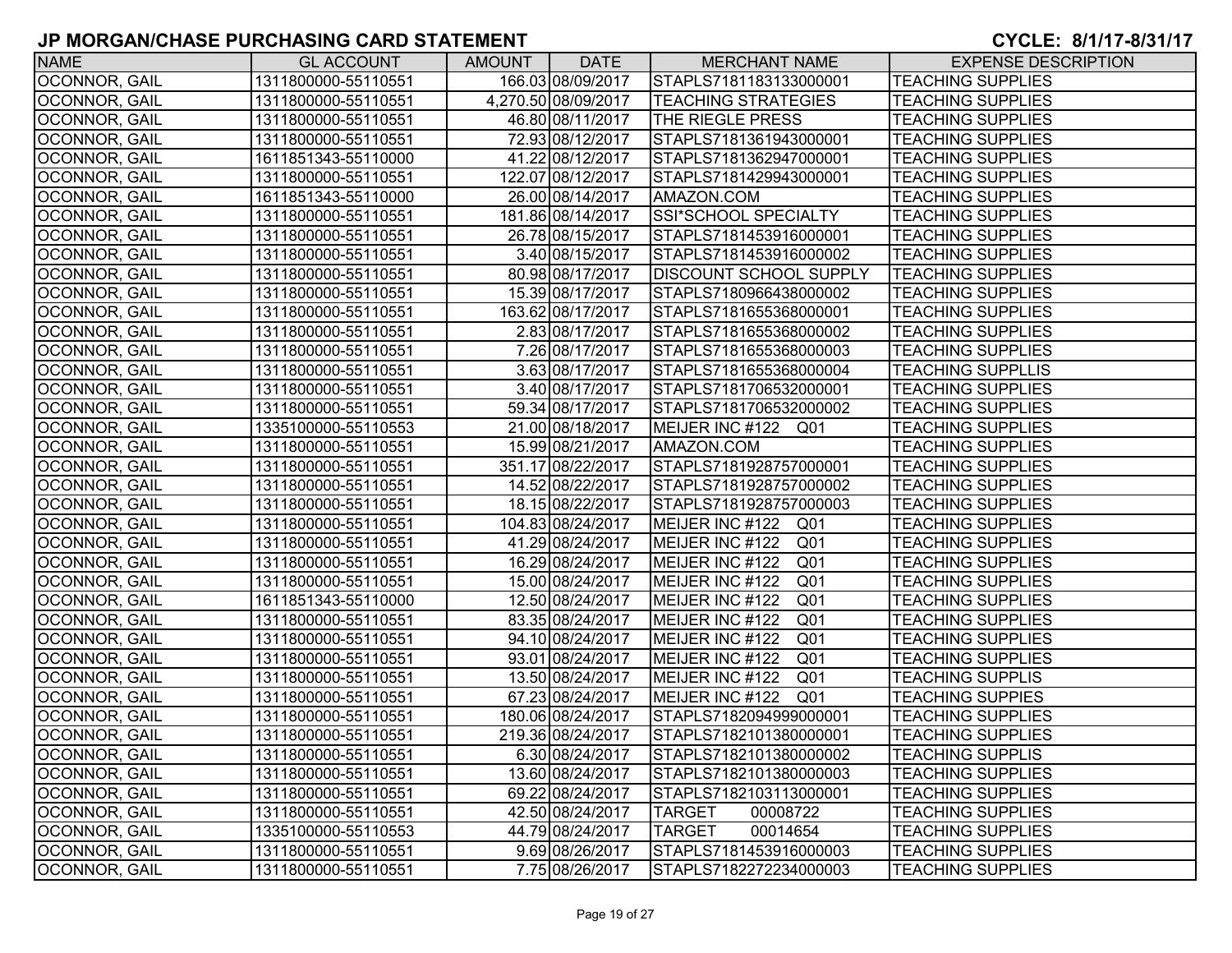| <b>NAME</b>                   | <b>GL ACCOUNT</b>   | AMOUNT   | <b>DATE</b>       | <b>MERCHANT NAME</b>        | <b>EXPENSE DESCRIPTION</b>           |
|-------------------------------|---------------------|----------|-------------------|-----------------------------|--------------------------------------|
| OCONNOR, GAIL                 | 1311800000-55110551 |          | 60.00 08/27/2017  | <b>TARGET</b><br>00008722   | <b>TEACHING SUPPLIES</b>             |
| OCONNOR, GAIL                 | 1311800000-55110551 |          | 5.28 08/29/2017   | <b>AMAZON MKTPLACE PMTS</b> | <b>TEACHING SUPPLIES</b>             |
| <b>OCONNOR, GAIL</b>          | 6100041000-24316355 |          | 137.16 08/29/2017 | <b>AMAZON MKTPLACE PMTS</b> | <b>TEACHING SUPPLIES</b>             |
| OCONNOR, GAIL                 | 1311800000-55110551 |          | 78.04 08/29/2017  | AMAZON.COM                  | <b>TEACHING SUPPLIES</b>             |
| OCONNOR, GAIL                 | 1311800000-55110551 |          | 176.16 08/29/2017 | AMAZON.COM                  | <b>TEACHING SUPPLIES</b>             |
| <b>OCONNOR, GAIL</b>          | 1311800000-55110551 |          | 37.09 08/29/2017  | STAPLS7182269855000001      | <b>TEACHING SUPPLIES</b>             |
| <b>OCONNOR, GAIL</b>          | 1311800000-55110551 |          | 17.38 08/29/2017  | STAPLS7182272234000001      | <b>TEACHING AND TESTING</b>          |
| OCONNOR, GAIL                 | 1311800000-55110551 |          | 133.07 08/29/2017 | STAPLS7182272234000002      | <b>TEACHING SUPPLIES</b>             |
| <b>OCONNOR, GAIL</b>          | 1311800000-55110551 |          | 3.40 08/30/2017   | STAPLS7181453916002001      | <b>TEACHING SUPPLIES</b>             |
| OCONNOR, GAIL                 | 1311800000-55110551 |          | 12.99 08/31/2017  | <b>AMAZON MKTPLACE PMTS</b> | <b>TEACHING SUPPLIES</b>             |
| <b>OCONNOR, GAIL Total</b>    |                     | 8,148.28 |                   |                             |                                      |
| PINGEL, CYNTHIA               | 1221400000-55110021 |          | 825.00 08/15/2017 | <b>NCS PEARSON</b>          | <b>ASSESSMENT MATERIALS &amp;</b>    |
|                               |                     |          |                   |                             | PROTOCOLS FOR THE                    |
|                               |                     |          |                   |                             | <b>PSYCHOLOGISTS</b>                 |
| PINGEL, CYNTHIA Total         |                     | 825.00   |                   |                             |                                      |
| <b>REICHLEY, CARRIE</b>       | 1111118000-55110708 |          | 169.70 08/17/2017 | STAPLS7181680941000001      | <b>GRIMM/MICHALSKI CLASSROOM</b>     |
|                               |                     |          |                   |                             | <b>SUPPLIES</b>                      |
| <b>REICHLEY, CARRIE</b>       | 1111118000-55110708 |          | 31.97 08/17/2017  | STAPLS7181683551000001      | AKCASU CLASSROOM SUPPLIES            |
| <b>REICHLEY, CARRIE</b>       | 1111118724-55110000 |          | 41.28 08/21/2017  | SSI*SCHOOL SPECIALTY        | SORENSEN-VOCAL MUSIC SUPPLIES        |
| <b>REICHLEY, CARRIE</b>       | 1111118724-55110000 |          | 9.33 08/21/2017   | <b>SSI*SCHOOL SPECIALTY</b> | SORENSEN-VOCAL MUSIC SUPPLIES        |
| <b>REICHLEY, CARRIE</b>       | 1111118000-55110708 |          | 53.33 08/21/2017  | SSI*SCHOOL SPECIALTY        | <b>BARANEK-CLASSROOM SUPPLIES</b>    |
| <b>REICHLEY, CARRIE</b>       | 1111118000-55110708 |          | 141.88 08/21/2017 | SSI*SCHOOL SPECIALTY        | MULHALL-CLASSROOM SUPPLIES           |
| <b>REICHLEY, CARRIE</b>       | 1111118000-55110708 |          | 58.98 08/21/2017  | SSI*SCHOOL SPECIALTY        | TROOST-CLASSROOM SUPPLIES            |
| <b>REICHLEY, CARRIE</b>       | 1111118000-55110799 |          | 50.00 08/23/2017  | <b>SAFEWAY SHREDDING</b>    | <b>QUARTERLY SHREDDING BILL PLUS</b> |
|                               |                     |          |                   |                             | TWO INDIVIDUAL BOXES @ \$5 EACH      |
| <b>REICHLEY, CARRIE</b>       | 1111118000-55110708 |          | 96.52 08/23/2017  | SSI*SCHOOL SPECIALTY        | ERNSTER-CLASSROOM SUPPLIES           |
| <b>REICHLEY, CARRIE</b>       | 1111118000-55110708 |          | 37.38 08/23/2017  | <b>SSI*SCHOOL SPECIALTY</b> | HUBENSCHMIDT-CLASSROOM               |
|                               |                     |          |                   |                             | <b>SUPPLIES</b>                      |
| <b>REICHLEY, CARRIE</b>       | 1111118000-55210799 |          | 47.10 08/23/2017  | SSI*SCHOOL SPECIALTY        | JULIE HORNACEK-DISINFECTING          |
|                               |                     |          |                   |                             | <b>WIPES</b>                         |
| <b>REICHLEY, CARRIE</b>       | 1111118000-55110708 |          | 26.20 08/25/2017  | SSI*SCHOOL SPECIALTY        | DUTHIE-CLASSROOM SUPPLIES            |
| REICHLEY, CARRIE              | 1111118000-55110708 |          | 185.04 08/25/2017 | WALMART.COM                 | BEAN BAG CHAIRS AND STUFFING         |
| <b>REICHLEY, CARRIE</b>       | 1111118000-55110708 |          | 149.31 08/28/2017 | SSI*SCHOOL SPECIALTY        | K. YUCHUCK CLASSROOM SUPPLIES        |
| <b>REICHLEY, CARRIE</b>       | 1111118000-55110708 |          | -21.95 08/30/2017 | <b>STORYBOARD THAT</b>      | <b>CREDIT FOR SUBSCRIPTION-LISA</b>  |
|                               |                     |          |                   |                             | <b>ERICKSON NO LONGER WANTS</b>      |
| <b>REICHLEY, CARRIE Total</b> |                     | 1,076.07 |                   |                             |                                      |
| RODRIGUEZ, SANDRA             | 1111113000-55110708 |          | 150.00 08/14/2017 | INT*IN *FLAGPOLES ETC.      | NEW FLAGS FOR THE BUILDING - NW      |
| RODRIGUEZ, SANDRA             | 1111113000-55110708 |          | 60.00 08/16/2017  | <b>RIZZO SERVICES</b>       | PAID INVOICES FOR JULY-DEC. 1439293  |
|                               |                     |          |                   |                             | \$60.00                              |
| RODRIGUEZ, SANDRA             | 1111113000-55110708 |          | 67.44 08/17/2017  | <b>STAPLES INC - VT</b>     | <b>INVOICE PD 0001029049 NW</b>      |
|                               |                     |          |                   |                             | <b>INVOICE WAS OVER LOOKED</b>       |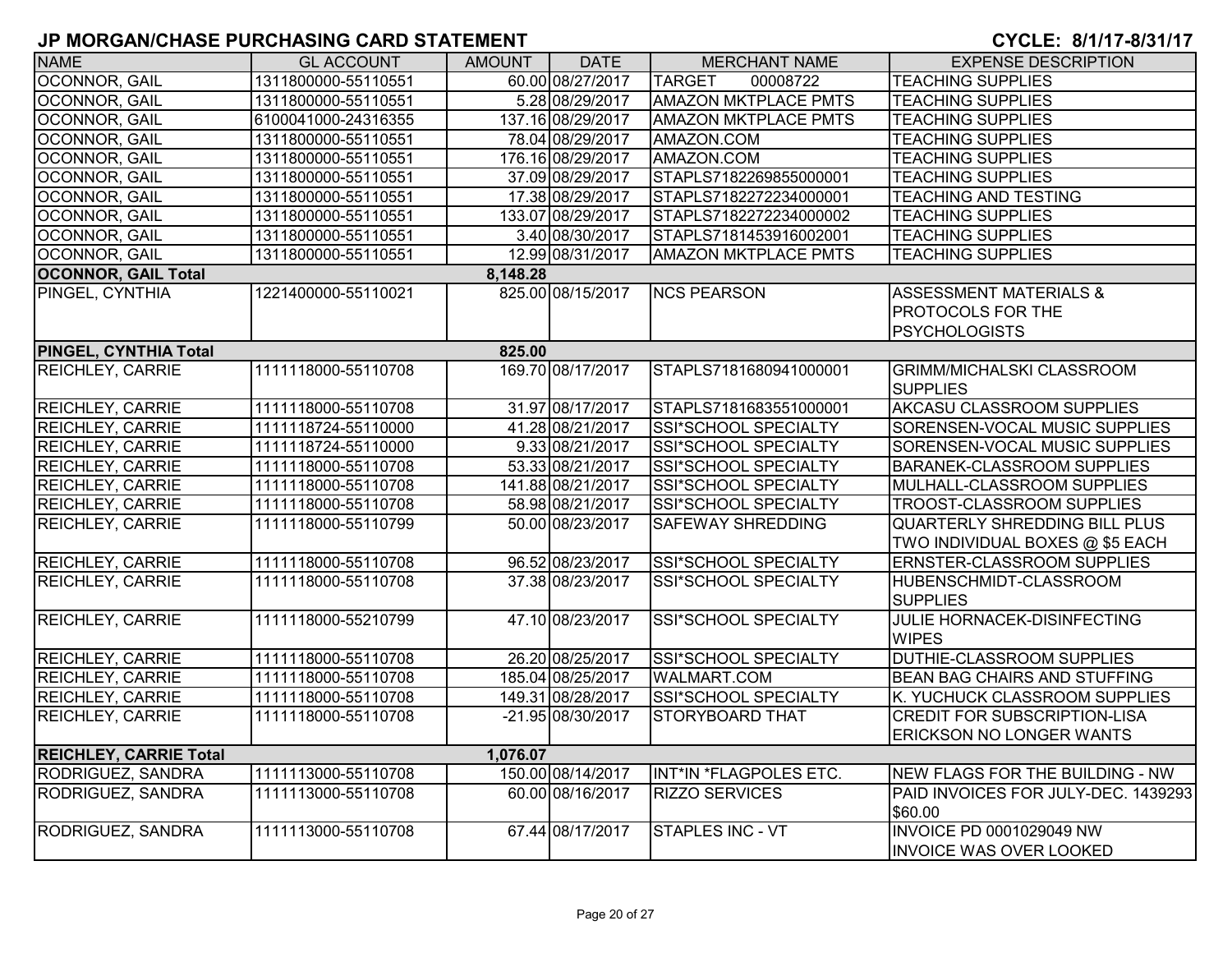| <b>NAME</b>                      | <b>GL ACCOUNT</b>   | <b>AMOUNT</b> | <b>DATE</b>         | <b>MERCHANT NAME</b>        | <b>EXPENSE DESCRIPTION</b>              |
|----------------------------------|---------------------|---------------|---------------------|-----------------------------|-----------------------------------------|
| RODRIGUEZ, SANDRA                | 1111113000-55110708 |               | 520.00 08/19/2017   | ROCHESTER 100, INC          | <b>GREEN TAKE HOME FOLDERS AND</b>      |
|                                  |                     |               |                     |                             | 4INL FOLDERS FOR 3RD AND 4TH            |
|                                  |                     |               |                     |                             | <b>GRADERS</b>                          |
| RODRIGUEZ, SANDRA                | 1111113000-55110708 |               | 125.00 08/23/2017   | ROCHESTER 100, INC          | KINDERGARTEN TAKE HOME FOLERS -         |
|                                  |                     |               |                     |                             | <b>NAVY</b>                             |
| <b>RODRIGUEZ, SANDRA</b>         | 1111113000-55110708 |               | 52.81 08/23/2017    | SSI*SCHOOL SPECIALTY        | <b>OFFICE SUPPLIES FOR START OF THE</b> |
|                                  |                     |               |                     |                             | <b>YEAR</b>                             |
| <b>RODRIGUEZ, SANDRA</b>         | 6100013000-24316275 |               | 529.47 08/24/2017   | PRINTNOLOGY INC             | <b>NOVI T-SHIRTS FOR STAFF</b>          |
| <b>RODRIGUEZ, SANDRA</b>         | 1111113000-55110708 |               | 1,200.00 08/26/2017 | OAKLAND SCHOOLS-RC INT      | LEADERSHIP CONFERENCE FOR DAVID         |
|                                  |                     |               |                     |                             | LUMA JODI LISA LAPORTE                  |
|                                  |                     |               |                     |                             | \$300 SO A CREDIT NEXT MONTH OF         |
|                                  |                     |               |                     |                             | \$900. OVER CHARGE                      |
| <b>RODRIGUEZ, SANDRA Total</b>   |                     | 2,704.72      |                     |                             |                                         |
| ROOSE, WILLIAM                   | 1128200000-55910000 |               | 2,977.89 08/28/2017 | B&H PHOTO 800-606-696       | <b>VIDEO CAMERA AND ASSOCIATED</b>      |
|                                  |                     |               |                     |                             | <b>EQUIPMENT</b>                        |
| <b>ROOSE, WILLIAM Total</b>      |                     | 2,977.89      |                     |                             |                                         |
| <b>ROSS, NICOLE</b>              | 6100022000-24316129 |               | 472.50 07/31/2017   | HUBBARD STREET DANCE C      | CONCERT TICKETS FOR NDC CHICAGO         |
|                                  |                     |               |                     |                             | <b>TRIP</b>                             |
| <b>ROSS, NICOLE</b>              | 6100022000-24316129 |               | 600.00 08/04/2017   | <b>SWISSOTEL</b>            | HOTEL DEPOSIT #1 FOR NDC CHICAGO        |
|                                  |                     |               |                     |                             | <b>TRIP</b>                             |
| <b>ROSS, NICOLE</b>              | 1111322000-55110720 |               | 13.98 08/05/2017    | <b>GREAT LAKES ACE HDWE</b> | WALL MOUNTING TAPE FOR POSTERS          |
|                                  |                     |               |                     |                             | <b>IN DANCE ROOM</b>                    |
| <b>ROSS, NICOLE</b>              | 1111322000-55110720 |               | 6.47 08/07/2017     | WALGREENS #4454             | POSTER BOARD FOR NDC CAR WASH           |
|                                  |                     |               |                     |                             | <b>SIGNS</b>                            |
| <b>ROSS, NICOLE</b>              | 6100022000-24316129 |               | 1,200.00 08/16/2017 | <b>SWISSOTEL</b>            | HOTEL DEPOSIT #2 FOR NDC CHICAGO        |
|                                  |                     |               |                     |                             | <b>TRIP</b>                             |
| <b>ROSS, NICOLE Total</b>        |                     | 2,292.95      |                     |                             |                                         |
| SAMMUT, CHRISTINA                | 1311800000-55110551 |               | 64.50 08/01/2017    | WM SUPERCENTER #5048        | <b>CLASSROOM SUPPLIES</b>               |
| SAMMUT, CHRISTINA                | 1311800000-55110551 |               | 26.22 08/03/2017    | AMAZON.COM                  | <b>CLASSROOM SUPPLIES</b>               |
| SAMMUT, CHRISTINA                | 1311800000-55110551 |               | 20.82 08/29/2017    | WAL-MART #5048              | <b>CLASSROOM SUPPLIES</b>               |
| <b>SAMMUT, CHRISTINA Total</b>   |                     | 111.54        |                     |                             |                                         |
| <b>SCHRINER, STEPHANIE</b>       | 1111220000-54910000 |               | 299.00 08/08/2017   | INT*IN *FISLERDATA, LL      | <b>MYCONFERENCETIME SUBSCRIPTION</b>    |
|                                  |                     |               |                     |                             |                                         |
| <b>SCHRINER, STEPHANIE</b>       | 6100020000-24316770 |               | 96.49 08/22/2017    | KROGER #685                 | <b>BREAKFAST FOR NEW TEACHERS</b>       |
| <b>SCHRINER, STEPHANIE</b>       | 6100020000-24316770 |               | 16.91 08/23/2017    | STARBUCKS STORE 02505       | <b>BREAKFAST FOR NEW TEACHERS</b>       |
| <b>SCHRINER, STEPHANIE Total</b> |                     | 412.40        |                     |                             |                                         |
| SCHULZ, STEPHANIE                | 1311800000-55110551 |               | 78.36 08/02/2017    | OTC BRANDS, INC.            | ROOM SUPPLIES/DRAMATIC PLAY             |
|                                  |                     |               |                     |                             | OUTFITS FROM ORIENTAL TRADING           |
| SCHULZ, STEPHANIE                | 1311800000-55110551 |               | 77.97 08/23/2017    | <b>CONTAINERSTORENOVI</b>   | <b>PAPER SHELF FOR CLASSROOM</b>        |
| <b>SCHULZ, STEPHANIE Total</b>   |                     | 156.33        |                     |                             |                                         |
| <b>SCHURIG, CLAIRE</b>           | 1111322724-55110000 |               | 428.40 08/30/2017   | <b>CUSTOMINK LLC</b>        | <b>CHOIR T-SHIRT SALES</b>              |
| <b>SCHURIG, CLAIRE</b>           | 1111322724-55110000 |               | 440.60 08/30/2017   | <b>CUSTOMINK LLC</b>        | <b>CHOIR T-SHIRTS SALES</b>             |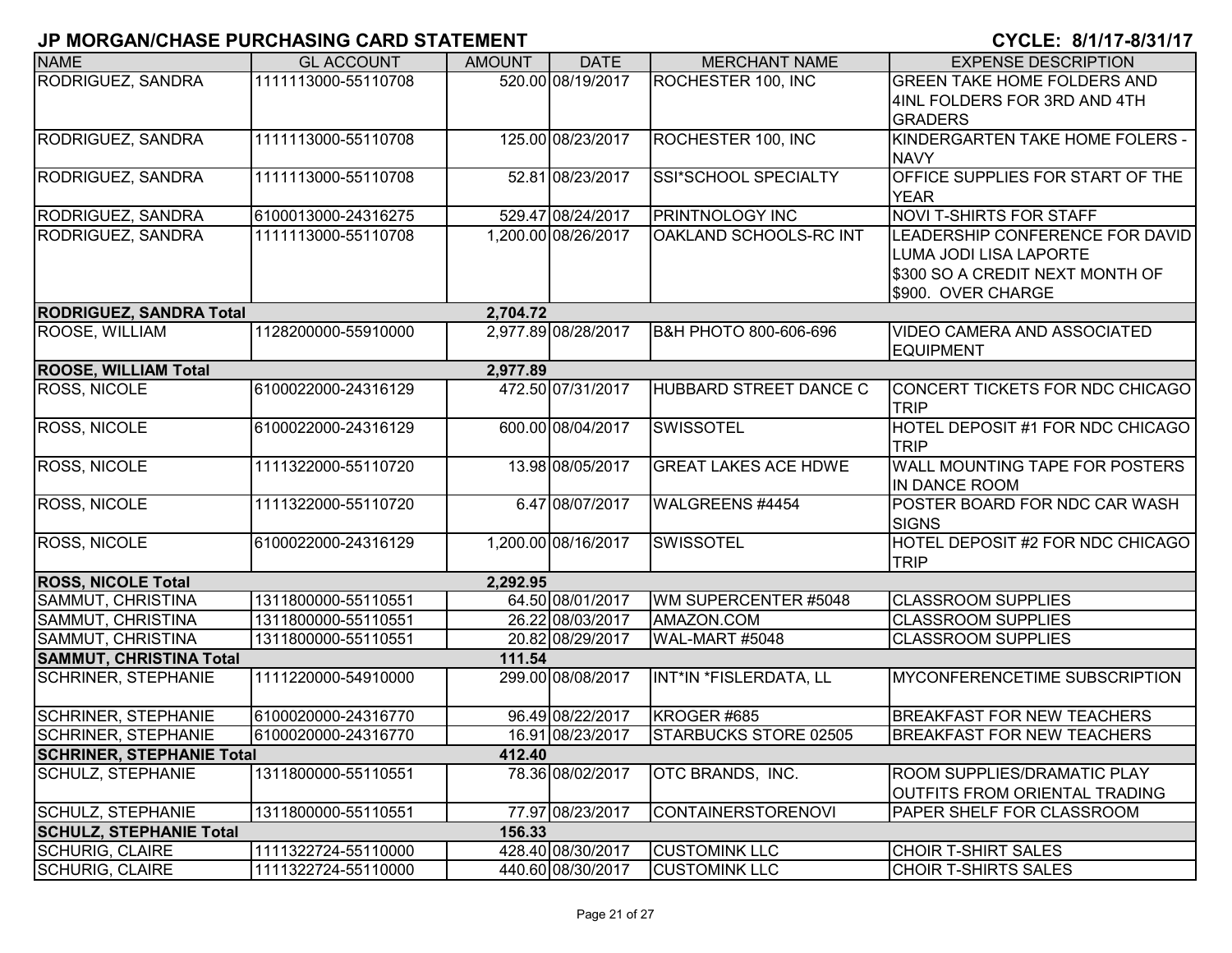| <b>NAME</b>                            | <b>GL ACCOUNT</b>   | <b>AMOUNT</b> | <b>DATE</b>        | <b>MERCHANT NAME</b>               | <b>EXPENSE DESCRIPTION</b>             |  |  |  |  |
|----------------------------------------|---------------------|---------------|--------------------|------------------------------------|----------------------------------------|--|--|--|--|
| <b>SCHURIG, CLAIRE</b>                 | 1111322724-55110000 |               | $-37.1808/30/2017$ | <b>CUSTOMINK LLC</b>               | <b>CREDIT FOR T-SHIRT ORDER</b>        |  |  |  |  |
| <b>SCHURIG, CLAIRE Total</b><br>831.82 |                     |               |                    |                                    |                                        |  |  |  |  |
| <b>SHAFER, RACHELLE</b>                | 1111112000-55110708 |               | 139.46 08/16/2017  | STAPLS7181603634000001             | <b>CLASSROOM SUPPLIES</b>              |  |  |  |  |
| SHAFER, RACHELLE                       | 6100012000-24316271 |               | 58.12 08/20/2017   | WALGREENS #4454                    | GIFT CARD AND CARD FOR DAWN            |  |  |  |  |
|                                        |                     |               |                    |                                    | CAPLING-CATHEY. RETIREMENT             |  |  |  |  |
| <b>SHAFER, RACHELLE</b>                | 6100012000-24316275 |               | 99.99 08/24/2017   | <b>AMAZON MKTPLACE PMTS</b>        | LAMP FOR P. QUITIQUIT'S OFFICE         |  |  |  |  |
| <b>SHAFER, RACHELLE</b>                | 6100012000-24316701 |               | 43.40 08/28/2017   | <b>APRON OUTFITTERS LLC</b>        | <b>VESTS FOR DOOR GREETERS. LEADER</b> |  |  |  |  |
|                                        |                     |               |                    |                                    | IN ME FUNDS                            |  |  |  |  |
| SHAFER, RACHELLE                       | 1111112000-55110708 |               | 62.38 08/30/2017   | STAPLS7181821424000001             | <b>OFFICE SUPPLIES</b>                 |  |  |  |  |
| <b>SHAFER, RACHELLE</b>                | 1111112000-55110702 |               | 65.06 08/30/2017   | STAPLS7182371121000001             | <b>OFFICE AND CLASSROOM SUPPLIES</b>   |  |  |  |  |
| <b>SHAFER, RACHELLE Total</b>          |                     | 468.41        |                    |                                    |                                        |  |  |  |  |
| SHPAKOFF, KATHLEEN                     | 1335100000-55110553 |               | 56.92 08/03/2017   | <b>OTC BRANDS, INC.</b>            | <b>TEACHING MATERIALS</b>              |  |  |  |  |
| SHPAKOFF, KATHLEEN                     | 1335100000-55110553 |               | 10.49 08/06/2017   | 00014654<br><b>TARGET</b>          | <b>TEACHING MATERIALS</b>              |  |  |  |  |
| SHPAKOFF, KATHLEEN                     | 1335100000-55110553 |               | 199.43 08/14/2017  | DISCOUNT SCHOOL SUPPLY             | <b>TEACHING MATERIALS</b>              |  |  |  |  |
| <b>SHPAKOFF, KATHLEEN Total</b>        |                     | 266.84        |                    |                                    |                                        |  |  |  |  |
| SMITH, CHRISTIN                        | 1311800000-55110551 |               | 3.00 08/25/2017    | <b>DOLLAR TREE</b>                 | <b>CLASSROOM SUPPLIES</b>              |  |  |  |  |
| SMITH, CHRISTIN                        | 1311800000-55110551 |               | 12.00 08/25/2017   | <b>DOLLAR TREE</b>                 | PRESCHOOL CLASSROOM SUPPLIES           |  |  |  |  |
| SMITH, CHRISTIN                        | 1311800000-55110551 |               | 39.77 08/25/2017   | MEIJER INC #109<br>Q <sub>01</sub> | PRESCHOOL CLASSROOM SUPPLIES           |  |  |  |  |
| SMITH, CHRISTIN                        | 1311800000-55110551 |               | 7.48 08/25/2017    | <b>TOYS R US #9274</b><br>QPS      | PRESCHOOL CLASSROOM SUPPLIES           |  |  |  |  |
| SMITH, CHRISTIN                        | 1311800000-55110551 |               | 208.50 08/26/2017  | LAKESHORE LEARNING #45             | PRESCHOOL CLASSROOM SUPPLIES,          |  |  |  |  |
|                                        |                     |               |                    |                                    | MANIPULATIVES, AND TOYS                |  |  |  |  |
|                                        |                     |               |                    |                                    |                                        |  |  |  |  |
| <b>SMITH, CHRISTIN Total</b>           |                     | 270.75        |                    |                                    |                                        |  |  |  |  |
| SOVEL, SHEILA                          | 1311800000-55110551 |               | 70.08 08/04/2017   | <b>OFFICE CENTRAL</b>              | <b>CLASSROOM SUPPLIES</b>              |  |  |  |  |
| SOVEL, SHEILA                          | 1311800000-55110551 |               | 109.50 08/16/2017  | <b>AMAZON MKTPLACE PMTS</b>        | <b>CLASSROOM SUPPLIES AND TOYS</b>     |  |  |  |  |
| SOVEL, SHEILA                          | 1311800000-55110551 |               | 12.99 08/16/2017   | <b>AMAZON MKTPLACE PMTS</b>        | <b>CLASSROOM SUPPLIES AND TOYS</b>     |  |  |  |  |
| SOVEL, SHEILA                          | 6100041000-24316355 |               | 12.99 08/16/2017   | <b>ZULILY</b>                      | <b>CLASSROOM EXPENSE</b>               |  |  |  |  |
| SOVEL, SHEILA                          | 6100041000-24316355 |               | 14.94 08/16/2017   | <b>ZULILY</b>                      | <b>CLASSROOM EXPENSE</b>               |  |  |  |  |
| SOVEL, SHEILA                          | 6100041000-24316355 |               | 27.45 08/24/2017   | <b>STAPLES</b><br>00109520         | <b>CLASSROOM SUPPLIES</b>              |  |  |  |  |
| <b>SOVEL, SHEILA Total</b>             |                     | 247.95        |                    |                                    |                                        |  |  |  |  |
| STEEH, ROBERT                          | 6100000000-24316770 |               | 39.42 08/23/2017   | PANERA BREAD #667                  | <b>FOOD FOR SHARED TIME TEACHER</b>    |  |  |  |  |
|                                        |                     |               |                    |                                    | <b>MEETING</b>                         |  |  |  |  |
| <b>STEEH, ROBERT Total</b>             |                     | 39.42         |                    |                                    |                                        |  |  |  |  |
| <b>STRICKER, CHRISTINE</b>             | 1335100000-55110553 |               | 83.99 08/02/2017   | <b>DISCOUNT SCHOOL SUPPLY</b>      | SUPPLIES FOR PRESCHOOL CARE,           |  |  |  |  |
|                                        |                     |               |                    |                                    | ISOME REPLACEMENT FROM SUMMER          |  |  |  |  |
|                                        |                     |               |                    |                                    |                                        |  |  |  |  |
| <b>STRICKER, CHRISTINE</b>             | 1335100000-55110553 |               | 79.56 08/02/2017   | <b>DISCOUNT SCHOOL SUPPLY</b>      | SUPPLIES FOR PRESCHOOL CARE            |  |  |  |  |
| STRICKER, CHRISTINE                    | 1335100000-55110553 |               | 101.21 08/02/2017  | DISCOUNT SCHOOL SUPPLY             | SUPPLIES FOR PRESCHOOL CARE            |  |  |  |  |
| <b>STRICKER, CHRISTINE</b>             | 1335100000-52290553 |               | 151.78 08/18/2017  | <b>TARGET</b><br>00014654          | SUMMER CARE SUPPLIES /                 |  |  |  |  |
|                                        |                     |               |                    |                                    | <b>REPLACEMENT TOYS FOR CARE FROM</b>  |  |  |  |  |
|                                        |                     |               |                    |                                    | <b>SUMMER</b>                          |  |  |  |  |
| <b>STRICKER, CHRISTINE Total</b>       |                     | 416.54        |                    |                                    |                                        |  |  |  |  |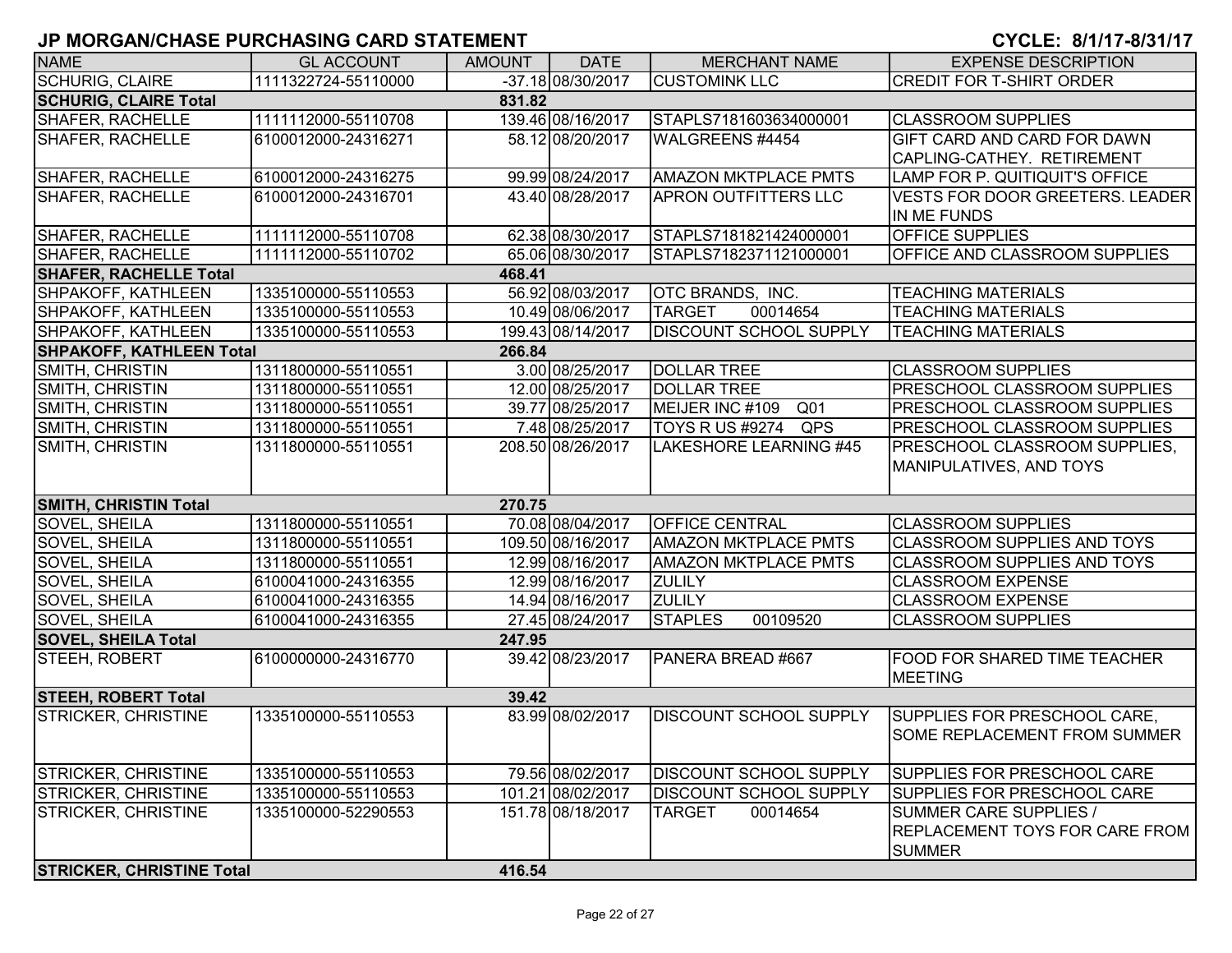| <b>NAME</b>                     | <b>GL ACCOUNT</b>   | <b>AMOUNT</b> | <b>DATE</b>         | <b>MERCHANT NAME</b>          | <b>EXPENSE DESCRIPTION</b>          |
|---------------------------------|---------------------|---------------|---------------------|-------------------------------|-------------------------------------|
| <b>TURNER, NANCY</b>            | 1222600000-55910000 |               | 193.45 08/02/2017   | STAPLS7180696932000001        | STUDENT SERVICES OFFICE SUPPLIES    |
|                                 |                     |               |                     |                               |                                     |
| <b>TURNER, NANCY</b>            | 1212252191-55110021 |               | 69.00 08/03/2017    | <b>PRO ED INC</b>             | DAYC-2 ONLINE                       |
| <b>TURNER, NANCY</b>            | 1221926000-55990000 |               | 216.45 08/04/2017   | DMI* DELL K-12 PTR            | TONER FOR THE NATC                  |
| <b>TURNER, NANCY</b>            | 1222600000-55910000 |               | -14.19 08/08/2017   | STAPLS7180696932001001        | <b>OFFICE SUPPLIES</b>              |
| <b>TURNER, NANCY</b>            | 1222600000-55910000 |               | 14.19 08/08/2017    | STAPLS7180696932002002        | <b>OFFICE SUPPLIES</b>              |
| <b>TURNER, NANCY</b>            | 1222600000-55910000 |               | 11.31 08/19/2017    | STAPLS7180696932000002        | <b>OFFICE SUPPLIES</b>              |
| <b>TURNER, NANCY</b>            | 1222600000-55990000 |               | 31.67 08/25/2017    | <b>TARGET</b><br>00014654     | <b>FOOD FOR SPEC ED PARA</b>        |
|                                 |                     |               |                     |                               | <b>PROFESSIONAL PD</b>              |
| <b>TURNER, NANCY</b>            | 1722100000-57910611 |               | 186.73 08/29/2017   | <b>MARIA S ITALIAN BAKERY</b> | <b>FOOD FOR IMPACT PD</b>           |
| <b>TURNER, NANCY Total</b>      |                     | 708.61        |                     |                               |                                     |
| <b>VALENTINE, CYNTHIA</b>       | 1127170000-55910000 |               | 18.85 08/05/2017    | STAPLS7180962573000001        | <b>CLIPBOARD</b>                    |
| <b>VALENTINE, CYNTHIA</b>       | 1127170000-55910000 |               | 76.36 08/05/2017    | STAPLS7180962573000002        | APPT BOOKS                          |
| <b>VALENTINE, CYNTHIA</b>       | 1127170000-55910000 |               | 55.50 08/17/2017    | STAPLS7181660328000001        | <b>SUPPLIES FOR DRIVERS</b>         |
| <b>VALENTINE, CYNTHIA</b>       | 1127170000-55910000 |               | 11.90 08/22/2017    | STAPLS7181923397000001        | <b>TENT CARDS</b>                   |
| <b>VALENTINE, CYNTHIA</b>       | 1127170000-57910000 |               | 478.15 08/29/2017   | PANERA BREAD #608009          | <b>LUNCH FOR MTG</b>                |
| <b>VALENTINE, CYNTHIA</b>       | 1127170000-55910000 |               | 141.75 08/29/2017   | STAPLS7182334548000001        | <b>CLIPBOARDS FOR BUSES</b>         |
| <b>VALENTINE, CYNTHIA</b>       | 1127170000-57910000 |               | 424.21 08/30/2017   | <b>OLGA'S # 609</b>           | <b>LUNCH FOR MTG</b>                |
| <b>VALENTINE, CYNTHIA Total</b> |                     | 1,206.72      |                     |                               |                                     |
| VANEIZENGA, JAMES               | 1111322725-55110000 |               | 115.99 08/15/2017   | J W PEPPER AND SON INC        | <b>REST-TICHELI</b>                 |
| VANEIZENGA, JAMES               | 1111322725-55110000 |               | 287.33 08/15/2017   | <b>LUCKS MUSIC LIBRARY IN</b> | <b>MUSIC FOR FALL CONCERT</b>       |
| <b>VANEIZENGA, JAMES Total</b>  |                     | 403.32        |                     |                               |                                     |
| <b>VUICHARD, TATIANA</b>        | 1331100000-55990000 |               | 47.94 08/02/2017    | MEIJER INC #122<br>Q01        | <b>PLASTICS STORAGE TUBS FOR</b>    |
|                                 |                     |               |                     |                               | SUMMER SCHOOL ESL SUPPLIES          |
| <b>VUICHARD, TATIANA</b>        | 6100000000-24316770 |               | 53.33 08/03/2017    | <b>OLGA'S # 609</b>           | <b>STAFF RECOGNITION LUNCH</b>      |
| <b>VUICHARD, TATIANA</b>        | 6100000000-24316770 |               | 214.01 08/14/2017   | SAMS CLUB #6657               | ADULT EDUCATION VENDING MACHINE     |
|                                 |                     |               |                     |                               | <b>SNACKS</b>                       |
| <b>VUICHARD, TATIANA</b>        | 1331100000-55910000 |               | 436.99 08/15/2017   | ABC WAREHOUSE #42 NOVI        | <b>REFRIGERATOR FOR PRESCHOOL</b>   |
|                                 |                     |               |                     |                               | <b>HEALTH ROOM</b>                  |
| <b>VUICHARD, TATIANA</b>        | 2332100000-53610000 |               | 1,035.83 08/25/2017 | ALDINGER INC.                 | <b>WELCOME PACKET BROCHURES AND</b> |
|                                 |                     |               |                     |                               | <b>LABELS</b>                       |
| <b>VUICHARD, TATIANA</b>        | 2332100000-53610000 |               | 6,517.70 08/25/2017 | <b>GRAND BLANC PRINTING I</b> | COMMUNITY EDUCATION 2017 FALL       |
|                                 |                     |               |                     |                               | <b>BROCHURE</b>                     |
| <b>VUICHARD, TATIANA</b>        | 1122700331-53220000 |               | 1,200.00 08/25/2017 | lsq *spot on product          | <b>PRODUCTION OF COMMERCIAL FOR</b> |
|                                 |                     |               |                     |                               | <b>CAREER PREP</b>                  |
| <b>VUICHARD, TATIANA</b>        | 1331100000-55910000 |               | 80.00 08/29/2017    | <b>SAFEWAY SHREDDING</b>      | COMMUNITY EDUCATION OFFICE          |
|                                 |                     |               |                     |                               | <b>SHREDDING SERVICE</b>            |
| <b>VUICHARD, TATIANA Total</b>  |                     | 9,585.80      |                     |                               |                                     |
| <b>WARECK, MICHELE</b>          | 6100022000-24316105 |               | 450.00 08/03/2017   | O CAPTAIN! EDUCATION          | NOVI AP SUMMER INSTITUTE            |
| <b>WARECK, MICHELE</b>          | 6100022000-24316105 |               | 450.00 08/03/2017   | O CAPTAIN! EDUCATION          | AP SUMMER INSTITUTE PAYMENT         |
| <b>WARECK, MICHELE</b>          | 1111322000-55110702 |               | 81.38 08/03/2017    | STAPLS7180770179000001        | ART DEPARTMENT CLASSROOM            |
|                                 |                     |               |                     |                               | <b>SUPPLIES</b>                     |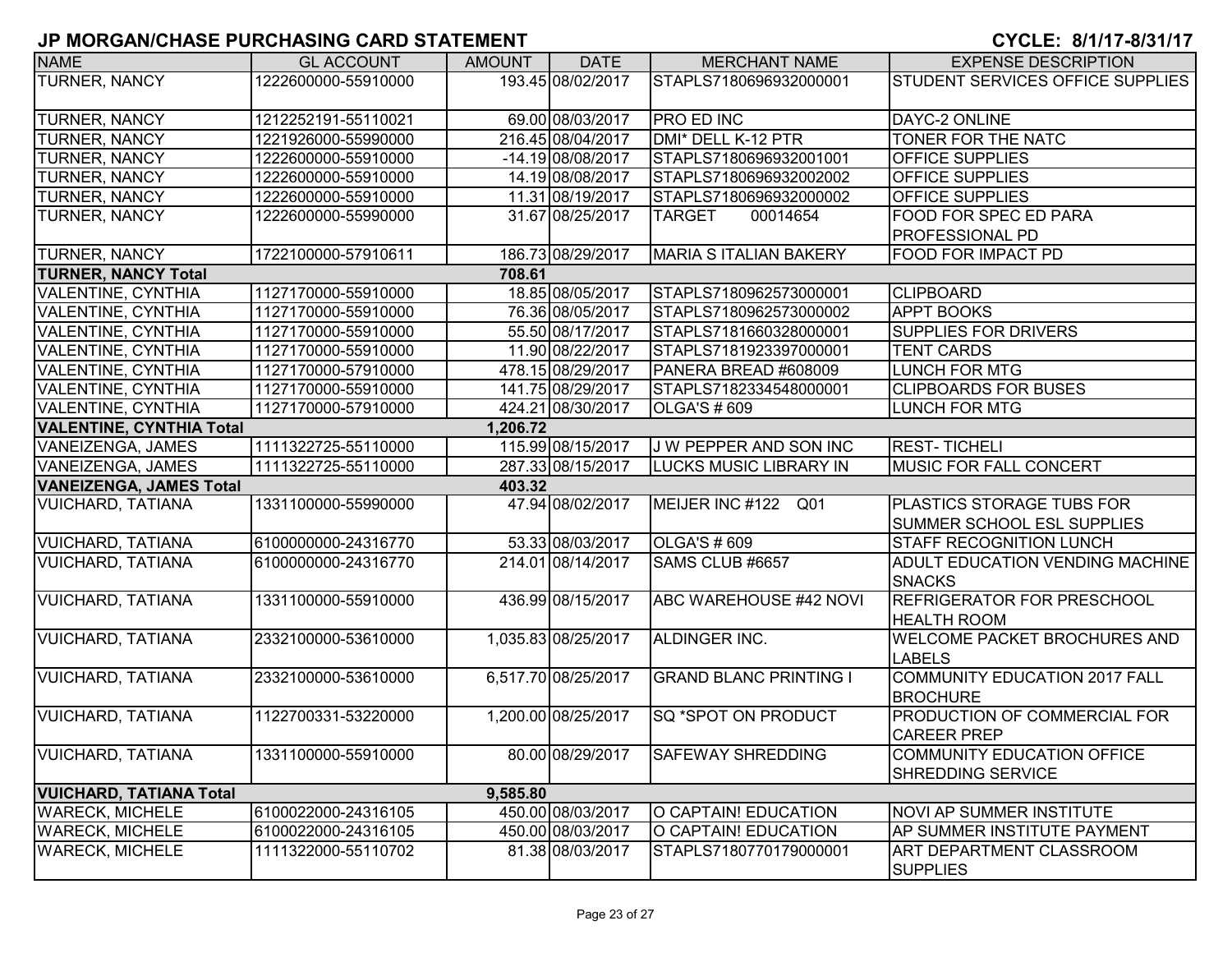| <b>NAME</b>            | <b>GL ACCOUNT</b>   | <b>AMOUNT</b> | <b>DATE</b>         | <b>MERCHANT NAME</b>          | <b>EXPENSE DESCRIPTION</b>                                                     |
|------------------------|---------------------|---------------|---------------------|-------------------------------|--------------------------------------------------------------------------------|
| <b>WARECK, MICHELE</b> | 1111322704-55110000 |               | 325.89 08/03/2017   | STAPLS7180772846000001        | <b>BUSINESS MANAGEMENT CLASSROOM</b>                                           |
|                        |                     |               |                     |                               | <b>SUPPLIES</b>                                                                |
| <b>WARECK, MICHELE</b> | 1111322724-55110000 |               | 92.75 08/03/2017    | STAPLS7180775629000001        | MUSIC DEPARTMENT CLASSROOM                                                     |
|                        |                     |               |                     |                               | <b>SUPPLIES</b>                                                                |
| <b>WARECK, MICHELE</b> | 1111322000-55110720 |               | 36.04 08/03/2017    | STAPLS7180777162000001        | DANCE CLASSROOM SUPPLIES                                                       |
| <b>WARECK, MICHELE</b> | 1111322000-55110716 |               | 117.88 08/03/2017   | STAPLS7180778685000001        | <b>DRAFTING CLASSROOM SUPPLIES</b>                                             |
| <b>WARECK, MICHELE</b> | 1111322000-55110710 |               | 1,465.11 08/03/2017 | STAPLS7180799330000001        | <b>ENGLISH DEPARTMENT CLASSROOM</b><br><b>SUPPLIES</b>                         |
| <b>WARECK, MICHELE</b> | 1111322000-55110718 |               | 62.43 08/03/2017    | STAPLS7180801317000001        | <b>LIFE MANAGEMENT/FAMILY</b><br>CONSUMER SCIENCE CLASSROOM<br><b>SUPPLIES</b> |
| <b>WARECK, MICHELE</b> | 6100022000-24316175 |               | 110.74 08/04/2017   | WM SUPERCENTER #5893          | <b>HIGH SCHOOL REGISTRATION</b><br><b>SUPPLIES</b>                             |
| <b>WARECK, MICHELE</b> | 1111322000-55110710 |               | 23.20 08/05/2017    | STAPLS7180799330000004        | <b>ADDITIONAL ENGLISH DEPARTMENT</b><br><b>CLASSROOM SUPPLIES</b>              |
| <b>WARECK, MICHELE</b> | 6100022000-24316186 |               | 796.50 08/08/2017   | <b>FRESH PRINTS</b>           | STUDENT COUNCIL T-SHIRTS                                                       |
| <b>WARECK, MICHELE</b> | 1111322000-55110708 |               | 44.08 08/08/2017    | WM SUPERCENTER #5893          | <b>GENERAL TEACHING SUPPLIES</b>                                               |
| <b>WARECK, MICHELE</b> | 1111322712-55110000 |               | 461.80 08/10/2017   | STAPLS7181211752000001        | <b>FOREIGN LANGUAGE DEPARTMENT</b><br><b>CLASSROOM SUPPLIES</b>                |
| <b>WARECK, MICHELE</b> | 1111322000-55110713 |               | 51.60 08/10/2017    | STAPLS7181211998000001        | <b>HEALTH CLASSROOM TEACHING</b><br><b>SUPPLIES</b>                            |
| <b>WARECK, MICHELE</b> | 1111322000-55110719 |               | 784.33 08/10/2017   | STAPLS7181214849000001        | MATH DEPARTMENT CLASSROOM<br><b>SUPPLIES</b>                                   |
| <b>WARECK, MICHELE</b> | 1111322000-55110719 |               | 21.28 08/10/2017    | STAPLS7181214849000002        | MATH DEPARTMENT CLASSROOM<br><b>SUPPLIES</b>                                   |
| <b>WARECK, MICHELE</b> | 1111322000-55110727 |               | 34.80 08/10/2017    | STAPLS7181215195000001        | PHYSICAL EDUCATION CLASSROOM<br><b>SUPPLIES</b>                                |
| <b>WARECK, MICHELE</b> | 1111322730-55110000 |               | 1,550.51 08/10/2017 | STAPLS7181218171000001        | <b>SCIENCE DEPARTMENT CLASSROOM</b><br><b>SUPPLIES</b>                         |
| <b>WARECK, MICHELE</b> | 1111322000-55110708 |               | 209.05 08/10/2017   | STAPLS7181220680000001        | <b>GENERAL TEACHING SUPPLIES</b>                                               |
| <b>WARECK, MICHELE</b> | 1111322732-55110000 |               | 454.70 08/10/2017   | STAPLS7181222993000001        | SPECIAL SERVICES CLASSROOM<br><b>SUPPLIES</b>                                  |
| <b>WARECK, MICHELE</b> | 6100022000-24316186 |               | 319.84 08/10/2017   | <b>TCT*ANDERSON'S</b>         | <b>HOMECOMING COURT SASHES</b>                                                 |
| <b>WARECK, MICHELE</b> | 1111322000-55110708 |               | 316.40 08/11/2017   | AMAZON.COM                    | <b>TEACHING SUPPLIES</b>                                                       |
| <b>WARECK, MICHELE</b> | 1111322704-55110000 |               | 10.99 08/11/2017    | STAPLS7180772846000002        | <b>ADDITIONAL BUSINESS DEPARTMENT</b><br><b>CLASSROOM SUPPLIES</b>             |
| <b>WARECK, MICHELE</b> | 6100022000-24316186 |               | 70.97 08/11/2017    | <b>TCT*ANDERSON'S</b>         | <b>HOMECOMING CROWN AND TIARA</b>                                              |
| <b>WARECK, MICHELE</b> | 1111322000-55110726 |               | 2,889.60 08/11/2017 | <b>VERITIV</b>                | COPY PAPER FOR HIGH SCHOOL COPY                                                |
|                        |                     |               |                     |                               | <b>MACHINES</b>                                                                |
| <b>WARECK, MICHELE</b> | 1124122000-55910000 |               | 322.95 08/14/2017   | AMAZON.COM                    | <b>STAFF MEETING SUPPLIES</b>                                                  |
| <b>WARECK, MICHELE</b> | 1111322706-55110000 |               | 8.90 08/14/2017     | <b>DES MOINES STAMP MFG C</b> | COUNSELING OFFICE STAMP                                                        |
| <b>WARECK, MICHELE</b> | 6100022000-24316629 |               | 418.85 08/14/2017   | <b>WASTE MGMT WM EZPAY</b>    | <b>RECYCLING PICK-UP</b>                                                       |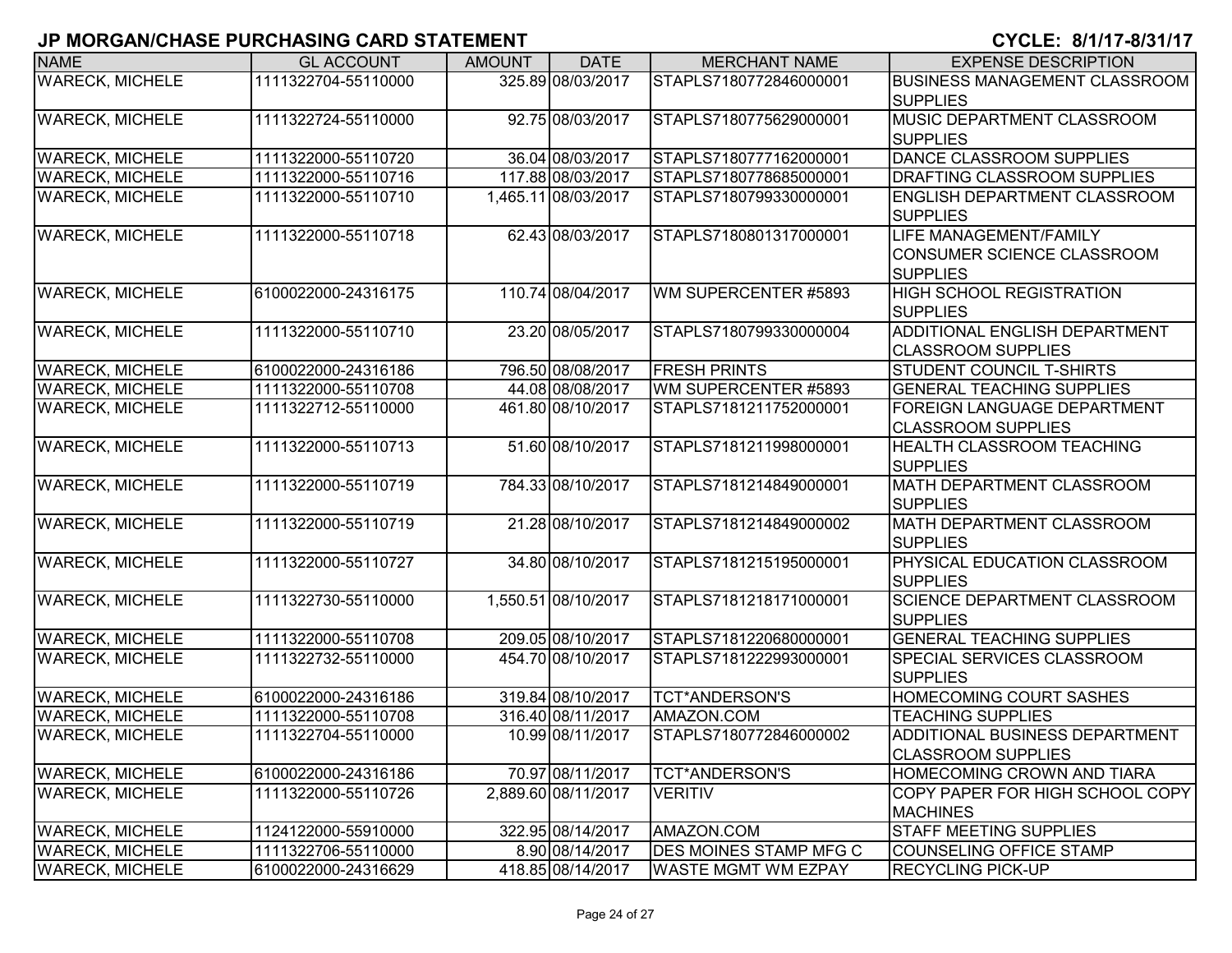| <b>NAME</b>            | <b>GL ACCOUNT</b>   | <b>AMOUNT</b> | <b>DATE</b>         | <b>MERCHANT NAME</b>        | <b>EXPENSE DESCRIPTION</b>           |
|------------------------|---------------------|---------------|---------------------|-----------------------------|--------------------------------------|
| <b>WARECK, MICHELE</b> | 6100022000-24316731 |               | 2,249.10 08/15/2017 | INT*IN *SUPERIOR TEXT,      | <b>NEW ELA 9 ENGLISH NOVELS</b>      |
| <b>WARECK, MICHELE</b> | 6100022000-24316111 |               | 1,530.00 08/15/2017 | INT*IN *SUPERIOR TEXT,      | <b>NEW ELA 9 ENGLISH NOVELS</b>      |
| <b>WARECK, MICHELE</b> | 1111322000-55210799 |               | 1,700.10 08/15/2017 | INT*IN *SUPERIOR TEXT,      | <b>NEW ELA ENGLISH NOVELS</b>        |
| <b>WARECK, MICHELE</b> | 1111322000-55110708 |               | 4.39 08/15/2017     | STAPLS7180770179000002      | <b>GENERAL TEACHING SUPPLIES</b>     |
| <b>WARECK, MICHELE</b> | 1111322000-55110716 |               | 8.78 08/15/2017     | STAPLS7180778685000002      | DRAFTING CLASSROOM SUPPLIES          |
| <b>WARECK, MICHELE</b> | 1111322000-55110710 |               | 39.51 08/15/2017    | STAPLS7180799330000002      | ADDITIONAL ENGLISH DEPARTMENT        |
|                        |                     |               |                     |                             | <b>CLASSROOM SUPPLIES</b>            |
| <b>WARECK, MICHELE</b> | 1111322000-55110713 |               | 21.95 08/15/2017    | STAPLS7181211998000002      | <b>HEALTH CLASSROOM SUPPLIES</b>     |
| <b>WARECK, MICHELE</b> | 1111322000-55210799 |               | 1,854.45 08/17/2017 | INT*IN *SUPERIOR TEXT,      | <b>NEW ENGLISH NOVELS</b>            |
| <b>WARECK, MICHELE</b> | 6100022000-24316175 |               | 5.18 08/17/2017     | PFI*MI - NOVI COMUNITY      | PAYSCHOOLS TEST/LEMIEUX-SENIOR       |
|                        |                     |               |                     |                             | <b>PICNIC</b>                        |
| <b>WARECK, MICHELE</b> | 6100022000-24316175 |               | 60.00 08/17/2017    | <b>SAFEWAY SHREDDING</b>    | PAPER SHREDDING SERVICE              |
| <b>WARECK, MICHELE</b> | 1111322000-55110708 |               | 35.90 08/18/2017    | <b>AMAZON MKTPLACE PMTS</b> | <b>BINDERS FOR SPECIAL PROJECTS</b>  |
| <b>WARECK, MICHELE</b> | 1111322000-55110708 |               | 95.90 08/18/2017    | <b>AMAZON MKTPLACE PMTS</b> | <b>CLASSROOM BOOKCASE</b>            |
| <b>WARECK, MICHELE</b> | 6100022000-24316175 |               | 303.52 08/18/2017   | SAMS CLUB #6657             | <b>FRESHMEN REGISTRATION /</b>       |
|                        |                     |               |                     |                             | <b>ORIENTATION SUPPLIES</b>          |
| <b>WARECK, MICHELE</b> | 1124122000-55910000 |               | 52.44 08/18/2017    | WAL-MART #5893              | PRINCIPAL OFFICE SUPPLIES            |
| <b>WARECK, MICHELE</b> | 1111322000-55110726 |               | 2,889.60 08/19/2017 | <b>VERITIV</b>              | COPY PAPER FOR THE BUILDING          |
| <b>WARECK, MICHELE</b> | 1111322000-55110708 |               | 53.47 08/19/2017    | <b>WAL-MART #2700</b>       | <b>GENERAL TEACHING SUPPLIES FOR</b> |
|                        |                     |               |                     |                             | SPECIAL NEEDS CLASSROOMS             |
| <b>WARECK, MICHELE</b> | 6100022000-24316175 |               | 15.96 08/20/2017    | KROGER #759                 | <b>BREAKFAST TREAT FOR</b>           |
|                        |                     |               |                     |                             | <b>REGISTRATION VOLUNTEERS</b>       |
| <b>WARECK, MICHELE</b> | 6100022000-24316275 |               | 300.00 08/21/2017   | 00008961<br><b>TARGET</b>   | ADMINISTRATION THANK YOU GIFT        |
|                        |                     |               |                     |                             | <b>CARDS</b>                         |
| <b>WARECK, MICHELE</b> | 1124122000-55910000 |               | 211.56 08/22/2017   | SAMSCLUB #6657              | <b>OFFICE SUPPLIES</b>               |
| <b>WARECK, MICHELE</b> | 1111322000-55110708 |               | 1,179.99 08/22/2017 | STAPLS7181932998000001      | <b>GENERAL TEACHING SUPPLIES</b>     |
| <b>WARECK, MICHELE</b> | 1111322000-55110726 |               | 67.41 08/22/2017    | <b>VERITIV</b>              | COLORED COPY PAPER FOR BUILDING      |
|                        |                     |               |                     |                             |                                      |
| <b>WARECK, MICHELE</b> | 6100022000-24316175 |               | 38.88 08/22/2017    | WAL-MART #2700              | <b>REGISTRATION SUPPLIES</b>         |
| <b>WARECK, MICHELE</b> | 6100022000-24316621 |               | 213.00 08/23/2017   | COTTAGE INN PIZZA - NO      | <b>LINK CREW MEETING LUNCH</b>       |
| <b>WARECK, MICHELE</b> | 1111322000-57410000 |               | 1,250.00 08/23/2017 | PEARDECK.COM                | MEMBERSHIP FOR EDUCATIONAL           |
|                        |                     |               |                     |                             | <b>CLASSROOM INTERACTIVE</b>         |
|                        |                     |               |                     |                             | PRESENTATION SOFTWARE                |
| <b>WARECK, MICHELE</b> | 1111322000-55110726 |               | 44.55 08/23/2017    | <b>VERITIV</b>              | SPECIAL PAPER FOR BUILDING COPY      |
|                        |                     |               |                     |                             | <b>MACHINES</b>                      |
| <b>WARECK, MICHELE</b> | 1111322000-55110726 |               | 20.25 08/23/2017    | <b>VERITIV</b>              | SPECIAL COPY PAPER FOR BUILDING      |
|                        |                     |               |                     |                             |                                      |
| <b>WARECK, MICHELE</b> | 1111322000-55110726 |               | 129.60 08/23/2017   | <b>VERITIV</b>              | SPECIAL PAPER FOR BUILDING COPY      |
|                        |                     |               |                     |                             | <b>MACHINES</b>                      |
| <b>WARECK, MICHELE</b> | 1111322000-55110726 |               | 510.20 08/23/2017   | <b>VERITIV</b>              | COLORED COPY PAPER FOR BUILDING      |
|                        |                     |               |                     |                             |                                      |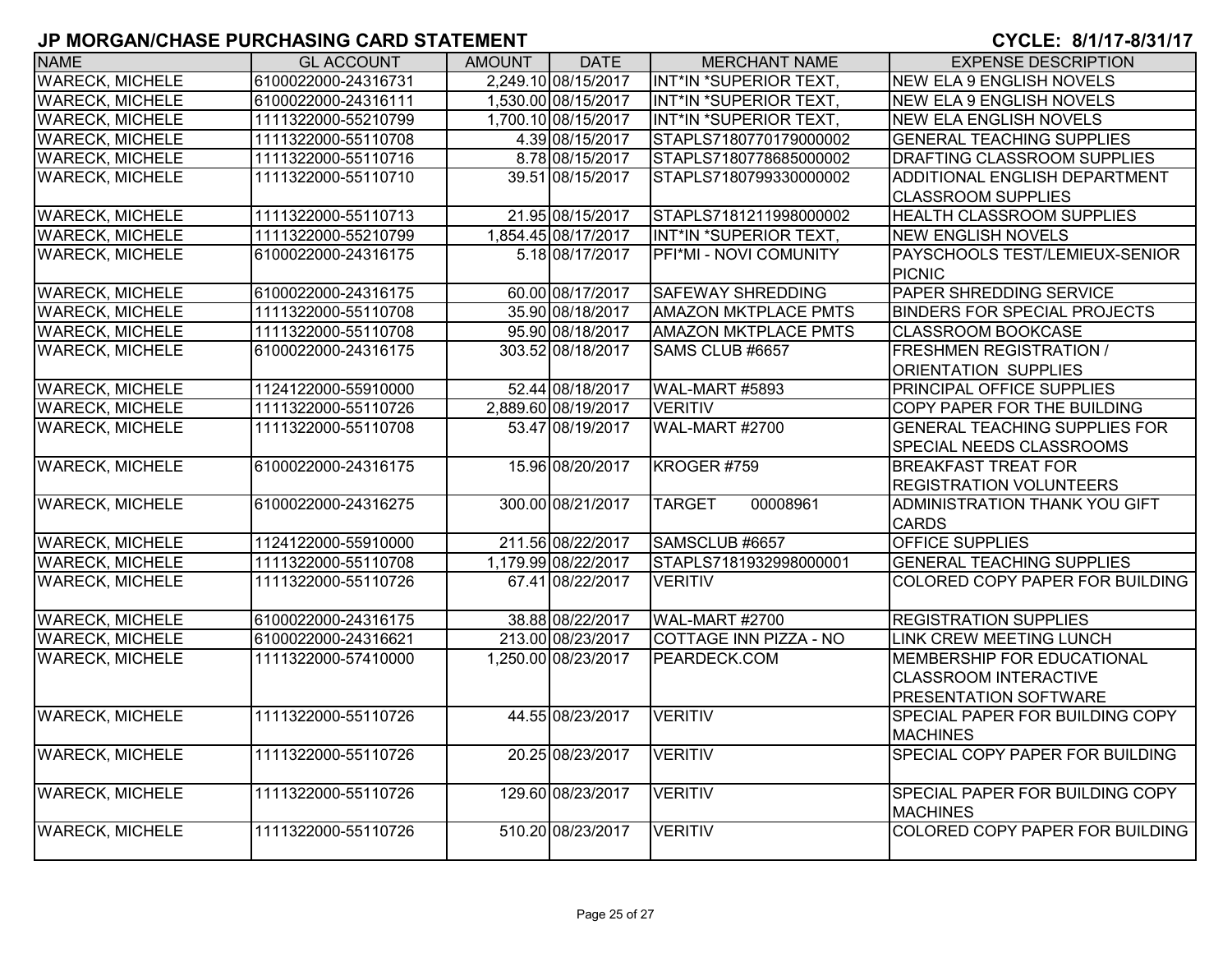| <b>NAME</b>                             | <b>GL ACCOUNT</b>   | <b>AMOUNT</b> | <b>DATE</b>       | <b>MERCHANT NAME</b>          | <b>EXPENSE DESCRIPTION</b>                 |  |  |
|-----------------------------------------|---------------------|---------------|-------------------|-------------------------------|--------------------------------------------|--|--|
| <b>WARECK, MICHELE</b>                  | 1111322000-55110726 |               | 7.49 08/23/2017   | <b>VERITIV</b>                | ORCHID COLORED COPY PAPER FOR              |  |  |
|                                         |                     |               |                   |                               | <b>BUILDING</b>                            |  |  |
| <b>WARECK, MICHELE</b>                  | 1124922000-55999000 |               | 79.99 08/24/2017  | <b>AMAZON MKTPLACE PMTS</b>   | <b>MOVABLE CLOTHES RACK FOR</b>            |  |  |
|                                         |                     |               |                   |                               | <b>GRADUATION</b>                          |  |  |
| <b>WARECK, MICHELE</b>                  | 6100022000-24316210 |               | 250.00 08/24/2017 | <b>COTTAGE INN PIZZA - NO</b> | <b>INCOMING FRESHMEN LUNCH.</b>            |  |  |
|                                         |                     |               |                   |                               | DONATION FROM CLASS OF 2016                |  |  |
| <b>WARECK, MICHELE</b>                  | 6100022000-24316200 |               | 250.00 08/24/2017 | COTTAGE INN PIZZA - NO        | <b>INCOMING FRESHMEN LUNCH,</b>            |  |  |
|                                         |                     |               |                   |                               | DONATION FROM CLASS OF 2017                |  |  |
| <b>WARECK, MICHELE</b>                  | 6100022000-24316210 |               | 250.00 08/24/2017 | COTTAGE INN PIZZA - NO        | <b>INCOMING FRESHMEN LUNCH,</b>            |  |  |
|                                         |                     |               |                   |                               | DONATION FROM CLASS OF 2016                |  |  |
| <b>WARECK, MICHELE</b>                  | 6100022000-24316200 |               | 250.00 08/24/2017 | COTTAGE INN PIZZA - NO        | <b>INCOMING FRESHMEN LUNCH,</b>            |  |  |
|                                         |                     |               |                   |                               | DONATION FROM CLASS OF 2017                |  |  |
| <b>WARECK, MICHELE</b>                  | 1111322000-55110708 |               | 312.30 08/27/2017 | <b>AMAZON MKTPLACE PMTS</b>   | ADDITIONAL WHITE BOARD MARKERS             |  |  |
|                                         |                     |               |                   |                               | <b>FOR CLASSROOMS</b>                      |  |  |
| <b>WARECK, MICHELE</b>                  | 6100022000-24316770 |               | 240.81 08/27/2017 | SAMSCLUB #4778                | <b>ADMINISTRATION OFFICE SUPPLIES</b>      |  |  |
| <b>WARECK, MICHELE</b>                  | 6100022000-24316175 |               | 540.00 08/29/2017 | <b>PDQ SIGNS</b>              | <b>WELCOME YARD SIGNS TO HIGH</b>          |  |  |
|                                         |                     |               |                   |                               | <b>SCHOOL</b>                              |  |  |
| <b>WARECK, MICHELE</b>                  | 6100022000-24316175 |               | 60.00 08/29/2017  | <b>SAFEWAY SHREDDING</b>      | <b>BUILDING SHREDDING EXPENSES</b>         |  |  |
| <b>WARECK, MICHELE</b>                  | 6100022000-24316275 |               | 202.14 08/29/2017 | TIM HORTON'S #914221          | STAFF MEETING TREATS FOR 1ST DAY           |  |  |
|                                         |                     |               |                   |                               | <b>BACK TO SCHOOL</b>                      |  |  |
| <b>WARECK, MICHELE</b>                  | 1124122000-55990000 |               | 63.01 08/29/2017  | WAL-MART #2700                | <b>OFFICE KITCHEN SUPPLIES</b>             |  |  |
| <b>WARECK, MICHELE</b>                  | 6100022000-24316275 |               | 88.00 08/30/2017  | SAMSCLUB #6657                | STAFF MEETING TREATS FOR 1ST DAY           |  |  |
|                                         |                     |               |                   |                               | <b>BACK TO SCHOOL</b>                      |  |  |
| <b>WARECK, MICHELE Total</b>            |                     | 29,462.00     |                   |                               |                                            |  |  |
| <b>WEBBER, RONALD</b>                   | 1722100000-57910611 |               | 39.57 08/04/2017  | KROGER #632                   | <b>FOOD FOR OFFICE OF ACADEMICS</b>        |  |  |
|                                         |                     |               |                   |                               | <b>DEPARTMENT MEETING</b>                  |  |  |
| <b>WEBBER, RONALD</b>                   | 1722100000-57910611 |               | 4.99 08/19/2017   | <b>GOPRO PLUS</b>             | <b>GO PRO PLUS SUBSCRIPTION</b>            |  |  |
| <b>WEBBER, RONALD</b>                   | 1722100000-57910611 |               | 255.46 08/27/2017 | <b>SHINOLA - DETROIT</b>      | <b>OFFICE OF ACADEMICS NOTEBOOKS</b>       |  |  |
| <b>WEBBER, RONALD</b>                   | 1722100000-57910611 |               | 41.29 08/28/2017  | <b>TARGET</b><br>00014654     | <b>IMPACT 17 REFRESHMENTS</b>              |  |  |
| <b>WEBBER, RONALD Total</b><br>341.31   |                     |               |                   |                               |                                            |  |  |
| <b>WESNER, KIMBERLY</b>                 | 1122220000-55310000 |               | 59.98 08/16/2017  | <b>AMAZON MKTPLACE PMTS</b>   | <b>DRONES FOR PROGRAMMING IN A20</b>       |  |  |
| <b>WESNER, KIMBERLY</b>                 | 1122220000-55310000 |               | 77.29 08/22/2017  | <b>STAPLES</b><br>00115659    | <b>SUPPLIES FOR THE MEDIA CENTER</b>       |  |  |
| <b>WESNER, KIMBERLY</b>                 | 1122220000-55310000 |               | 30.57 08/25/2017  | <b>STAPLES</b><br>00115659    | <b>SUPPLIES FOR MEDIA CENTER</b>           |  |  |
| <b>WESNER, KIMBERLY</b>                 | 1122220000-55310000 |               | 24.99 08/30/2017  | AMAZON.COM                    | SAMPLE LOCK FOR OLD LAPTOP<br><b>CARTS</b> |  |  |
| <b>WESNER, KIMBERLY Total</b><br>192.83 |                     |               |                   |                               |                                            |  |  |
| <b>WHEELER, MICHAELA</b>                | 6100041000-24316355 |               | 45.10 08/22/2017  | <b>TEACHER'S STORE LIVONI</b> | <b>PRESCHOOL CLASSROOM ART</b>             |  |  |
|                                         |                     |               |                   |                               | <b>SUPPLIES</b>                            |  |  |
| <b>WHEELER, MICHAELA Total</b><br>45.10 |                     |               |                   |                               |                                            |  |  |
| <b>WILSON, KAREN</b>                    | 1311800000-55110551 |               | 22.53 08/16/2017  | <b>BABY BABY PLUS MOR</b>     | <b>CLASSROOM MATERIALS</b>                 |  |  |
| <b>WILSON, KAREN</b>                    | 1311800000-55110551 |               | 52.15 08/19/2017  | BIG LOTS STORES - #515        | <b>CLASS SUPPLIES</b>                      |  |  |
| <b>WILSON, KAREN</b>                    | 1311800000-55110551 |               | 13.78 08/20/2017  | <b>DOLLAR TREE</b>            | <b>CLASS SUPPLIESS</b>                     |  |  |